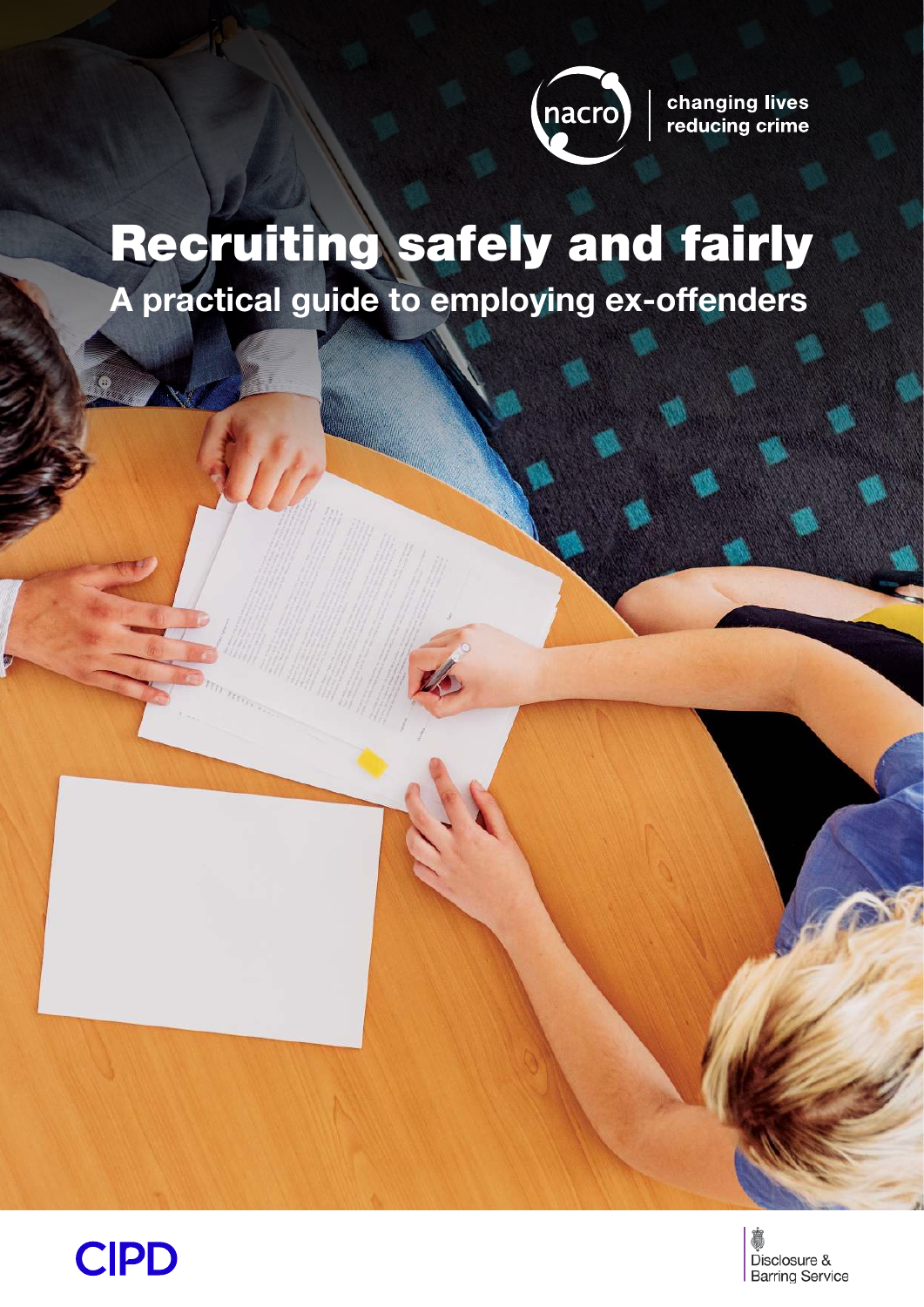This publication has been produced by Nacro's [Employer Advice Service](https://www.nacro.org.uk/resettlement-advice-service/support-for-employers/) with the support of the Chartered Institute of Personnel and Development (CIPD) and the Disclosure and Barring Service (DBS) and is primarily set within the context of the legal arrangements in England and Wales. It is a practical guide aimed at employers and recruiters of paid or voluntary staff to help them to understand their legal rights and responsibilities and good practice when employing staff with criminal records. The guidance outlines how to implement fair, safe and responsible policies and practices for employing ex-offenders, based upon a full understanding and assessment of risks involved.

Main contributor to this guidance: Dominic Headley, Legal Officer, Nacro Acknowledgement: Peter Clyne

© Nacro

Every reasonable effort has been made to check that the information in this guidance is as accurate as possible. However, we cannot guarantee its accuracy or completeness, and any liablility for it is expressly excluded and disclaimed by Nacro.

Nacro, First Floor, 46 Loman St, London SE1 0EH **www.nacro.org.uk**

Registered charity no. 226171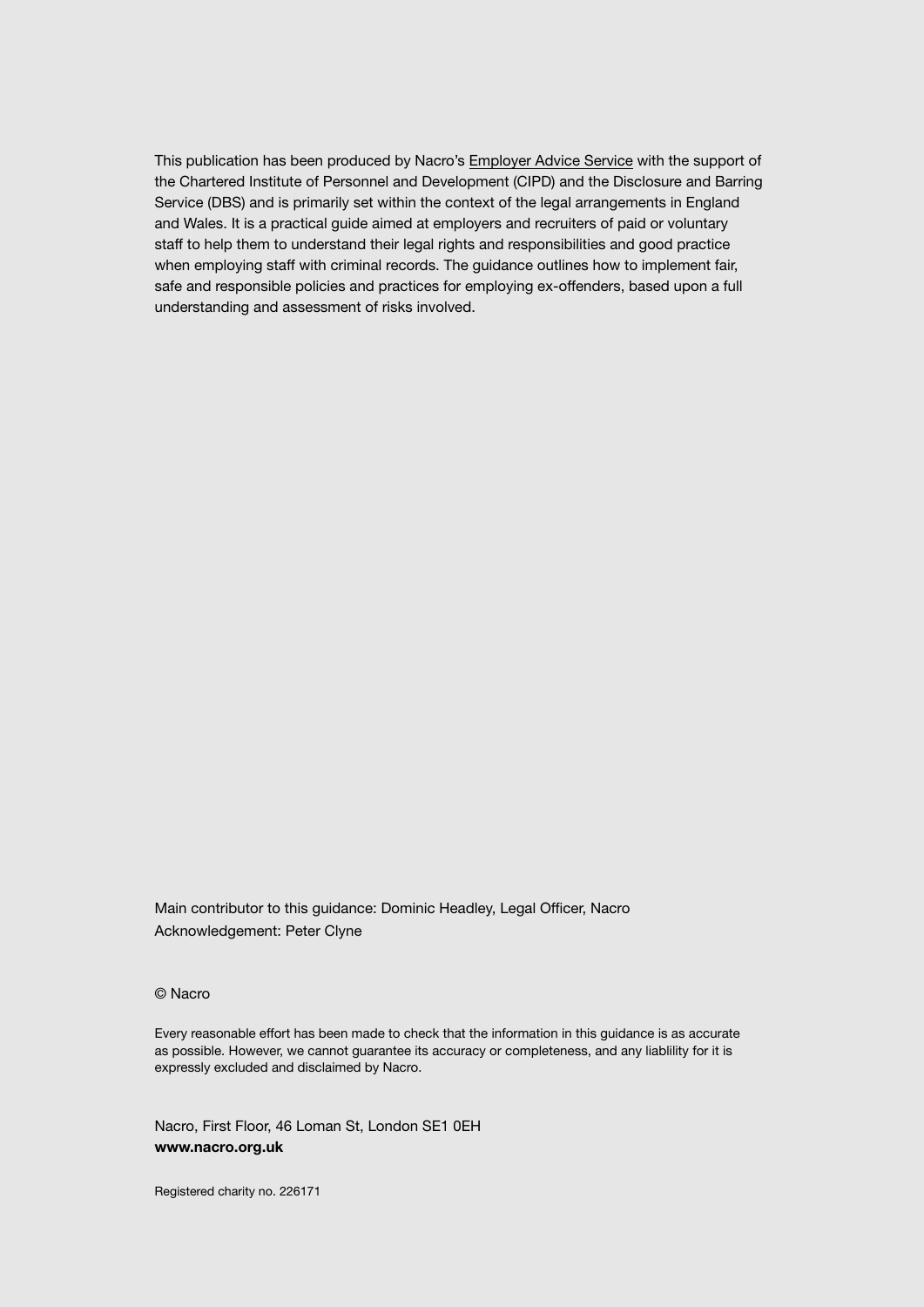# Forewords

Recruiting the best employees safely and fairly is one of the biggest challenges employers face. With over 20% of the working-age population recorded as having a criminal record, there is a significant talent pool that organisations cannot afford to ignore. However, we know that for many employers the legislation and practice around employing ex-offenders seems complex and daunting. Here at Nacro we are lucky enough to have expertise within the organisation in the form of our Employer Advice Service which advises our HR team and recruiting managers on all our resourcing activity relating to recruiting ex-offenders safely and fairly. This guidance has been compiled to give all employers the opportunity to access the same expertise.

A significant proportion of our workforce class themselves as ex-offenders, and what we do know from our own employee data is that compared to the rest of our workforce as a whole, they make up a significantly lower proportion of those who become involved in conduct or capability issues during their employment. This proves to us that, as well as being the right thing to do, it also makes good business sense to take the time to navigate the legislation and guidance around employing ex-offenders.

#### **Lucy Anderson Director of HR and OD, Nacro**



changing lives reducing crime

Many employers tend to be cautious about offering work to someone with a criminal record and some even operate blanket exclusion policies when recruiting. This approach is flawed. It results in a loss of talent that could add real value. At the same time it contributes unnecessarily to reoffending rates by those who cannot find work and, as a result, commit crime. In a society where a fear of crime prevails, this affects all of us.

Employers report (CIPD, 2013) that they increasingly struggle to find people with the right talent, skills, abilities and potential to fill their vacancies. Recognising the diversity of talent available and how to attract it by valuing difference and being more inclusive will help them to overcome these problems. Previous CIPD surveys (CIPD, 2007) of employers show that, contrary to common perceptions, their experiences of employing ex-offenders have been positive. Retention rates are high and ex-offenders make valuable and reliable employees.

So how can employers recruit the right people and minimise risk? The CIPD is pleased to support this practical guide which explains the legal duties employers have when it comes to dealing with people with histories of offending, the practices they can adopt to do so successfully and the protection which criminal record checks may or may not afford.

**Dianah Worman OBE Chartered FCIPD Public Policy Adviser, Diversity, CIPD**



The DBS welcomes the opportunity to collaborate with Nacro and the CIPD. We are pleased to have been consulted on the guidance relating to DBS checks required for this document.

#### **Policy team, DBS**

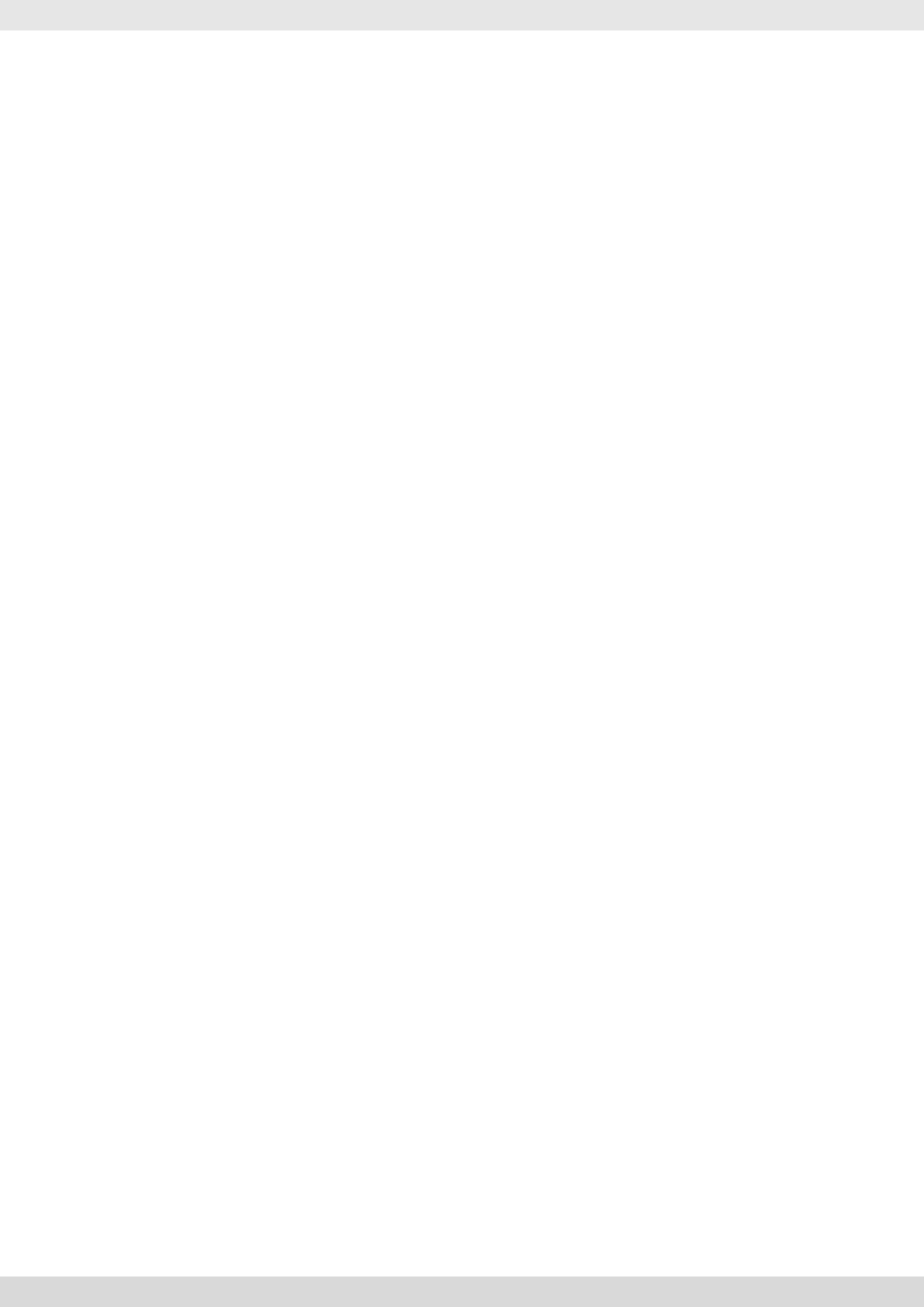# **Contents**

| The cost<br><b>Relevant legislation</b><br>Protection of Freedoms Act 2012<br>The Rehabilitation of Offenders Act 1974<br>The Rehabilitation of Offenders Act 1974 (Exceptions) Order 1975<br>(Amendment) (England and Wales) Order 2013<br>Part V of the Police Act 1997 (Criminal Record Certificates: Relevant<br>Matters) (Amendment) (England and Wales) Order 2013<br>Data Protection Act 1998<br><b>Criminal record checks</b><br>Determining whether a check needs to be carried out<br>Determining which check to carry out<br>How to ask about criminal records<br>Asking the correct question for the role<br>What to do if a criminal record or allegation is revealed on a check<br>What to do if there are discrepancies<br>Challenging inaccurate information on disclosures<br>Limitations of disclosures<br><b>Reviewing policies and procedures</b><br>Safer recruitment checklist<br>Assessing the risk and relevance of criminal records<br>Best practice guide to assessing risk<br>Nature of offence(s)<br>Relevance<br>Seriousness<br>Offence circumstances<br>Age of offences<br>Pattern of offending<br>Changed circumstances<br>The risk assessment interview<br>How to manage sensitive information<br>Dealing with convictions or allegations relating to current staff<br><b>Useful contacts</b><br>Glossary<br><b>References</b><br><b>Web links</b><br><b>Appendices</b> | <b>Introduction</b> | 4         |
|---------------------------------------------------------------------------------------------------------------------------------------------------------------------------------------------------------------------------------------------------------------------------------------------------------------------------------------------------------------------------------------------------------------------------------------------------------------------------------------------------------------------------------------------------------------------------------------------------------------------------------------------------------------------------------------------------------------------------------------------------------------------------------------------------------------------------------------------------------------------------------------------------------------------------------------------------------------------------------------------------------------------------------------------------------------------------------------------------------------------------------------------------------------------------------------------------------------------------------------------------------------------------------------------------------------------------------------------------------------------------------------------------------|---------------------|-----------|
|                                                                                                                                                                                                                                                                                                                                                                                                                                                                                                                                                                                                                                                                                                                                                                                                                                                                                                                                                                                                                                                                                                                                                                                                                                                                                                                                                                                                         |                     | 4         |
|                                                                                                                                                                                                                                                                                                                                                                                                                                                                                                                                                                                                                                                                                                                                                                                                                                                                                                                                                                                                                                                                                                                                                                                                                                                                                                                                                                                                         |                     | 5-7       |
|                                                                                                                                                                                                                                                                                                                                                                                                                                                                                                                                                                                                                                                                                                                                                                                                                                                                                                                                                                                                                                                                                                                                                                                                                                                                                                                                                                                                         |                     | 5         |
|                                                                                                                                                                                                                                                                                                                                                                                                                                                                                                                                                                                                                                                                                                                                                                                                                                                                                                                                                                                                                                                                                                                                                                                                                                                                                                                                                                                                         |                     | 6         |
|                                                                                                                                                                                                                                                                                                                                                                                                                                                                                                                                                                                                                                                                                                                                                                                                                                                                                                                                                                                                                                                                                                                                                                                                                                                                                                                                                                                                         |                     |           |
|                                                                                                                                                                                                                                                                                                                                                                                                                                                                                                                                                                                                                                                                                                                                                                                                                                                                                                                                                                                                                                                                                                                                                                                                                                                                                                                                                                                                         |                     | 6         |
|                                                                                                                                                                                                                                                                                                                                                                                                                                                                                                                                                                                                                                                                                                                                                                                                                                                                                                                                                                                                                                                                                                                                                                                                                                                                                                                                                                                                         |                     |           |
|                                                                                                                                                                                                                                                                                                                                                                                                                                                                                                                                                                                                                                                                                                                                                                                                                                                                                                                                                                                                                                                                                                                                                                                                                                                                                                                                                                                                         |                     | 6         |
|                                                                                                                                                                                                                                                                                                                                                                                                                                                                                                                                                                                                                                                                                                                                                                                                                                                                                                                                                                                                                                                                                                                                                                                                                                                                                                                                                                                                         |                     | 7         |
|                                                                                                                                                                                                                                                                                                                                                                                                                                                                                                                                                                                                                                                                                                                                                                                                                                                                                                                                                                                                                                                                                                                                                                                                                                                                                                                                                                                                         |                     | $8 - 14$  |
|                                                                                                                                                                                                                                                                                                                                                                                                                                                                                                                                                                                                                                                                                                                                                                                                                                                                                                                                                                                                                                                                                                                                                                                                                                                                                                                                                                                                         |                     | $8-9$     |
|                                                                                                                                                                                                                                                                                                                                                                                                                                                                                                                                                                                                                                                                                                                                                                                                                                                                                                                                                                                                                                                                                                                                                                                                                                                                                                                                                                                                         |                     | $9 - 10$  |
|                                                                                                                                                                                                                                                                                                                                                                                                                                                                                                                                                                                                                                                                                                                                                                                                                                                                                                                                                                                                                                                                                                                                                                                                                                                                                                                                                                                                         |                     | $10 - 11$ |
|                                                                                                                                                                                                                                                                                                                                                                                                                                                                                                                                                                                                                                                                                                                                                                                                                                                                                                                                                                                                                                                                                                                                                                                                                                                                                                                                                                                                         |                     | $11 - 14$ |
|                                                                                                                                                                                                                                                                                                                                                                                                                                                                                                                                                                                                                                                                                                                                                                                                                                                                                                                                                                                                                                                                                                                                                                                                                                                                                                                                                                                                         |                     | $15 - 18$ |
|                                                                                                                                                                                                                                                                                                                                                                                                                                                                                                                                                                                                                                                                                                                                                                                                                                                                                                                                                                                                                                                                                                                                                                                                                                                                                                                                                                                                         |                     | $15-16$   |
|                                                                                                                                                                                                                                                                                                                                                                                                                                                                                                                                                                                                                                                                                                                                                                                                                                                                                                                                                                                                                                                                                                                                                                                                                                                                                                                                                                                                         |                     | 16        |
|                                                                                                                                                                                                                                                                                                                                                                                                                                                                                                                                                                                                                                                                                                                                                                                                                                                                                                                                                                                                                                                                                                                                                                                                                                                                                                                                                                                                         |                     | $16 - 18$ |
|                                                                                                                                                                                                                                                                                                                                                                                                                                                                                                                                                                                                                                                                                                                                                                                                                                                                                                                                                                                                                                                                                                                                                                                                                                                                                                                                                                                                         |                     | 19-20     |
|                                                                                                                                                                                                                                                                                                                                                                                                                                                                                                                                                                                                                                                                                                                                                                                                                                                                                                                                                                                                                                                                                                                                                                                                                                                                                                                                                                                                         |                     | 19-20     |
|                                                                                                                                                                                                                                                                                                                                                                                                                                                                                                                                                                                                                                                                                                                                                                                                                                                                                                                                                                                                                                                                                                                                                                                                                                                                                                                                                                                                         |                     | 21-26     |
|                                                                                                                                                                                                                                                                                                                                                                                                                                                                                                                                                                                                                                                                                                                                                                                                                                                                                                                                                                                                                                                                                                                                                                                                                                                                                                                                                                                                         |                     | 21        |
|                                                                                                                                                                                                                                                                                                                                                                                                                                                                                                                                                                                                                                                                                                                                                                                                                                                                                                                                                                                                                                                                                                                                                                                                                                                                                                                                                                                                         |                     | 21        |
|                                                                                                                                                                                                                                                                                                                                                                                                                                                                                                                                                                                                                                                                                                                                                                                                                                                                                                                                                                                                                                                                                                                                                                                                                                                                                                                                                                                                         |                     | 22        |
|                                                                                                                                                                                                                                                                                                                                                                                                                                                                                                                                                                                                                                                                                                                                                                                                                                                                                                                                                                                                                                                                                                                                                                                                                                                                                                                                                                                                         |                     | 22        |
|                                                                                                                                                                                                                                                                                                                                                                                                                                                                                                                                                                                                                                                                                                                                                                                                                                                                                                                                                                                                                                                                                                                                                                                                                                                                                                                                                                                                         |                     | $22 - 23$ |
|                                                                                                                                                                                                                                                                                                                                                                                                                                                                                                                                                                                                                                                                                                                                                                                                                                                                                                                                                                                                                                                                                                                                                                                                                                                                                                                                                                                                         |                     | 23        |
|                                                                                                                                                                                                                                                                                                                                                                                                                                                                                                                                                                                                                                                                                                                                                                                                                                                                                                                                                                                                                                                                                                                                                                                                                                                                                                                                                                                                         |                     | 23        |
|                                                                                                                                                                                                                                                                                                                                                                                                                                                                                                                                                                                                                                                                                                                                                                                                                                                                                                                                                                                                                                                                                                                                                                                                                                                                                                                                                                                                         |                     | $23 - 24$ |
|                                                                                                                                                                                                                                                                                                                                                                                                                                                                                                                                                                                                                                                                                                                                                                                                                                                                                                                                                                                                                                                                                                                                                                                                                                                                                                                                                                                                         |                     | 25        |
|                                                                                                                                                                                                                                                                                                                                                                                                                                                                                                                                                                                                                                                                                                                                                                                                                                                                                                                                                                                                                                                                                                                                                                                                                                                                                                                                                                                                         |                     | 25        |
|                                                                                                                                                                                                                                                                                                                                                                                                                                                                                                                                                                                                                                                                                                                                                                                                                                                                                                                                                                                                                                                                                                                                                                                                                                                                                                                                                                                                         |                     | 26        |
|                                                                                                                                                                                                                                                                                                                                                                                                                                                                                                                                                                                                                                                                                                                                                                                                                                                                                                                                                                                                                                                                                                                                                                                                                                                                                                                                                                                                         |                     | 27        |
|                                                                                                                                                                                                                                                                                                                                                                                                                                                                                                                                                                                                                                                                                                                                                                                                                                                                                                                                                                                                                                                                                                                                                                                                                                                                                                                                                                                                         |                     | 28-29     |
|                                                                                                                                                                                                                                                                                                                                                                                                                                                                                                                                                                                                                                                                                                                                                                                                                                                                                                                                                                                                                                                                                                                                                                                                                                                                                                                                                                                                         |                     | 30        |
|                                                                                                                                                                                                                                                                                                                                                                                                                                                                                                                                                                                                                                                                                                                                                                                                                                                                                                                                                                                                                                                                                                                                                                                                                                                                                                                                                                                                         |                     | $31 - 32$ |
|                                                                                                                                                                                                                                                                                                                                                                                                                                                                                                                                                                                                                                                                                                                                                                                                                                                                                                                                                                                                                                                                                                                                                                                                                                                                                                                                                                                                         |                     | $33 - 48$ |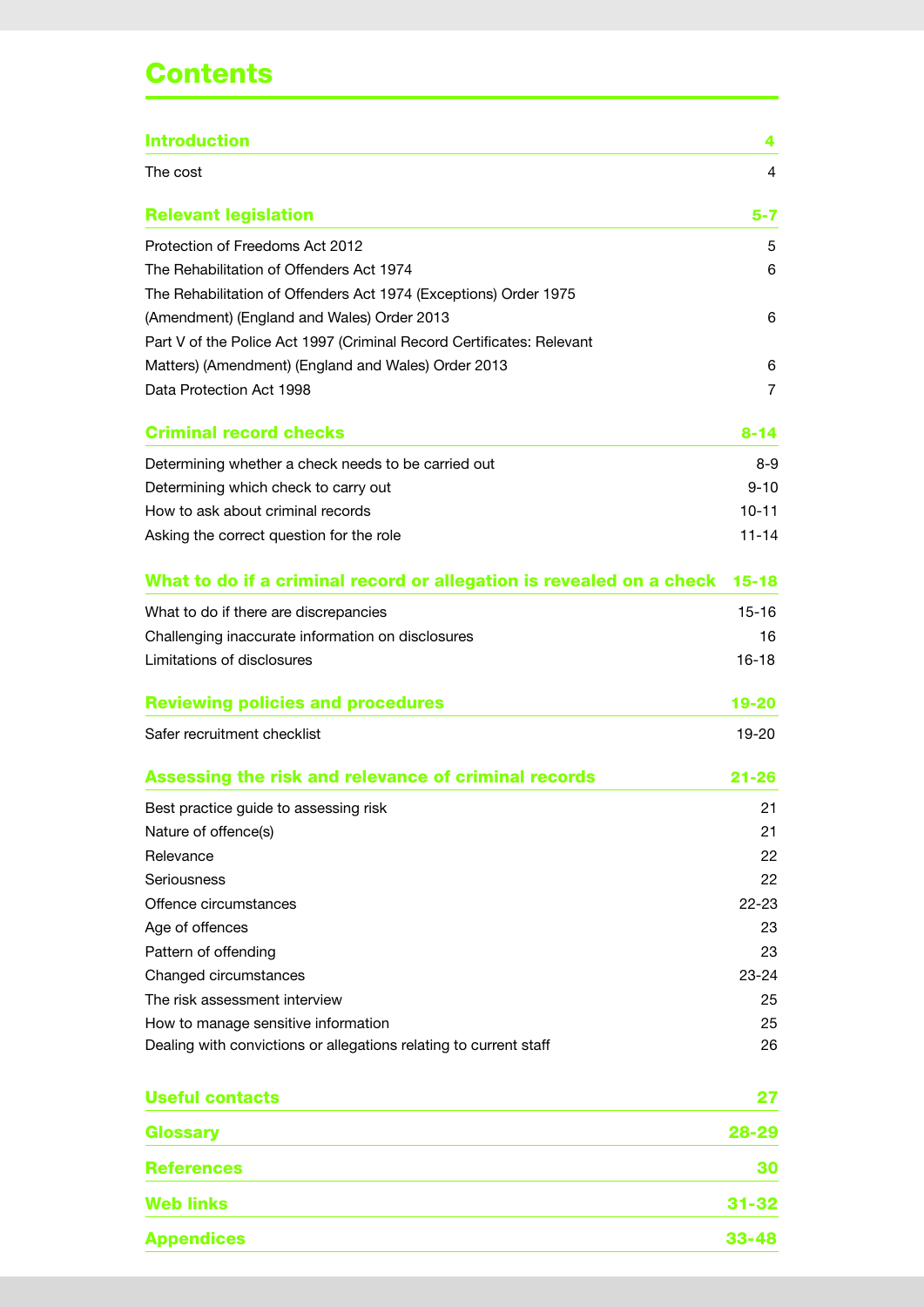# Introduction

It is vital that employers take the time to understand how to recruit safely and fairly. The law around criminal record checks is complex and recent changes to the legislation mean that many employers' policies and procedures are out of date. Ensuring the relevant staff have a thorough and working knowledge of the legislation means organisations can be assured that they have adequate protection in place for their business, staff and clients. The cost of not doing so could mean they are breaking the law and result in hefty fines.

There are now over 10 million people recorded as having a criminal record on the Police National Computer (PNC) (Home Office, 2014). This equates to over 20% of the working-age population. Many employers who have knowingly hired ex-offenders reported a positive experience (Reed, 2013 and Working Links, 2010) and indicated that these employees worked as hard, if not harder, than those with no convictions.

Nonetheless, some employers have great and exaggerated concerns about recruiting people with criminal records. Research undertaken by [Working Links](http://workinglinks.co.uk/pdf/Prejudged%20Tagged%20for%20life.pdf) in 2010 shows that many of these employers perceive ex-offenders as not having soft skills including honesty and reliability. Some actually believe that they cannot employ people with criminal records for legal reasons or insurance purposes. 75% of employers say they would use the declaration of a caution or conviction to discriminate against the applicant in favour of a candidate with no convictions; a number of employers would reject the candidate outright (Working Links, 2010). There has been no progress on this issue since 2001 when the Department for Work and Pensions (DWP) conducted its own research on employer attitudes towards ex-offenders. One of the key purposes of this guide is to set out exactly what the legal position is.

#### **The cost**

Reoffending costs the UK up to £13 billion a year (Home Office, 2013). This is in addition to the social and economic costs caused by preventing otherwise suitably skilled, qualified, experienced and motivated applicants from having a fair opportunity to compete for gainful employment. Many of these individuals are consequently not in a position to provide for their families, pay taxes and contribute positively to society. Some face being confined to a life on benefits and a burden to the taxpayer.

The ripple effect of low employment rates among people with convictions can lead them to experience problems in other aspects of their lives such as an inability to secure and maintain adequate housing, unmanageable debt and expenditure issues, increased likelihood of developing substance or alcohol misuse or mental health problems and difficulty maintaining positive personal and family relationships.

Reoffending rates are greatly influenced by whether a person finds work or not. Employment is often quoted as the most important factor in helping to reduce reoffending. To address this, there have been a number of significant changes to legislation recently which aim to reduce or remove barriers faced by ex-offenders when seeking employment and thereby aim to benefit society as a whole.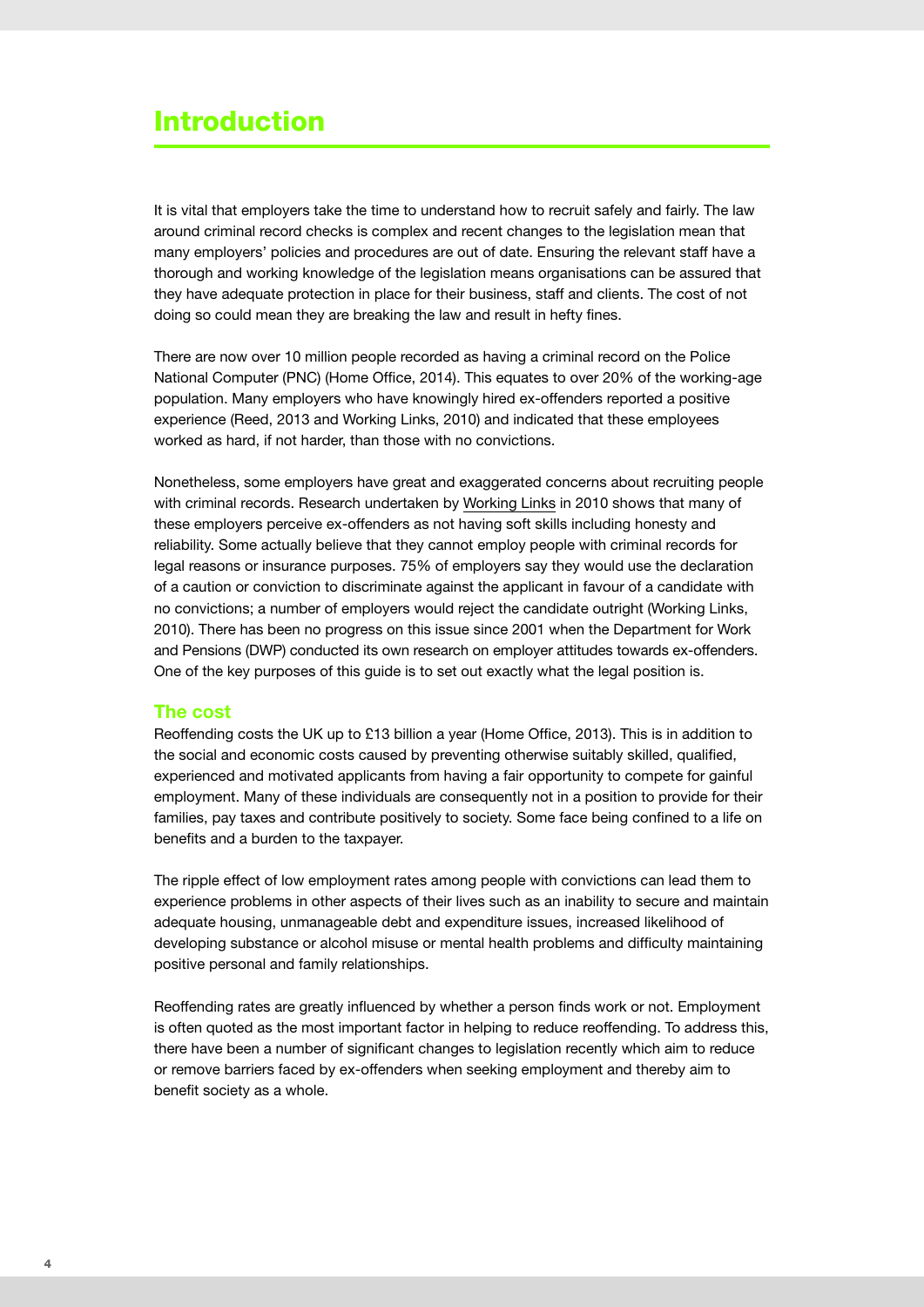# Relevant legislation

#### **Protection of Freedoms Act 2012**

In 2010, a review of the entire criminal record regime was carried out with the aim of reducing, to *common sense levels* (Home Office, 2011), the use of criminal records and re-examining the proposed Vetting and Barring Scheme, which was eventually scrapped. The review was carried out by an expert panel which included Nacro and other key stakeholders. It was led by an independent government adviser, Sunita Mason. Many of the panel's recommendations were accepted by the government and implemented through the [Protection of Freedoms Act 2012](http://www.legislation.gov.uk/ukpga/2012/9/contents/enacted). The recommendations which were adopted and are relevant to the purposes of this guide include:

- the merger of the functions of the Criminal Records Bureau (CRB) and the Independent Safeguarding Authority (ISA) to create the Disclosure and Barring Service (DBS)
- a new definition of regulated activity focusing on work which involves close and unsupervised activity with children or vulnerable groups
- the disclosure certificate is now issued only to the applicant and is no longer copied to employers or registered bodies except in certain circumstances relating to the DBS update service (contact the DBS for more information)
- the launch of the [DBS update service](https://www.gov.uk/dbs-update-service) which enables portability of disclosure certificates between jobs in the same sector
- a minimum age (16) at which a person can apply for a DBS check
- a more rigorous relevancy test for when police can disclose other relevant information on an enhanced disclosure certificate
- barred list checks are now restricted to those working in accordance with the new definition of regulated activity and a small number of other defined roles
- police forces can no longer disclose 'additional information', also known as 'brown envelope information', about applicants directly to employers under the Police Act 1997, although they can still do so under common law powers
- a new representations process for individuals giving them the opportunity to challenge inaccurate information contained in their disclosure certificate, or other relevant information disclosed at the relevant chief police officer's discretion.

The [duty to refer](https://www.gov.uk/government/publications/dbs-referrals-form-and-guidance) remains. Employers have a legal duty to refer to the DBS any person who has been removed by the employer (or would have been removed had the person not resigned, retired or left the workplace) from engaging in regulated activity because they:

- harmed or posed a risk of harm to a child or vulnerable adult or
- satisfied the harm test or
- received a caution or conviction for a relevant offence.

It is an offence for an employer to knowingly allow a barred person from engaging in regulated activity with the group with which they are barred from working (i.e. children or vulnerable groups, or both). It is also an offence for a barred person to seek work with the group with which they have been barred from working.

More detailed guidance on all the relevant changes can be found on the [DBS website.](https://www.gov.uk/disclosure-barring-service-check/overview)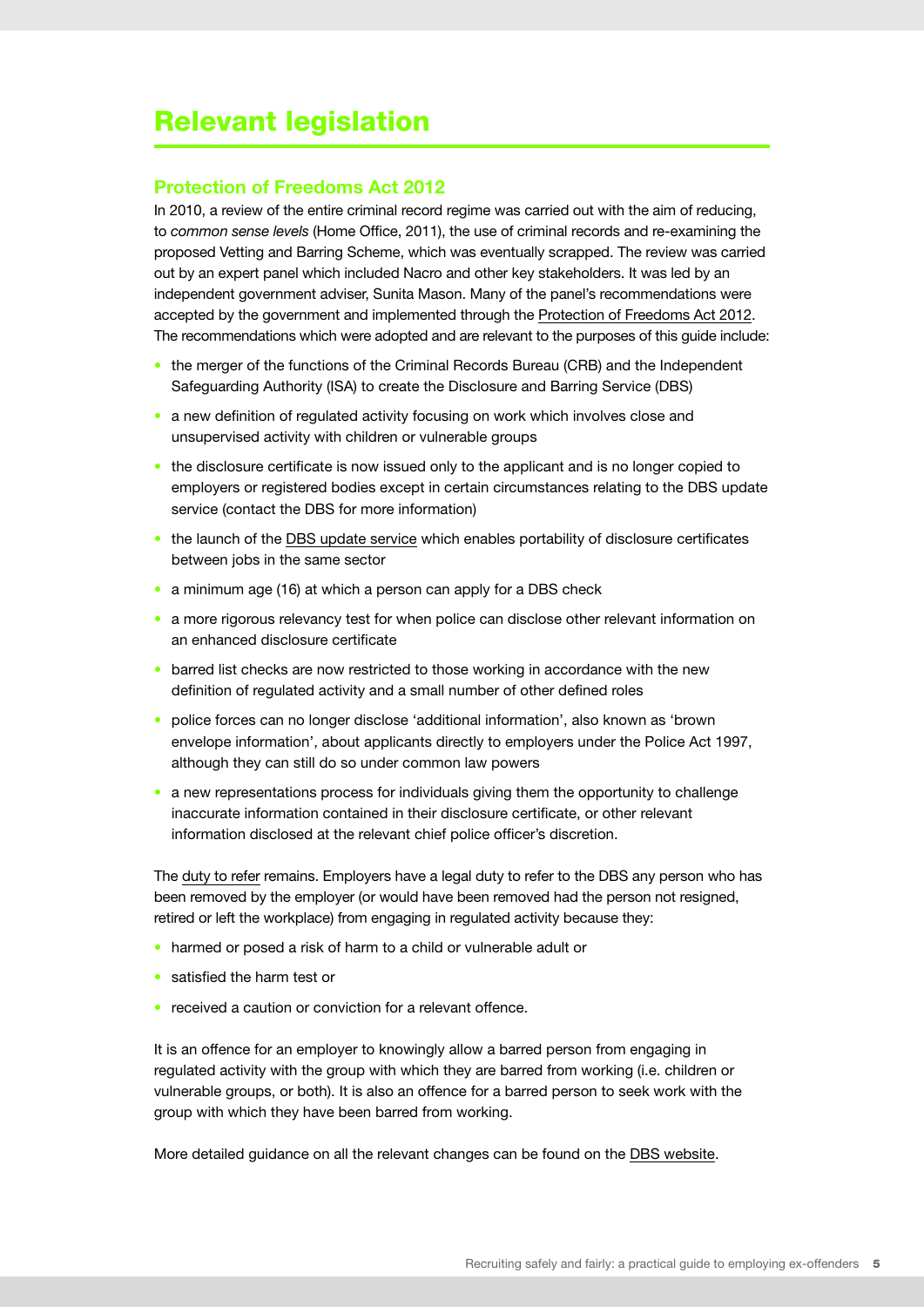#### **The Rehabilitation of Offenders Act 1974**

The Rehabilitation of Offenders Act (ROA) allows people with convictions to be reintegrated into society by having the right to legally ignore their convictions. Cautions, convictions, reprimands and final warnings can be considered spent after a specified period of time known as the rehabilitation period which is decided by the sentence or out-of-court disposal (disposal) received. Once spent, the person is considered rehabilitated and the ROA treats the person as if they had never committed an offence. As a result, the conviction or caution in question does not need to be disclosed by the person when applying for insurance, housing, most paid or voluntary jobs, education or training courses, unless the particular role for which the application is being made is exempt from the ROA. Examples of roles which are exempt from the ROA include jobs involving regulated activity or childcare courses involving a work placement. If a role is covered by the ROA, it is unlawful for an employer to refuse to accept a person, or dismiss an existing employee, because the individual has a spent caution or conviction.

On 10 March 2014, changes to the ROA, as amended by [Section 139 of the Legal Aid,](http://www.legislation.gov.uk/ukpga/2012/10/part/3/chapter/8/enacted)  [Sentencing and Punishment of Offenders Act 2012,](http://www.legislation.gov.uk/ukpga/2012/10/part/3/chapter/8/enacted) were implemented in England and Wales. The changes reduced the length of time, in England and Wales only, that certain sentences, including fines, community sentences and short custodial sentences, become spent. They also increased the length of a custodial sentence which can never become spent from two and a half to four years.

See Appendix A for more details on rehabilitation periods. Comprehensive guidance on the ROA and rehabilitation periods can be found on the [Nacro website.](https://www.nacro.org.uk/wp-content/uploads/2014/05/rehabilitation-of-offenders-act-1974-guide.pdf)

#### **The Rehabilitation of Offenders Act 1974 (Exceptions) Order 1975 (Amendment) (England and Wales) Order 2013**

Changes to the legislation, listing specific positions, professions, employment, offices, works and licences exempt from the ROA, as amended, came into force in England and Wales on 29 May 2013. As a result, the DBS introduced a system that removed certain minor cautions and convictions from standard or enhanced disclosure certificates, as they were deemed to be protected (i.e. eligible for filtering).

The changes in legislation made it unlawful for an employer to take into account a protected caution or conviction that would not be disclosed on a disclosure certificate, when making a decision to employ a person or dismiss an existing employee.

See Appendix B for more details on filtering. Comprehensive guidance can be found on the [Nacro website](https://www.nacro.org.uk/wp-content/uploads/2014/06/practical-guidance-on-dbs-filtering.pdf). There is also further information on the [DBS website.](https://www.gov.uk/government/publications/dbs-filtering-guidance) In 2014, a similar filtering system was introduced in Northern Ireland. Details can be found on the [Access NI website](http://www.nidirect.gov.uk/accessni-criminal-record-checks).

#### **Part V of the Police Act 1997 (Criminal Record Certificates: Relevant Matters) (Amendment) (England and Wales) Order 2013**

On 29 May 2013 changes were made to [Part V](http://www.legislation.gov.uk/uksi/2013/1200/contents/made) of the Police Act 1997, the legislation that permits employers in England, Wales and Northern Ireland to ask exempted questions under the terms of the ROA, and to obtain information about an applicant's spent cautions and convictions through standard or enhanced disclosure checks. The definition of relevant matter in the Police Act 1997 was amended and sets out what information, which does not qualify for filtering, can be disclosed by the DBS in England and Wales, or by Access NI in Northern Ireland, when an individual applies for a standard or enhanced disclosure certificate. Section 123 of Part V of the Police Act 1997 makes it a criminal offence for an employer to knowingly carry out, or enable another person to obtain, a standard or enhanced disclosure check on a person in respect of a role which is not exempt from the ROA.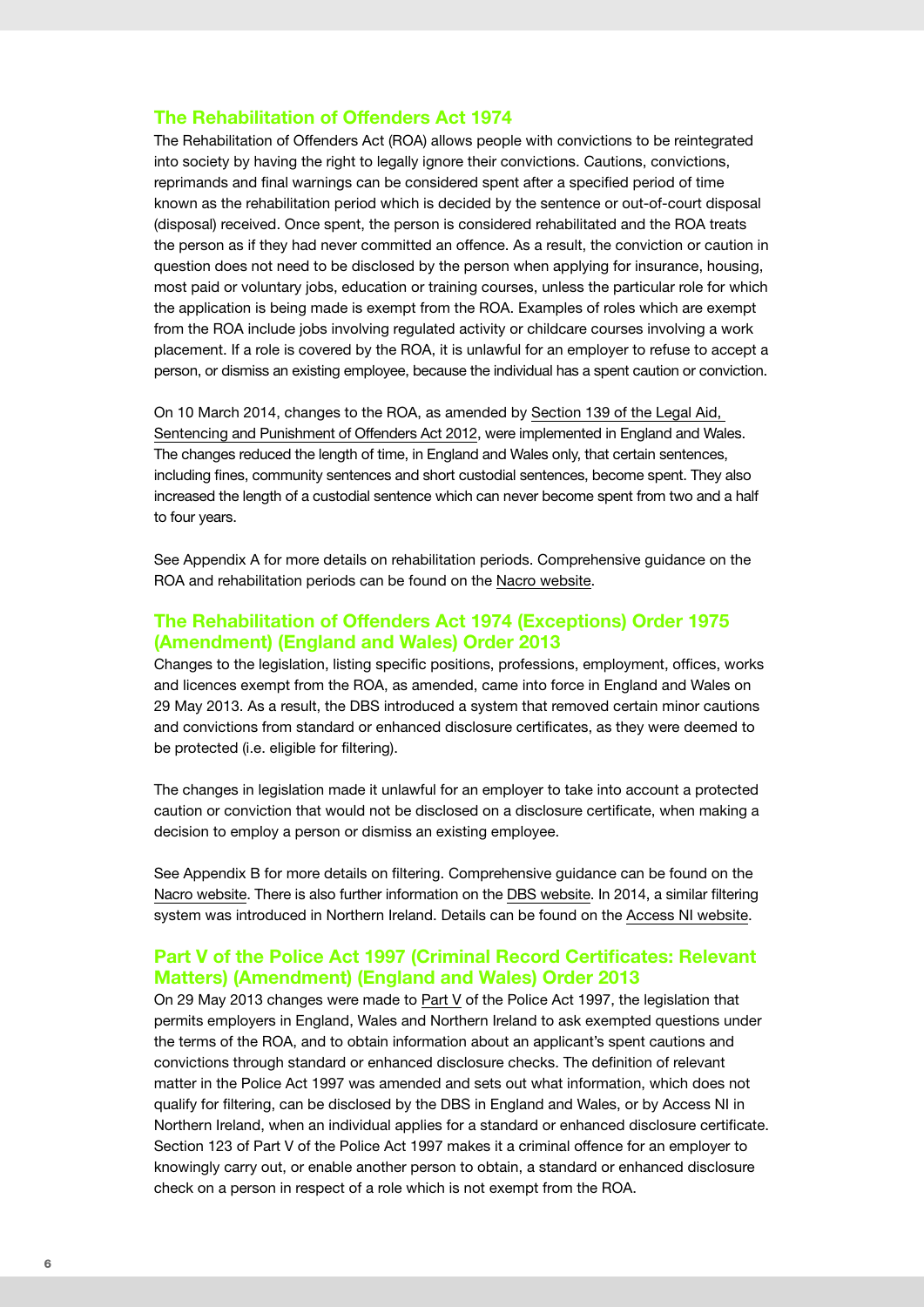#### **Data Protection Act 1998**

On 10 March 2015 [Section 56](http://www.legislation.gov.uk/ukpga/1998/29/section/56) of the Data Protection Act 1998 (DPA) was fully implemented. This makes it a criminal offence for an employer to require an applicant, existing member of staff or third party, to make an enforced subject access request and then share the information with the employer. An enforced subject access request normally involves the person obtaining a copy of their full criminal record directly from the police, prison, probation service or courts. Employers who carry out an enforced subject access request may now face prosecution by the Information Commissioner's Office (ICO).

For further information, advice, support or training on the relevant legislation contact Nacro's Employer Advice Service on 0845 600 3194 or [employeradvice@nacro.org.uk](mailto:employeradvice@nacro.org.uk) or visit the [Nacro website.](https://www.nacro.org.uk/resettlement-advice-service/support-for-employers/asking-about-criminal-records/)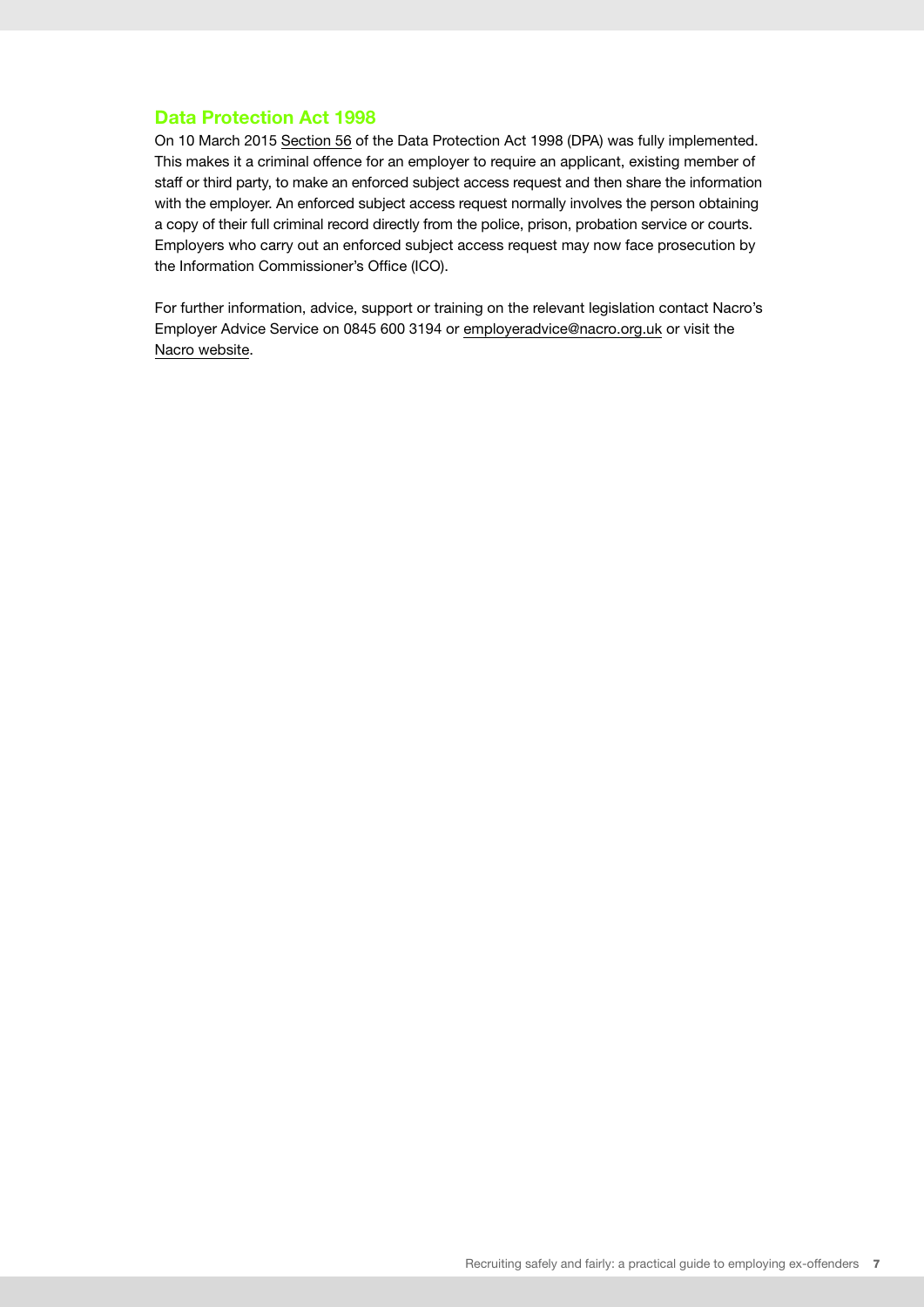# Criminal record checks

#### **Determining whether a check needs to be carried out**

It is very important, before advertising for a role, that the employer establishes what level of disclosure is legally required for the role. Contrary to popular understanding, most jobs are actually covered by the ROA, and therefore the applicant is only legally required to declare, and the employer is only entitled to know about, unspent cautions or convictions. If the applicant has been charged with an offence, an employer may be entitled to know about pending prosecutions.

At present, a number of employers carry out standard or enhanced disclosure checks (commonly known as DBS checks) on posts that are not exempt from the ROA. This is illegal. Many employers consider jobs where employees go into people's homes, or have any form of contact with the public, to be exempt from the ROA, simply because the employer wrongly interprets the public as, by definition, including children and vulnerable groups. Taken to its logical conclusion, such a definition would include the vast majority of occupations because most people come into contact with the public at some point during the course of their employment. Such a wide definition is not what legislators intended. Common examples of roles on which employers should **not** be carrying out standard or enhanced disclosure checks but often do include:

- public bus drivers
- tradesmen (such as electricians, plumbers or gardeners) who visit people's homes
- customer service advisers
- bank clerks
- employment support advisers who are not working with those aged under 18
- housing officers
- firemen (unless they are first responders or regularly provide training in schools).

DBS checks should only be carried out for specific positions, professions, employment, offices, works and licences included in the ROA Exceptions Order. Employers should contact DBS customer services on 03000 200 190 or email [customerservices@dbs.gsi.gov.uk](mailto:customerservices@dbs.gsi.gov.uk) if they are unsure about whether or not a role is eligible for a DBS check. The DBS newsletter, [DBS News](https://www.gov.uk/government/collections/dbs-news--2), will provide details of any updates to eligibility. Employers can also [register their interest](https://qbaseprojects.co.uk/public/dbs-subscriber.asp) in receiving emails from the DBS. The DBS website provides guidance on the common types of positions which are eligible for DBS checks. Broadly, some of these positions or purposes include:

- those whose duties involve work, not merely having incidental contact, with children and vulnerable groups
- certain professions such as healthcare (nurses, doctors, care or social workers), accountancy and the law
- veterinary surgeons
- senior managers, controllers, directors for approved specified financial roles
- licensing of taxi or mini cab drivers (contact the DBS for more details)
- traffic wardens
- membership of the Master Locksmiths Association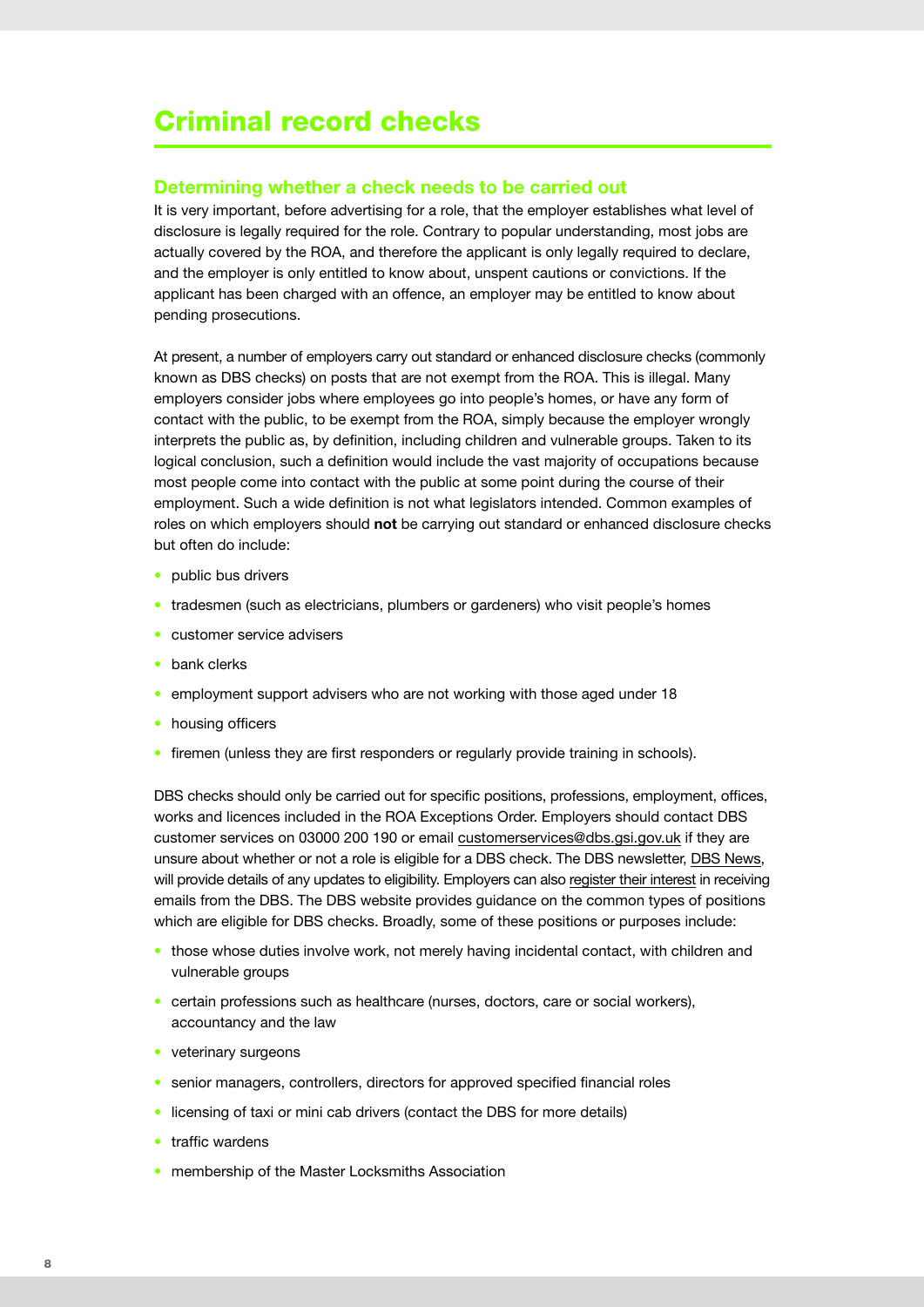- football stewards
- applying to be a prospective adopter, foster carer or special guardian
- obtaining a licence issued by the Security Industry Authority (SIA)
- obtaining or holding a personal or operating licence under Part 5 or Part 6 of the Gambling Act 2005.

Organisations which employ individuals in nurseries or schools need to take into account the [Childcare Disqualification Regulations 2009 statutory guidance](https://www.gov.uk/government/publications/disqualification-under-the-childcare-act-2006) issued by the Department for Education in February 2015.

Employers should ensure that any questions they ask staff about the criminal record of a member or employee of their household complies with the DPA, the Human Rights Act 1998 and the ROA.

Employers should also ensure that they do not require staff to provide DBS certificates from third parties, or copies of a person's criminal record obtained directly from the police, prison, probation service or courts, as this would be considered an enforced subject access request which since 10 March 2015 has been a criminal offence.

Further guidance on Childcare Disqualification Regulations 2009 can be found on the [Nacro website.](https://www.nacro.org.uk/resettlement-advice-service/support-for-individuals/jobs-and-volunteering/how-different-sectors-deal-with-job-applications-from-people-with-criminal-records/)

#### **Determining which check to carry out**

An employer is legally responsible for ensuring that they are entitled to receive a standard or enhanced disclosure certificate before submitting applications to the DBS. Employers must satisfy themselves that the positions are eligible for disclosure checks under current legal provisions. It is also important that the employer can demonstrate to an applicant (or existing employee) how the role or post is exempt from the ROA.

It is a criminal offence for an employer to obtain a DBS check for a role that is not exempt from the ROA. Employers that do so are not only in breach of Part V of the Police Act 1997, but also the ROA and the DPA, which requires that data be processed fairly and lawfully.

An applicant (or existing employee) may pursue legal recourse in a civil court, against an employer who has requested an unlawful check.

For further information, advice or support on when and which type of checks can be carried out, contact DBS customer services on 03000 200 190 or email [customerservices@dbs.gsi.gov.uk.](mailto:customerservices@dbs.gsi.gov.uk) Alternatively, contact Nacro's Employer Advice Service on 0845 600 3194 or [employeradvice@nacro.org.uk](mailto:employeradvice@nacro.org.uk) or visit the [Nacro website](https://www.nacro.org.uk/resettlement-advice-service/support-for-individuals/jobs-and-volunteering/how-different-sectors-deal-with-job-applications-from-people-with-criminal-records/).

If an employer decides to carry out a criminal record check, they need to determine the level of disclosure for which the position is eligible. The main types available are:

**Basic disclosures** (basic checks) can be carried out for roles that are covered by the ROA, which includes most roles. Basic disclosures only contain details of unspent cautions or convictions. They are available only from [Disclosure Scotland](http://www.disclosurescotland.co.uk/) which delivers a specific service for employers in England and Wales (**this confuses many employers and applicants**). An individual or the employer (with the individual's consent) can apply for a basic disclosure from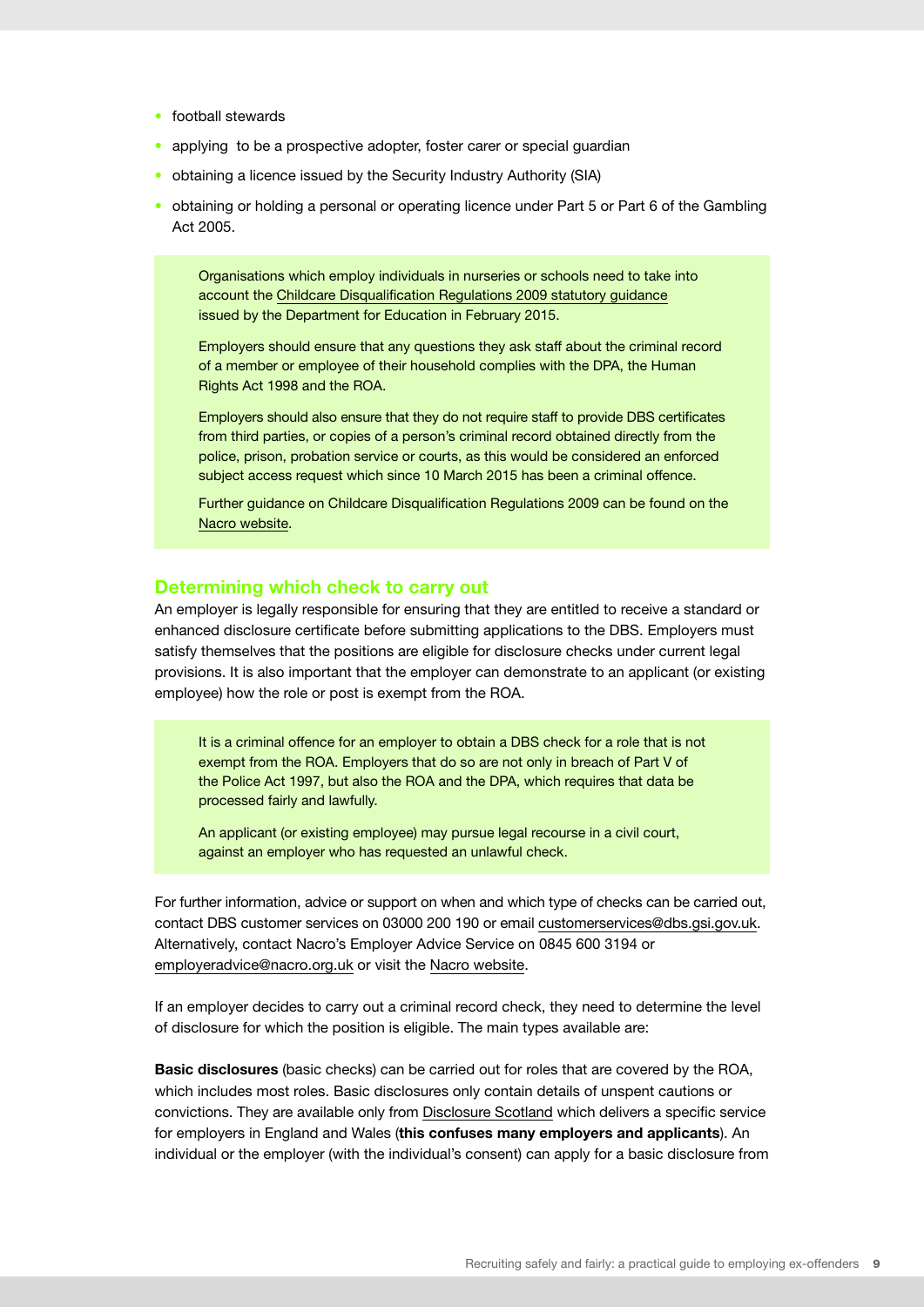Disclosure Scotland directly. A basic disclosure should not be confused with a standard disclosure (standard DBS check), which can only be carried out on exempt roles.

**Standard disclosures** (standard DBS checks) are available from the DBS and contain details of all cautions, convictions, reprimands and final warnings which are not protected. See Appendix B which contains detailed guidance on filtering. Standard disclosures are available for jobs and activities listed in the ROA Exceptions Order.

**Enhanced disclosures** (enhanced DBS checks) are also available from the DBS and contain details of all cautions, convictions, reprimands and final warnings which are not protected, and may also include other relevant information. Other relevant information may be disclosed at the discretion of the chief police officer of the force that holds the information, if they reasonably believe it to be relevant to the role. Enhanced disclosures are only available for certain jobs and activities listed in both the ROA Exceptions Order and also the Police Act 1997 (Criminal Records) regulations.

**Enhanced disclosures with children's and/or adults' barred list check(s)**. Enhanced disclosures with barred list checks include the same criminal record information as enhanced disclosures, but also detail whether the person is barred from working with either children or vulnerable groups or both. To be eligible to request a check of the children's or adults' barred list, the position must be eligible for an enhanced disclosure and also specifically listed in the Police Act 1997 (Criminal Records) regulations as eligible to check against the appropriate barred list(s).

Applications for standard and enhanced disclosures have to be made by the employer either directly, if they are a registered body, or through an umbrella body. The disclosure certificate is sent directly to the individual who must then hand it to the employer.

For further information about disclosures, contact [Disclosure Scotland](http://www.disclosurescotland.co.uk/) (for basic disclosures) or the [DBS](https://www.gov.uk/disclosure-barring-service-check/overview) (for standard or enhanced disclosures). Alternatively, contact Nacro's Employer Advice Service on 0845 600 3194 or [employeradvice@nacro.org.uk](mailto:employeradvice@nacro.org.uk) or visit the [Nacro website](https://www.nacro.org.uk/resettlement-advice-service/support-for-individuals/jobs-and-volunteering/how-different-sectors-deal-with-job-applications-from-people-with-criminal-records/).

#### **Northern Ireland**

[Access NI](http://www.nidirect.gov.uk/) provides basic, standard or enhanced disclosures for employers based in Northern Ireland. Certificates will be based on the ROA and the ROA Exceptions Order (as amended 2014) which is applicable in Northern Ireland.

#### **Scotland**

[Disclosure Scotland](http://www.disclosurescotland.co.uk/) provides a specific service for employers in Scotland. This service issues basic, standard or enhanced disclosures based on the ROA and the ROA Exceptions Order as applicable in Scotland.

#### **How to ask about criminal records**

Criminal record checks should not be used as a blanket requirement for all jobs. The fact that a person has a criminal record is frequently irrelevant to the job for which they are applying. Employers who decide to ask applicants about criminal records should do so in a way which encourages honesty. Applicants should be informed at the outset exactly what information will be requested from them and why, and at which stage of the application this information will be requested. This will provide a basis for the applicant to decide whether or not to apply for the post. Employers should emphasise that this information will be used only to assess the applicant's suitability for employment where it is relevant. The applicant should be considered first and foremost on skills, qualifications and ability to do the job and should not be unfairly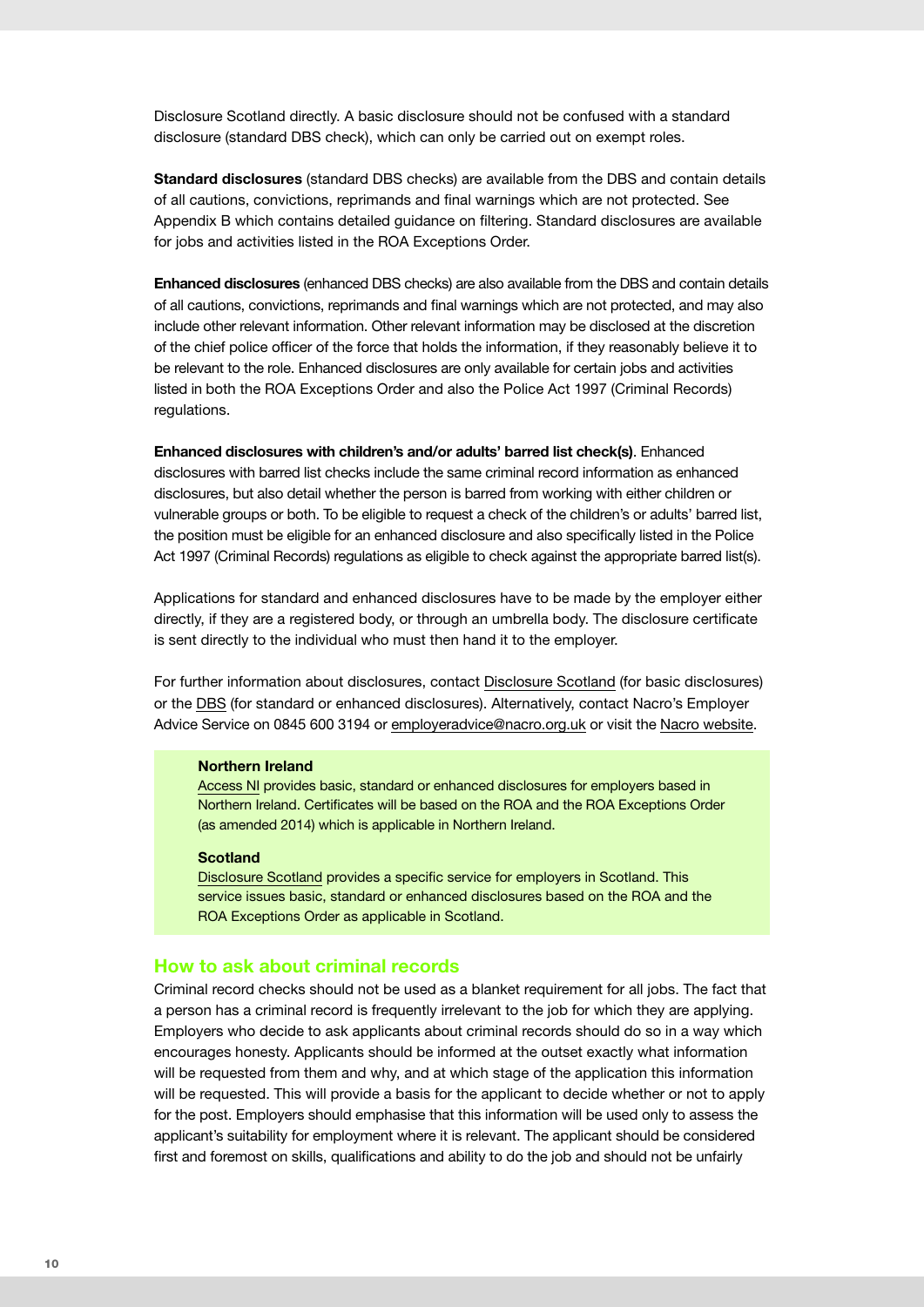discriminated against. Appendices C and D are template criminal record declaration forms that can be adapted to suit the needs of employers and include a suggested policy statement on recruiting applicants with criminal records.

#### **Asking the correct question for the role**

If employers do decide to ask applicants about their criminal records and carry out criminal record checks, they should determine what level of disclosure is required and ensure they ask applicants the correct question that is appropriate for the role for which they have applied.

On many occasions, there can be a great deal of confusion for both applicants and recruiters, due to incorrect or confusing criminal record declarations that employers include on their application forms or online portal. This confusion can lead to the applicants failing to disclose their cautions or convictions, not providing sufficient details about their criminal record history, or providing details about their criminal record history to which the employer is not legally entitled.

Employers should update their application forms and recruitment policies to take into account the recent changes to disclosure legislation, and ensure that they are not asking applicants to declare any information to which they are not legally entitled and which would result in the employers breaching disclosure legislation (the ROA, the Police Act 1997), the DPA and the [DBS code of practice.](https://www.gov.uk/government/publications/dbs-code-of-practice) Employers who fail to ensure their application forms and online portals are in line with legal requirements could face an applicant pursuing a civil claim, or prosecution by the ICO. The ICO has the legal powers to impose unlimited financial penalties (usually in the region of £100,000s but could be more) against employers who breach data protection laws.

Simply asking a Yes/No question and/or providing the applicant with a couple of lines to give full details about their criminal record will not allow them to provide the level of useful detail for the employer to make an informed, evidence-based decision. Employers need to give applicants the opportunity to provide context surrounding their criminal record. The [Ban the Box campaign](http://www.bitc.org.uk/programmes/ban-box?gclid=CLG635GqkL8CFWkOwwod4X0Arw) led by the charity Business in the Community (BITC) highlights the negative ripple effect there is on society when employers apply a tick box approach to criminal record declarations.

In general, the question about criminal records on application forms or online portals serves no helpful purpose for employers or candidates. If used in the sifting process, it may well exclude suitable candidates, as there is rarely adequate opportunity for candidates to expand upon the circumstances that led to their offending behaviour, or demonstrate how they have moved on from their past mistakes. For those candidates with criminal records who do make it through the sift, they cannot compete on a level playing field as their application and ability for the role is always viewed in light of the fact that they have a criminal conviction.

Nacro and BITC advise employers to adapt their application forms, online portals and recruitment policies and procedures to ensure they do not inadvertently discriminate against people with criminal records. Employers should ideally remove criminal record disclosure questions from the first point of the recruitment process, instead asking questions in relation to criminal records at a later, more appropriate stage in the recruitment process. This ensures applicants are first assessed on their skills, qualifications and ability to do the job, and also gives applicants the opportunity to provide disclosure information to the employer in a way which better informs the employer's risk assessment.

It is best for applicants to make a disclosure statement in writing, as it is recognised that simply asking a Yes/No question does not provide any real useful information about the person behind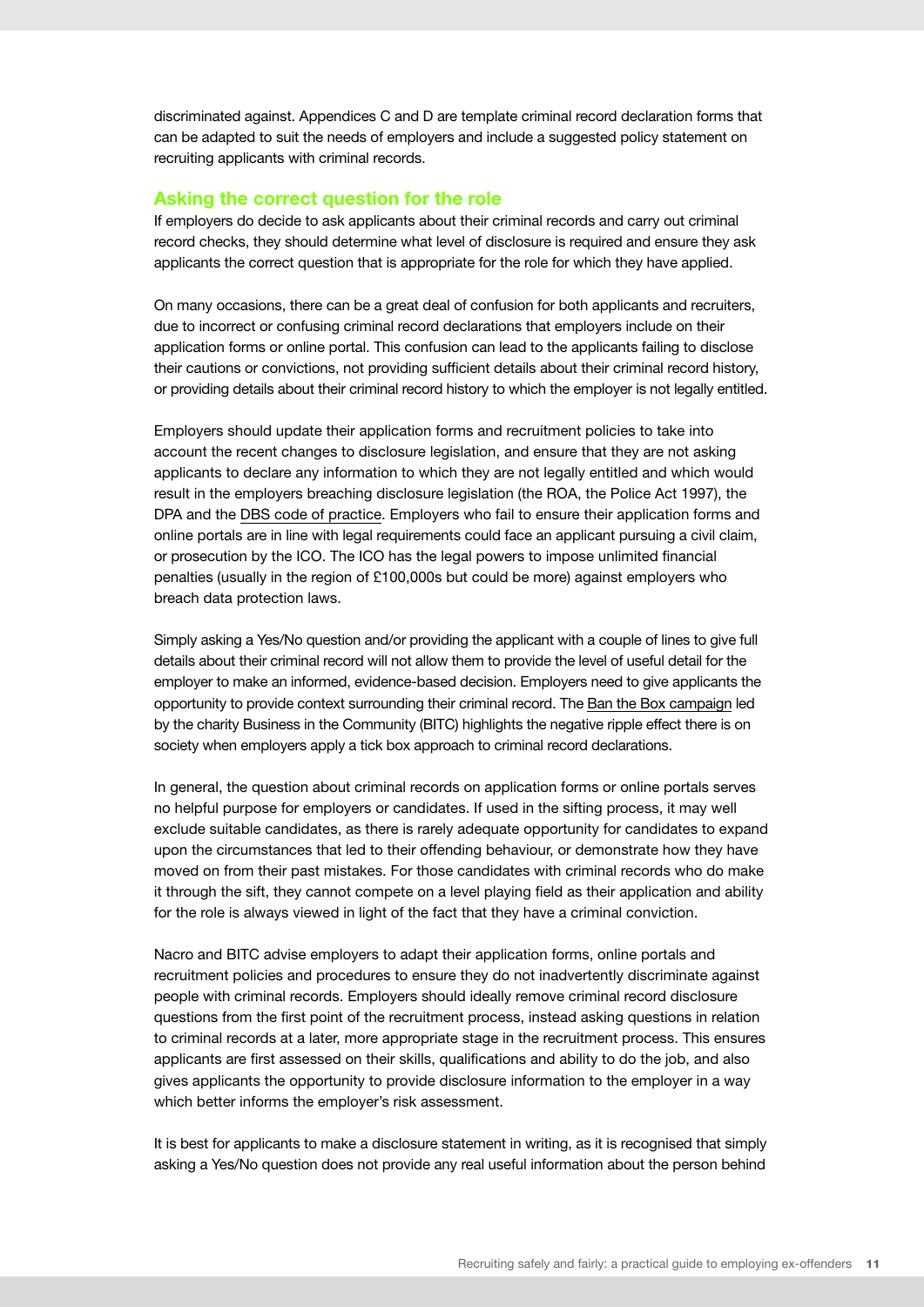the offence (see limitations of disclosures on pp16-18). The disclosure statement is helpful as it provides evidence of the exact information the applicant disclosed to the employer when applying for the role, which reduces the likelihood of disputes later on, e.g. if the original hiring manager leaves the organisation.

For further information, see Nacro's practical guide on [disclosing criminal records](https://www.nacro.org.uk/wp-content/uploads/2014/06/disclosing-criminal-records-a-nacro-guide.pdf) to which employers should signpost applicants.

**Appendix C** is designed for roles that are covered by the ROA. Therefore, the criminal record declaration asks the question:

#### **Do you have any unspent convictions?**

**Appendix D** is designed for roles that are exempt from the ROA, and therefore eligible for either a standard or enhanced disclosure. The criminal record declaration form takes into account the filtering requirements, and therefore asks the question:

**Do you have any cautions, convictions, reprimands or final warnings which are not protected as defined by the Rehabilitation of Offenders Act 1974 (Exceptions) Order 1975 (as amended in 2013)?** 

The flowcharts in **Figures 1 and 2** (see pages 13 and 14) outline the steps that we recommend employers take when gathering information about criminal records during the initial recruitment process and at the point of making a job offer.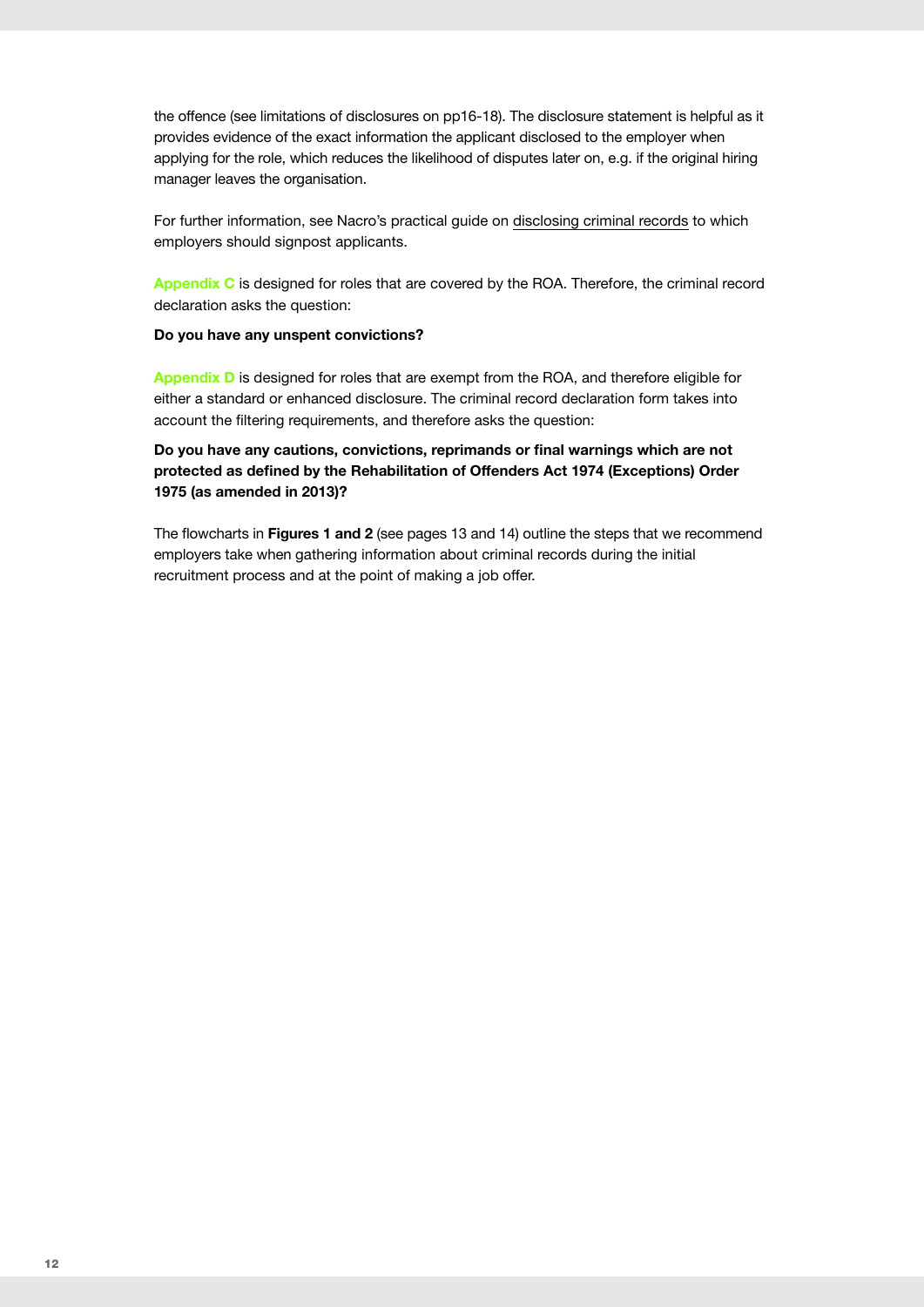

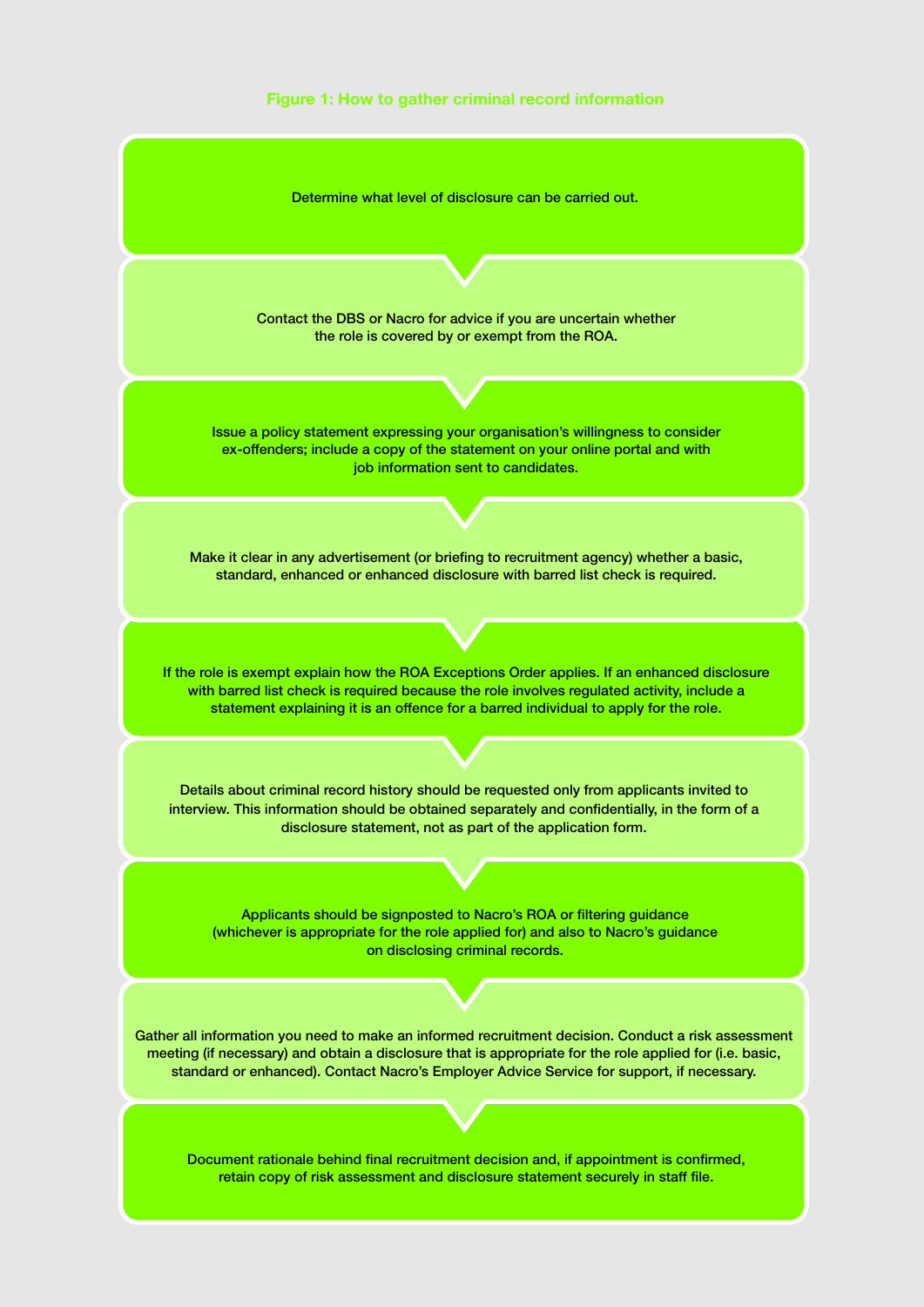#### **Figure 2: Dealing with disclosure certificates**

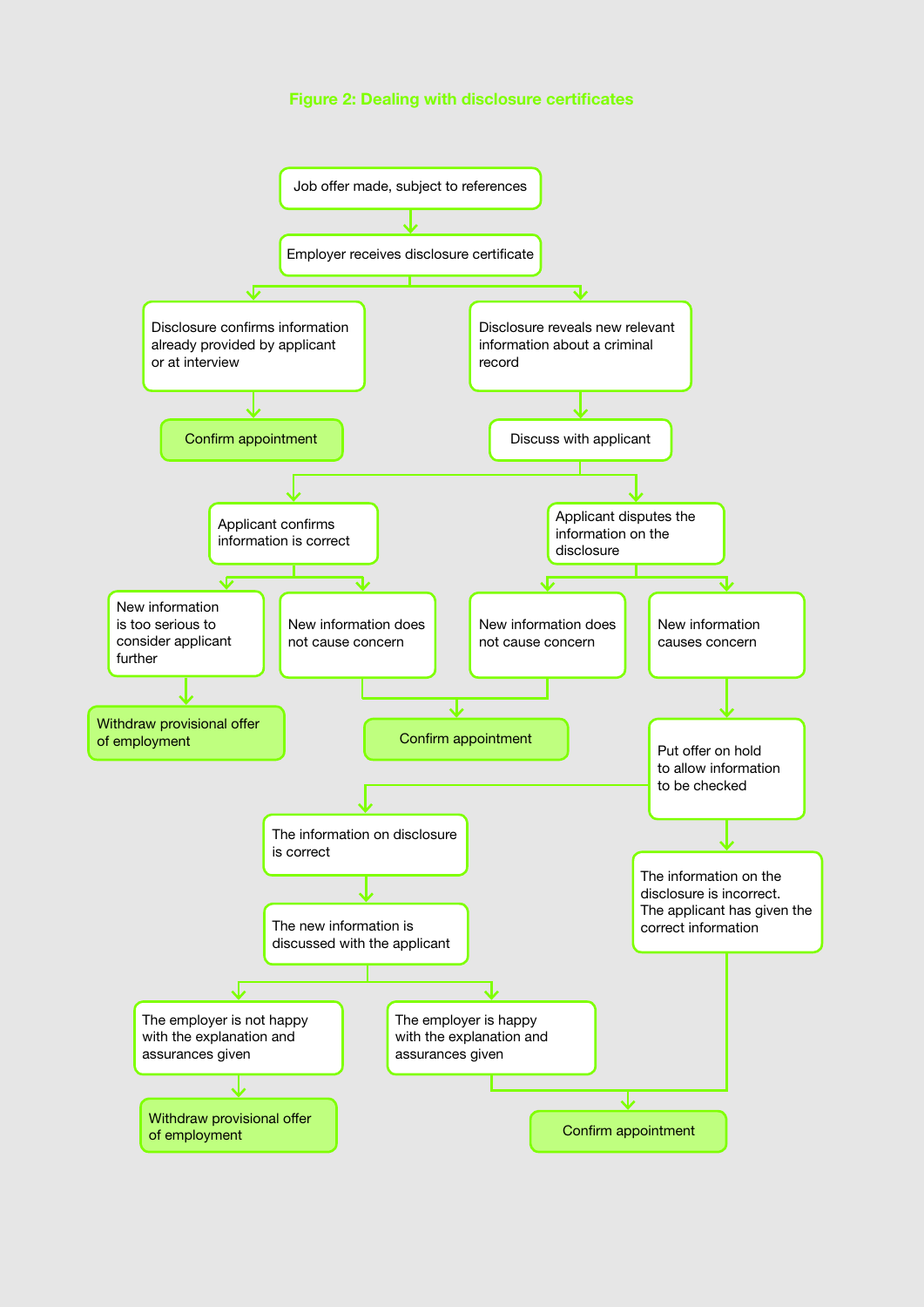# What to do if a criminal record or allegation is revealed on a check

If the applicant has satisfied all other pre-employment checks, and no criminal record or other relevant information (only applicable to enhanced disclosures) is revealed on a disclosure, the employer should confirm the offer of employment.

An enhanced disclosure with barred list check will reveal whether the person is barred from working in regulated activity with children or adults. If the person is barred, the employer should contact the police who will take appropriate action, as it is an offence for a person barred from working in regulated activity with children or adults to apply for such work. It is also an offence for an employer to knowingly employ a barred person in such a capacity.

If a disclosure confirms only criminal record information which has already been disclosed by the applicant and taken into account by the employer, the employer should confirm the offer of employment.

Some employers operate a system whereby offers of employment are subject at a later date to final approval by the head of human resources or another senior member of staff. If this is the case, offers of employment must not be made until final approval has been secured. It is extremely important that the applicant's disclosure statement, and any other relevant information, is provided to the panel or final decision maker to inform their decision and, where relevant, their risk assessment.

Some employers make their final recruitment decision based solely on the criminal record information or other relevant information contained in the disclosure in the absence of other key information provided about the applicant's suitability for the role, such as the applicant's CV, the application form filled out for the role, interview test scores and notes, details of qualifications, professional registration and references. Sometimes, the final decision maker is not provided with a copy of the applicant's disclosure statement and, therefore, has very little, or no understanding of the circumstances behind the applicant's offending behaviour. This is extremely bad practice, and is a key factor in many job offers being withdrawn. Employers should ensure that all the key information is made available to the final decision maker.

#### **What to do if there are discrepancies**

If there are significant discrepancies between the information the applicant has provided, and the criminal record information contained in the disclosure, either because the employer did not ask, or the applicant failed to reveal it, further consideration of this new information will be necessary. Any concerns that have arisen should be discussed with the applicant. The [DBS code of practice](https://www.gov.uk/government/publications/dbs-code-of-practice) states that an employer should discuss any new matters (including other relevant information) revealed in the applicant's disclosure with the applicant in the form of a meeting, before making a final recruitment decision, in order to give the applicant the opportunity to address the employer's concerns. This same principle applies to roles which require a basic disclosure.

In the past, some employers have not given further consideration to anyone who failed to disclose an offence, no matter how irrelevant the offence was. This is unreasonable. Applicants should not be rejected outright, without the opportunity to make representations, especially if they have resigned from their previous employment in order to take up the new appointment. If there has been a failure to disclose, it is important that the employer establishes why.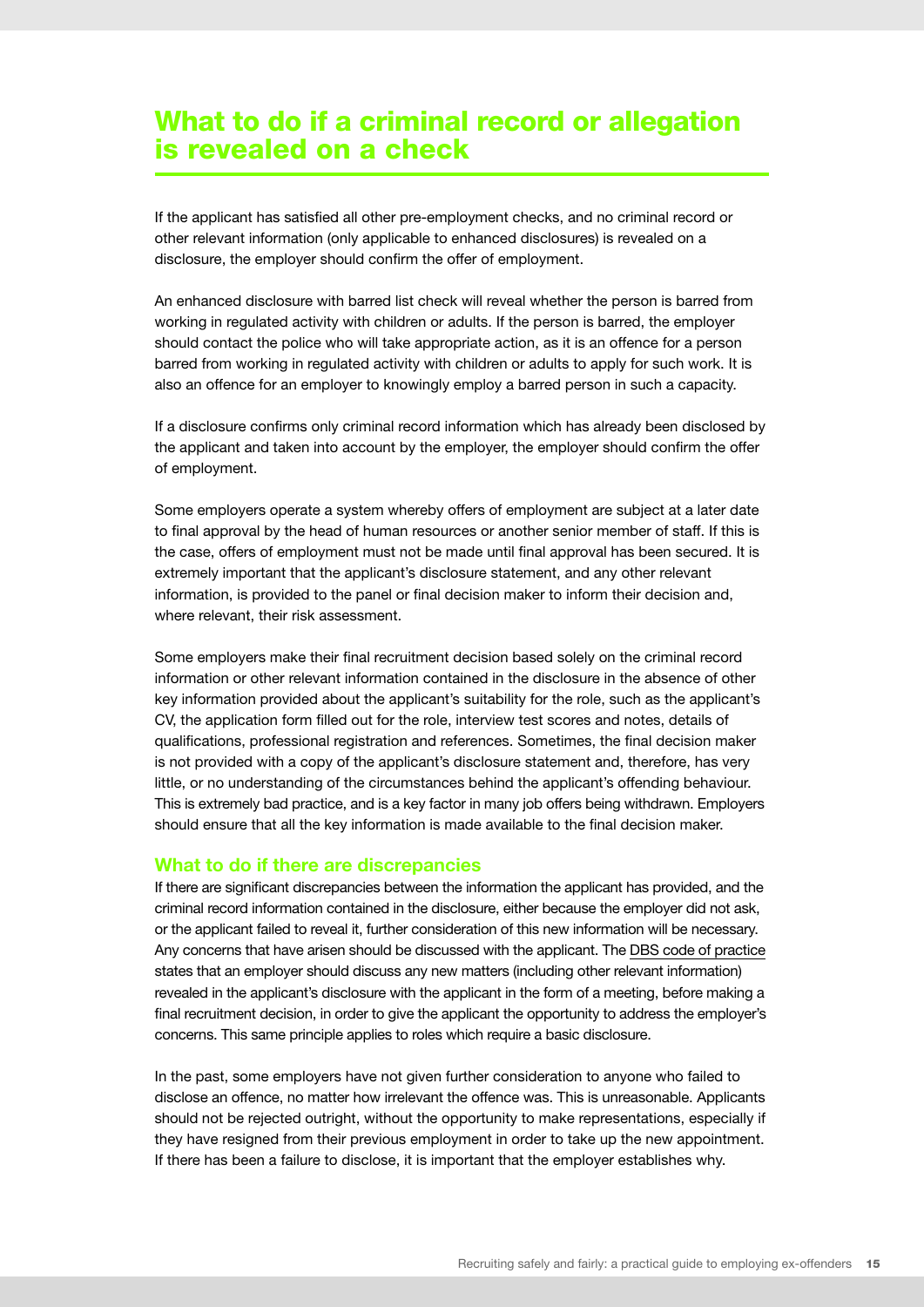In some cases, a discrepancy may have occurred because the applicants simply did not realise that they had a criminal record, or were mistaken about the type of sentence or disposal they received, because they have a limited understanding of how the criminal justice system works. The changes to disclosure legislation, including the ROA and the ROA Exceptions Order, are extremely complex. This, along with the fact that applicants will not know exactly what information is contained on their criminal record until they receive their disclosure certificate, means that an increasing number of applicants face getting it wrong. If it is completely clear, from an early stage, that an appointment is likely to be subject to a basic, standard or enhanced disclosure, applicants will be less willing to conceal their records deliberately.

Applicants are not legally required to disclose non-conviction disposals such as fixed penalty notices (FPNs) or penalty notices for disorder (PNDs) that have been paid on time, regardless of the type of disclosure applied for. Applicants are also not required to disclose other non-conviction disposals e.g. community resolution orders or anti-social behaviour orders (ASBOs), allegations, arrests, or charges and prosecutions that have been disposed of (i.e. did not result in the person receiving a caution or conviction).

Sometimes, it may be clear that the applicants are unsuitable for the posts because of their criminal record. However, in general, it will not be clear whether a person is suitable until questioned further. Therefore, it is important to carry out a risk assessment (see Appendix E for a template criminal record risk assessment form) to inform the final recruitment decision.

#### **Challenging inaccurate information on disclosures**

Whilst every effort is made by Disclosure Scotland, Access NI and the DBS to ensure that disclosures are accurate, mistakes can occur. If the discrepancy arising from an apparent mistake on a disclosure is serious enough to exclude the applicant from the post, a final decision about the appointment should be deferred until the person has had an opportunity to rectify the situation.

The applicant, or employer, can dispute the information on a disclosure which they consider to be incorrect by contacting Disclosure Scotland, Access NI or the DBS, whichever is the relevant organisation for the role applied for. If the organisation issuing the disclosure accepts a mistake has been made, a new disclosure certificate will be issued to the applicant to provide to the employer. If not, the applicant can lodge a formal complaint to the [ICO](http://ico.org.uk/concerns) to investigate.

#### **Limitations of disclosures**

There is a limit to the usefulness of the information provided in disclosures. Offence codes often cover a broad range of behaviours which vary in terms of seriousness. They are rarely self-explanatory and often make offences sound more serious. A disclosure will not explain what particular offences mean and will not provide any context, which is why disclosure statements are so important. Where information is revealed, the disclosure will generally only provide basic facts such as:

- Details of the applicant (i.e. name, date of birth and home address)
- Date of offence(s)
- Date of conviction(s)
- Offence code(s) (e.g. battery, robbery, shoplifting)
- The Act that offence code(s) relates to (e.g. Offence against the Person Act 1968, Theft Act 1968)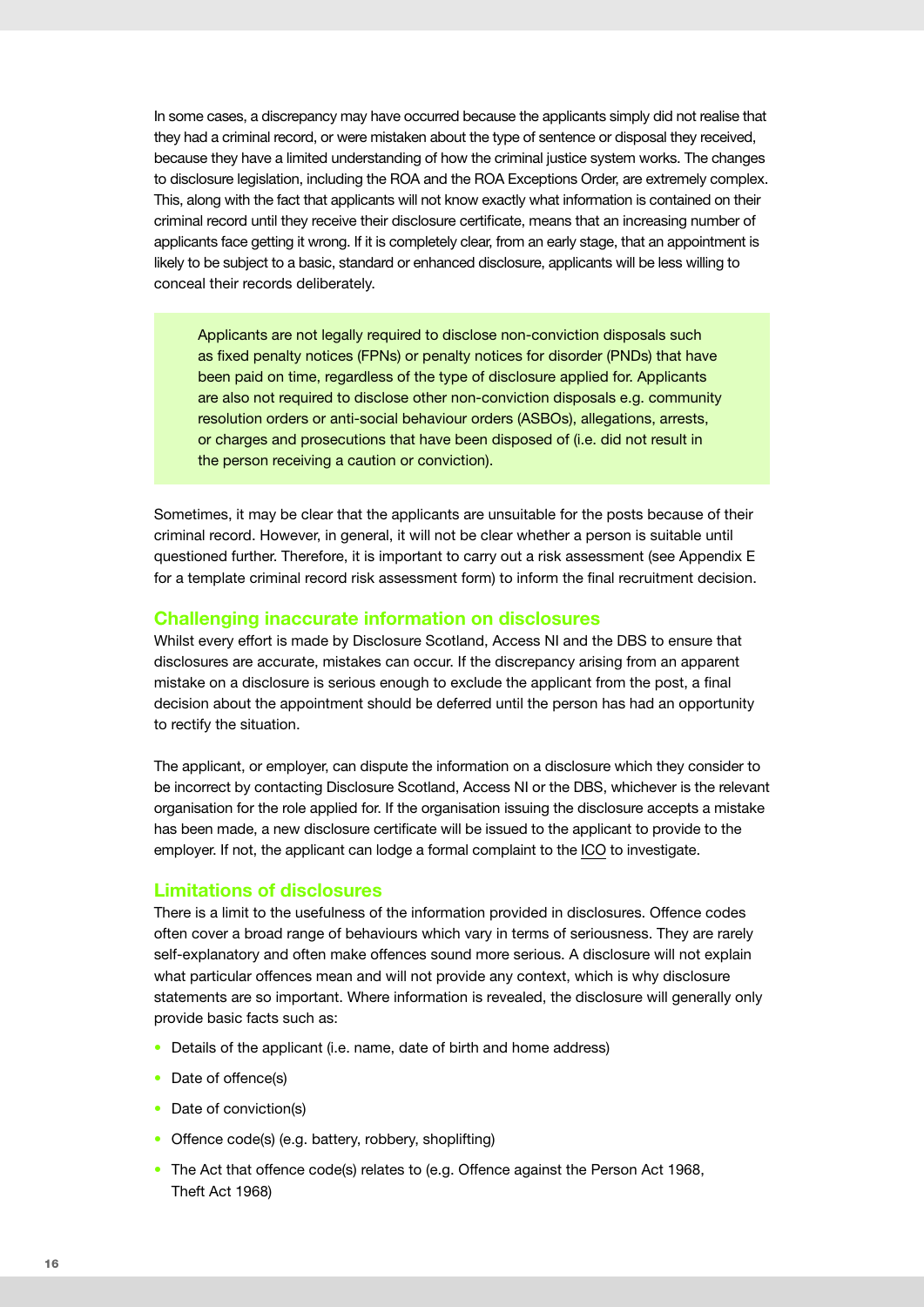- Sentence or disposal received (e.g. caution, fine, imprisonment for six months)
- Details of the court where sentence was imposed

If the role requires an enhanced disclosure, then it may include other relevant information, which can consist of more descriptive information about the alleged incident or the concerns of the relevant police force providing the information.

If the role requires an enhanced disclosure with barred list check, it would indicate whether or not the person is barred from working with children or vulnerable groups, or both.

A disclosure may not provide information on people convicted abroad, or even people convicted in the other countries of the UK. Employers should therefore be cautious about relying on disclosures from those with little, if any, residence in the country the disclosure relates to (i.e. England and Wales for the purposes of this guide). Employers should also exercise caution in respect of those with gaps in their employment history and obtain the local equivalent of a disclosure from the applicant's home country or country of last residence, whichever is appropriate.

The introduction of the filtering system has led to certain offences being disclosed on an applicant's disclosure due to legal technicalities rather than any adequate assessment of risk. For example, an individual may have committed an offence that warranted a charge of common assault, but is instead arrested and charged for the offence of actual bodily harm; as there is a lack of consistency in police recording practices. The offence code 'actual bodily harm' appears on the DBS list of specified offences that will never qualify for filtering and so will always be disclosed; whereas the offence code 'common assault' does not appear on the DBS list of specified offences and may be filtered from a disclosure if all filtering criteria are met.

#### **Scenario 1**

John received a caution for common assault at the age of 18 in September 2014. His caution is eligible for filtering after six years and will not appear on an enhanced disclosure after September 2020.

However, if John had received a caution for actual bodily harm, instead of common assault, his caution would never be eligible for filtering, and would always be disclosed on an enhanced disclosure until he reached the age of 100.

As a result of the changes to the ROA, certain sentences such as conditional discharge orders, which are traditionally viewed as less serious than fines or community orders, now have the potential to have a greater impact on an individual's ability to obtain employment, as they can be disclosed on a basic disclosure for a longer period of time depending on the length of the order imposed.

Nacro has raised concerns with the Ministry of Justice about this issue, and also the fact that changes to the ROA have resulted in driving endorsements (endorsements) having a longer rehabilitation period than all non-custodial sentences and also custodial sentences of less than one year.

#### **Scenario 2**

Mike receives a six-month custodial sentence for burglary (as an adult). His sentence may become spent after two and a half years. After this time, his conviction may not be disclosed on a basic disclosure.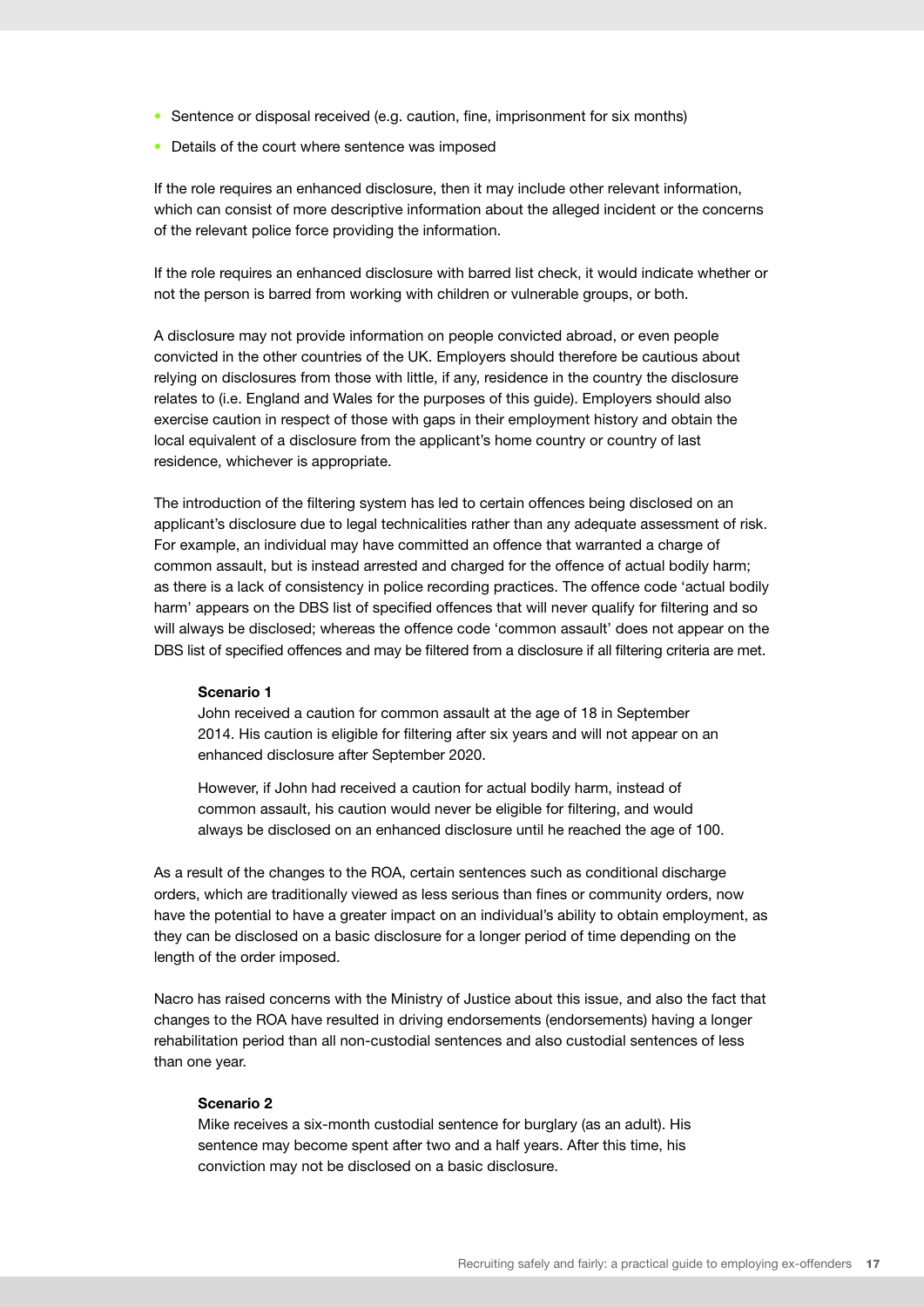#### **Scenario 3**

Sandra receives a three-year conditional discharge order for shoplifting (as an adult). Her sentence may become spent after three years. After this time, her conviction may not be disclosed on a basic disclosure.

#### **Scenario 4**

Kate receives a fine, three penalty points and an endorsement for speeding (as an adult). As the endorsement has a rehabilitation period of five years, her sentence may become spent after five years. After this time, her conviction may not be disclosed on a basic disclosure.

The scenarios above demonstrate that the impact of a person's criminal record on their ability to obtain employment may often be determined by how an offence is actually recorded on the PNC, and how a sentence or disposal received by the individual is now treated by the ROA or ROA Exceptions Order. In addition, sentencing practices vary across the UK. As a result, the inclusion of cautions or convictions in disclosures is not necessarily determined by the seriousness of the offence committed.

Good robust recruitment policies in general will often provide a better guide to an applicant's suitability for the role. By carefully scrutinising applicants at earlier stages in the recruitment process, looking for inconsistencies and gaps in the information they provide, asking the right questions in interview in relation to their suitability for the role, taking up references and where necessary carrying out a risk assessment and questioning referees, an employer will be in a much better position to determine whether they are suitable for the vacancy.

For further information, contact Nacro's Employer Advice Service on 0845 600 3194 or [employeradvice@nacro.org.uk](mailto:employeradvice@nacro.org.uk) or visit the [Nacro website.](https://www.nacro.org.uk/resettlement-advice-service/support-for-employers/employing-someone-with-a-criminal-record/)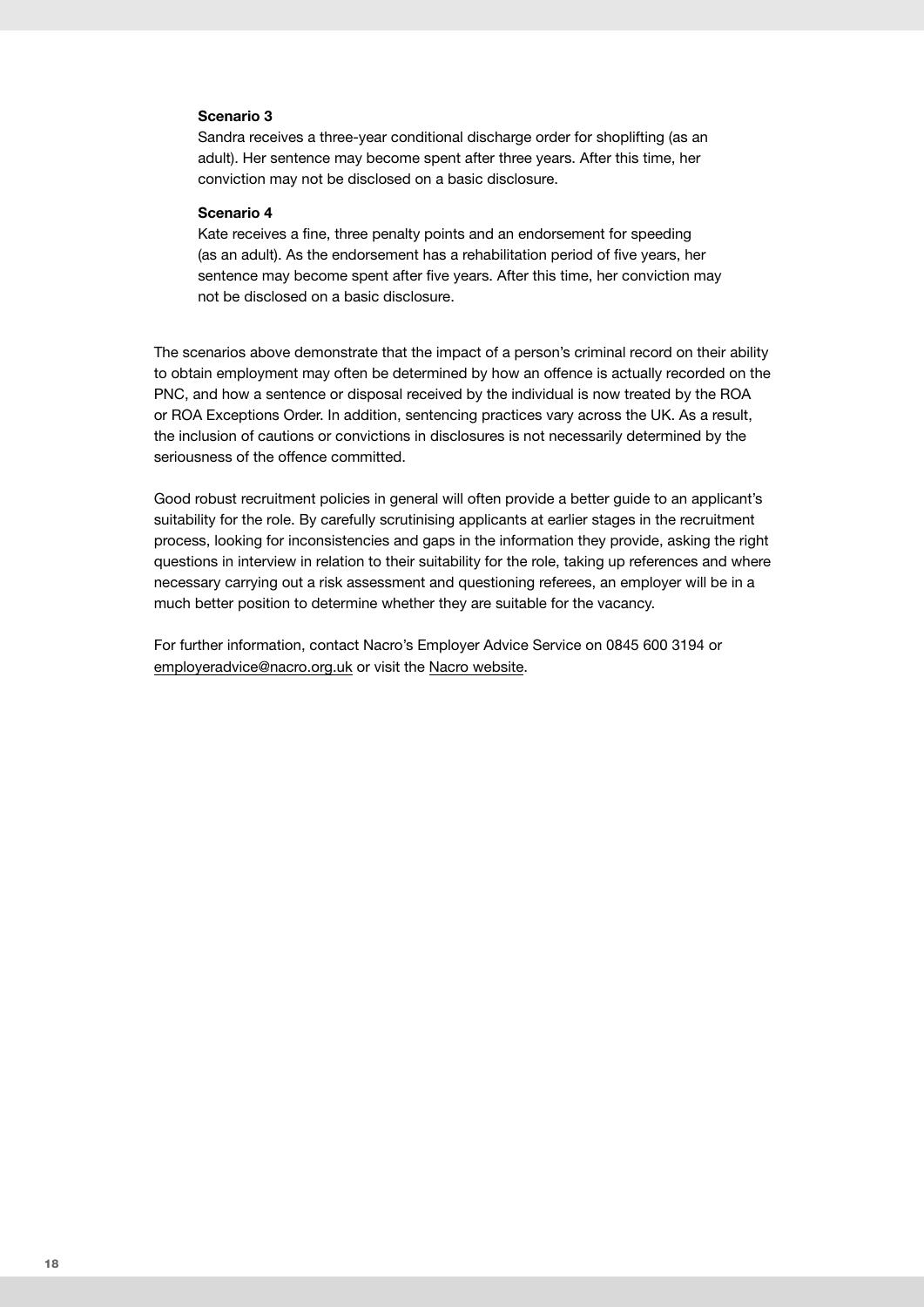# Reviewing policies and procedures

Many employers face increasing pressures in implementing vetting procedures and applying complex changes in the law to their employment practices. The onus is on employers to adopt policies that ensure information on criminal records is used in a way that protects the organisation and vulnerable people, but is also fair to applicants, and improves overall recruitment and retention processes. In order for a policy on employing people with criminal records to gain widespread acceptance within an organisation, it is vital to involve managers, employees and their representatives in its development. In particular, employers should:

- review new roles to assess what types of risks they may involve and complete a criminal record risk hazard form (an example is included on page 47 in Section D of Appendix E) if required.
- have a written policy and quidance on the recruitment of people with a criminal record, and provide a copy to applicants. The policy should make clear that the organisation is committed to the principle of equality of opportunity and, as such, will make all efforts to prevent unfair discrimination against those with criminal records, to ensure that suitable applicants are not refused posts because of offences which are not relevant to the role, and which do not make them a risk in the role.
- ensure staff involved in recruitment are provided with all relevant Nacro guidance on the employment of ex- offenders, including whether and which criminal record checks can be carried out, and information on the ROA, filtering and disclosing criminal records.
- provide relevant training, including risk assessment training, to staff involved in safer recruitment.
- provide all unsuccessful applicants with relevant feedback relating to their criminal record.
- ensure that all applicants' personal and sensitive information is treated confidentially. Applicants' criminal record information should be either stored securely, if appointed, or destroyed, if the applicant is not appointed.

#### **Safer recruitment checklist**

The safer recruitment checklist in the table on page 20 is designed to help employers ensure they follow a clear process when recruiting for a role. It covers the whole process including recruitment, job applications, interviewing and the post-application follow-up. The checklist is mainly aimed at roles which involve safeguarding children or vulnerable groups, but can be adapted according to the requirements of the organisation.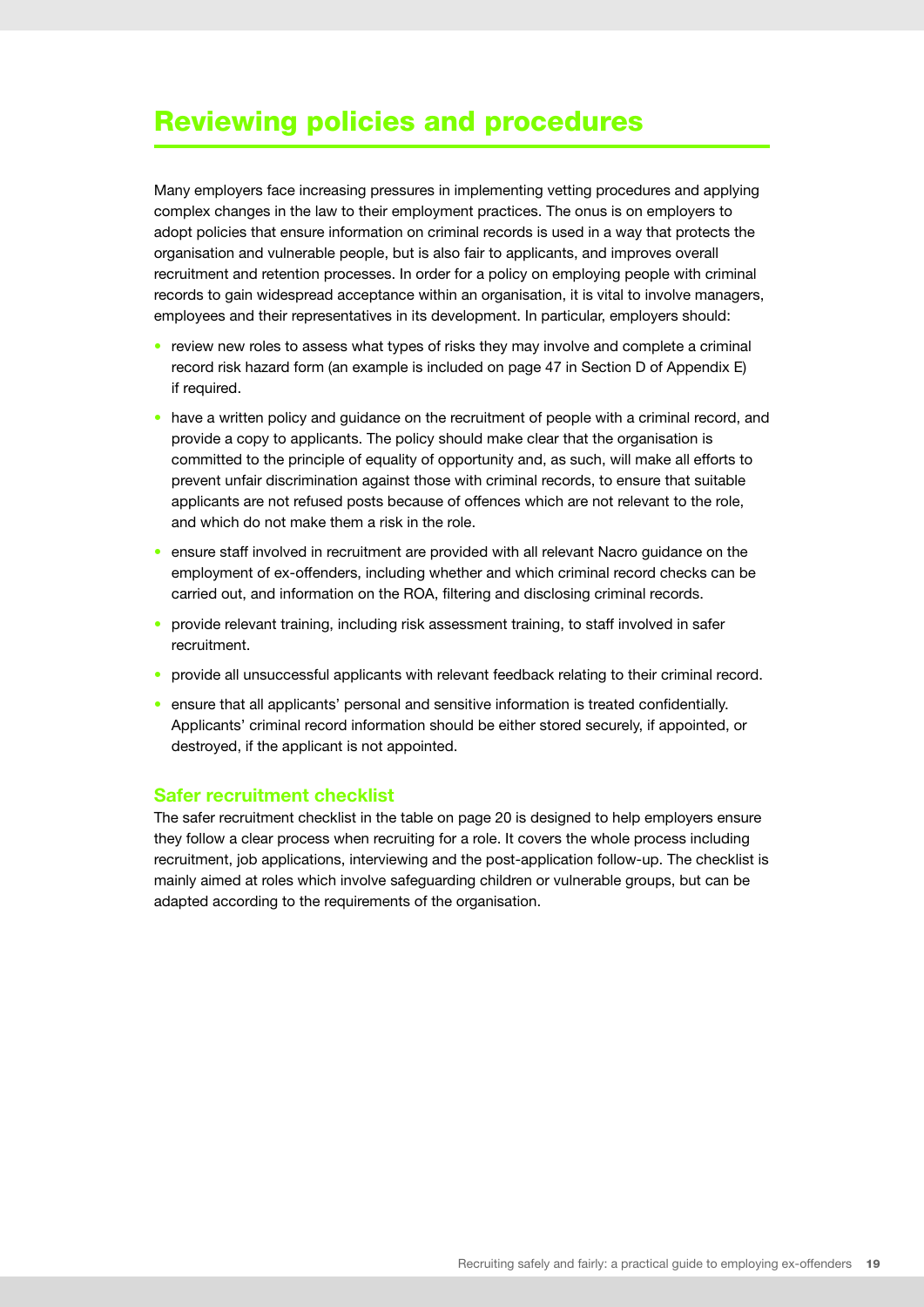#### **Safer recruitment checklist**

| <b>Activity</b>                                                                                                                                                                                                                                                | <b>Currently in place</b><br><b>Yes/No</b> | <b>Recommended action</b> |
|----------------------------------------------------------------------------------------------------------------------------------------------------------------------------------------------------------------------------------------------------------------|--------------------------------------------|---------------------------|
| Ensure job descriptions, person specifications and<br>application forms are clear, unambiguous, and reflect<br>the requirements of the role and the organisation's<br>commitment to safeguarding, if relevant to the role.                                     |                                            |                           |
| Send candidates information about what is expected of<br>employees, and what level of criminal record checks may<br>be carried out and when.                                                                                                                   |                                            |                           |
| Identify and train staff who will be involved in the selection<br>process.                                                                                                                                                                                     |                                            |                           |
| Develop clear interview questions and selection tools.                                                                                                                                                                                                         |                                            |                           |
| Ensure a minimum of two people shortlist applications<br>using agreed criteria and identify any gaps.                                                                                                                                                          |                                            |                           |
| Assess candidates using a range of selection methods<br>where possible.                                                                                                                                                                                        |                                            |                           |
| Ask candidates to declare any cautions or convictions,<br>appropriate for the role applied for, as part of the application<br>process. Obtain disclosure statements and, if required, carry<br>out the appropriate type of criminal record checks.             |                                            |                           |
| Probe attitudes and values towards children or vulnerable<br>people, if relevant, as part of the interview process.                                                                                                                                            |                                            |                           |
| Check ID documents and qualifications, if relevant, of<br>every applicant. Only accept originals.                                                                                                                                                              |                                            |                           |
| Obtain a minimum of two references and follow up vague<br>references (e.g. references which only give the dates of<br>employment or are extremely brief) by phone.                                                                                             |                                            |                           |
| Carry out a risk assessment on an applicant, if concerns<br>arise from a criminal record check. Store copy of risk<br>assessment, which should include any recommended<br>safeguards to minimise risk, securely together with copy of<br>disclosure statement. |                                            |                           |
| Make all appointments subject to a probationary period.                                                                                                                                                                                                        |                                            |                           |
| During induction of all new staff set clear expectations of<br>acceptable behaviour and the boundaries of their role.                                                                                                                                          |                                            |                           |
| Ensure staff have all the relevant training they require to be<br>safe and effective in their role.                                                                                                                                                            |                                            |                           |
| Carry out regular one-to-one supervision meetings with all<br>staff and focus on their attitudes, values and behaviours<br>as well as what they do.                                                                                                            |                                            |                           |
| Ensure clear policies and procedures which explain what<br>staff should do if they have concerns about the behaviour of<br>another member of staff exist and are accessible.                                                                                   |                                            |                           |
| Respond quickly and appropriately to any allegations about<br>the behaviour of a member of staff, in particular concerning<br>behaviour towards a child or vulnerable person.                                                                                  |                                            |                           |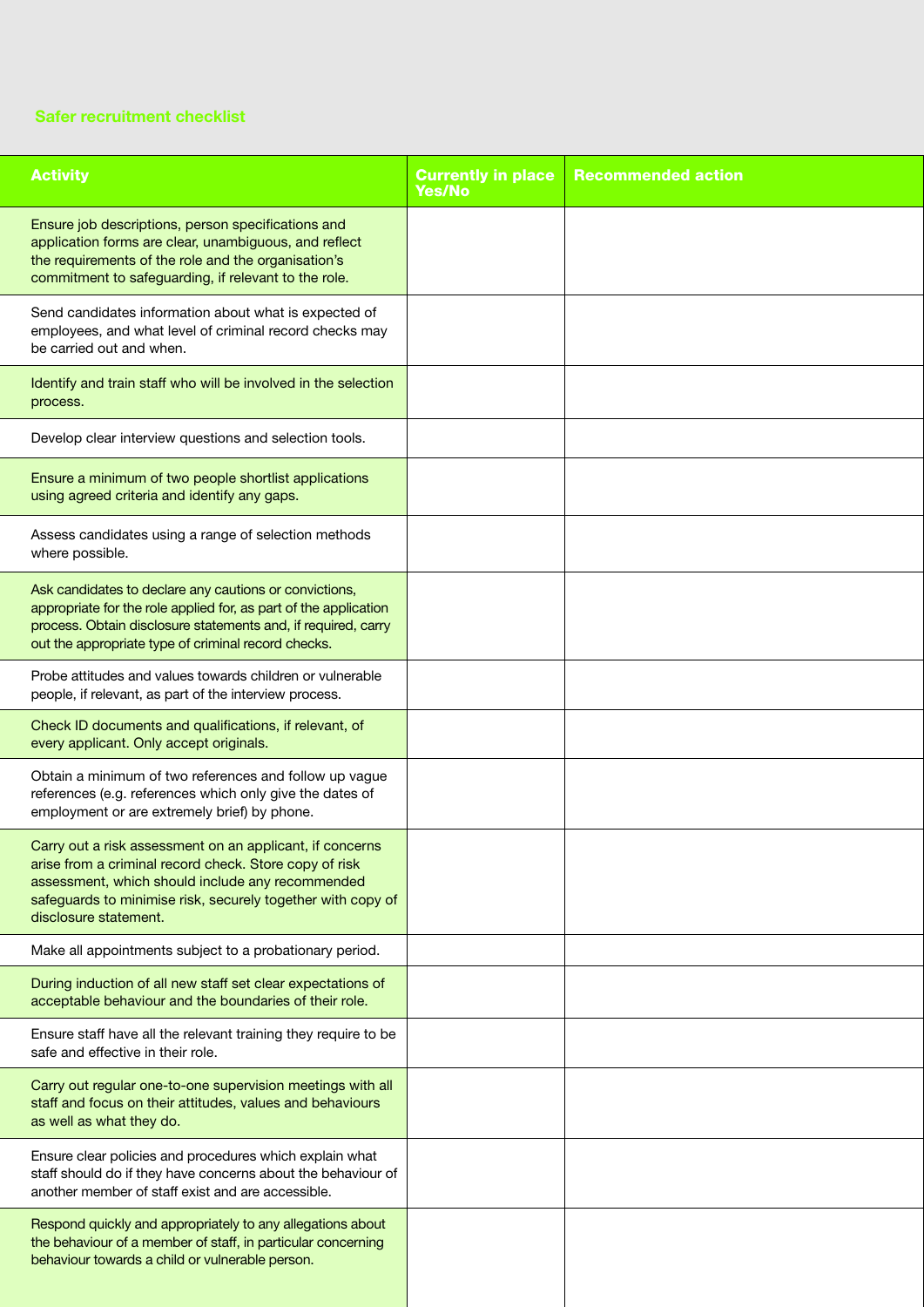# Assessing the risk and relevance of criminal records

It should be noted that this section should not be used to determine whether or not a role is eligible for a DBS check. (For information about determining whether a check needs to be carried out see page 8.)

#### **Best practice guide to assessing risk**

The suitability for employment of a person with a criminal record may vary, depending on the nature of the job and the details and circumstances of any convictions. An assessment of an applicant's skills, qualifications, experience and conviction circumstances should be weighed up against the risk assessment criteria for the job. An applicant's criminal record should be assessed in relation to the tasks to be performed and the circumstances in which the work is to be carried out. Employers should consider the following points when deciding on the relevance of offences to particular posts:

- Does the post involve one-to-one contact with employees, customers or clients who are children or other vulnerable groups? What is the nature of the one-to-one contact? For example, in respect of children, one-to-one contact is especially relevant if it occurs on a regular basis, away from the child's home, or separate from other adults or children. Children may be particularly vulnerable if they are living away from home, but less so if they are living at home or where contact with the post-holder is intermittent. Younger children and those with social or behavioural problems may be considered more vulnerable than older children and those from stable home backgrounds.
- What level of supervision will the post-holder receive? Is it unsupervised? Does it involve working in an isolated situation? For example, a person barred from working with children or vulnerable groups would not be legally prevented from working in a public area which is frequented by children or vulnerable adults e.g. a supermarket or a restaurant.
- Does the post involve any direct responsibility for finance or items of value?
- Does the post involve direct, regular and unsupervised contact with the public?
- Will the nature of the job present any opportunities for the post-holder to reoffend in the course of work?
- Are there any safeguards which can be put in place to minimise any potential risks?

Appendix E contains a template criminal record check risk assessment form which can be adapted to the employer's needs.

For shortlisted applicants who have met the requirements of the person specification and then disclose a criminal record that is not related directly to the post, the employer should conduct a risk assessment if necessary which includes meeting with the applicants to discuss the relevance of the criminal record with them. The employer will need to take into account the issues below.

#### **Nature of offence(s)**

What type of offence or offences did the individual commit i.e. theft, fraud, violence, possession of drugs, supply of drugs, inchoate offences, sexual offences, public order or other offences? Did the offender commit one type of offence or a range of different offences?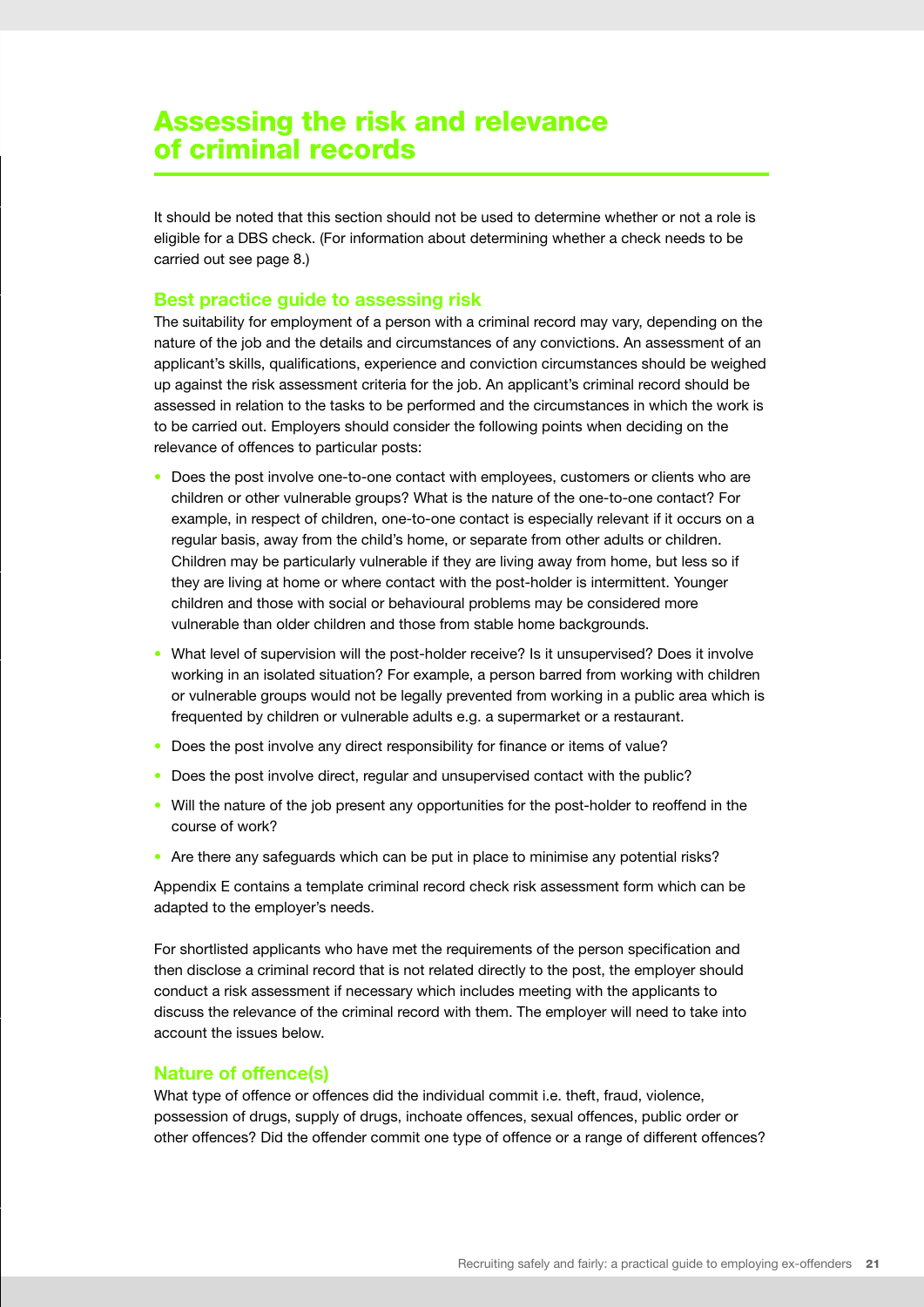#### **Relevance**

Employers should consider whether the offence(s) or other relevant information disclosed on an enhanced disclosure are relevant to the position applied for. Serious violent, sexual and supply of drugs offences are generally considered relevant when considering suitability of applicants to work unsupervised with children. Younger children may be more at risk of sexual abuse; whilst older more susceptible to becoming involved with drugs. Offences relating to dishonesty e.g. benefit fraud are not generally considered relevant to positions involving work with children.

For vulnerable adults, the relevant categories are generally considered to be violent and sexual offences. Minor drug offences are probably less relevant as, for instance, vulnerable older people are not generally susceptible to illegal drug use. Offences of dishonesty such as fraud may be more relevant in relation to them because older people may have money and valuables. However, even here one should distinguish between offences. An offence of shoplifting, for instance, might not be a particular cause for concern, though an offence of theft from an individual very likely would be. Beyond these offences, there are a wide variety of offences that have little relevance, such as public order offences.

Drink-driving offences are not generally considered relevant unless the job itself involves driving e.g. taxi driver or bus driver. A conviction for a serious violent or sexual offence may not be particularly relevant if the position applied for does not involve contact with people in the normal course of duties.

#### **Seriousness**

Employers should consider the seriousness of any offence or other relevant information disclosed. This is important because all offence codes cover a very wide range of offences that vary in terms of seriousness. A sexual offence, for instance, covers everything from young men sleeping with their underage girlfriends to indecent assault and rape.

Violence covers everything from slaps and smacks, normally recorded as battery or common assault, to grievous bodily harm and murder. Drug offences cover everything from possession of small amounts of cannabis for personal use to possession of class A drugs with intent to supply. Burglary covers everything from taking goods from shop storerooms to entering the homes of elderly people, leaving them in fear. Arson ranges from a person setting fire to litter bins to a person destroying property and endangering lives. Offence codes can often make the incident sound more serious; which is why it is extremely important to gain further details of what actually took place. A Crown Court would normally deal with more serious offences than a magistrates' court, but some individuals elect for their case to be heard in a Crown Court if it is a triable either way offence.

Offence circumstances Who was involved? What happened? Where did it happen? When did it happen? How did it happen? Why did it happen?

Employers should look at the applicant's circumstances at the time of offending including the applicant having previous issues with accommodation, education, employment, management of finances and income, lifestyle and associates, relationships, drugs and alcohol, emotional wellbeing or health.

They should consider whether there were any aggravating or mitigating circumstances. What was the applicant's attitude to their offending? Did they show any remorse or take responsibility for their actions? Did the applicant try to make reparation to any victim?

Employers should look for openness and honesty, rather than denial and minimisation. They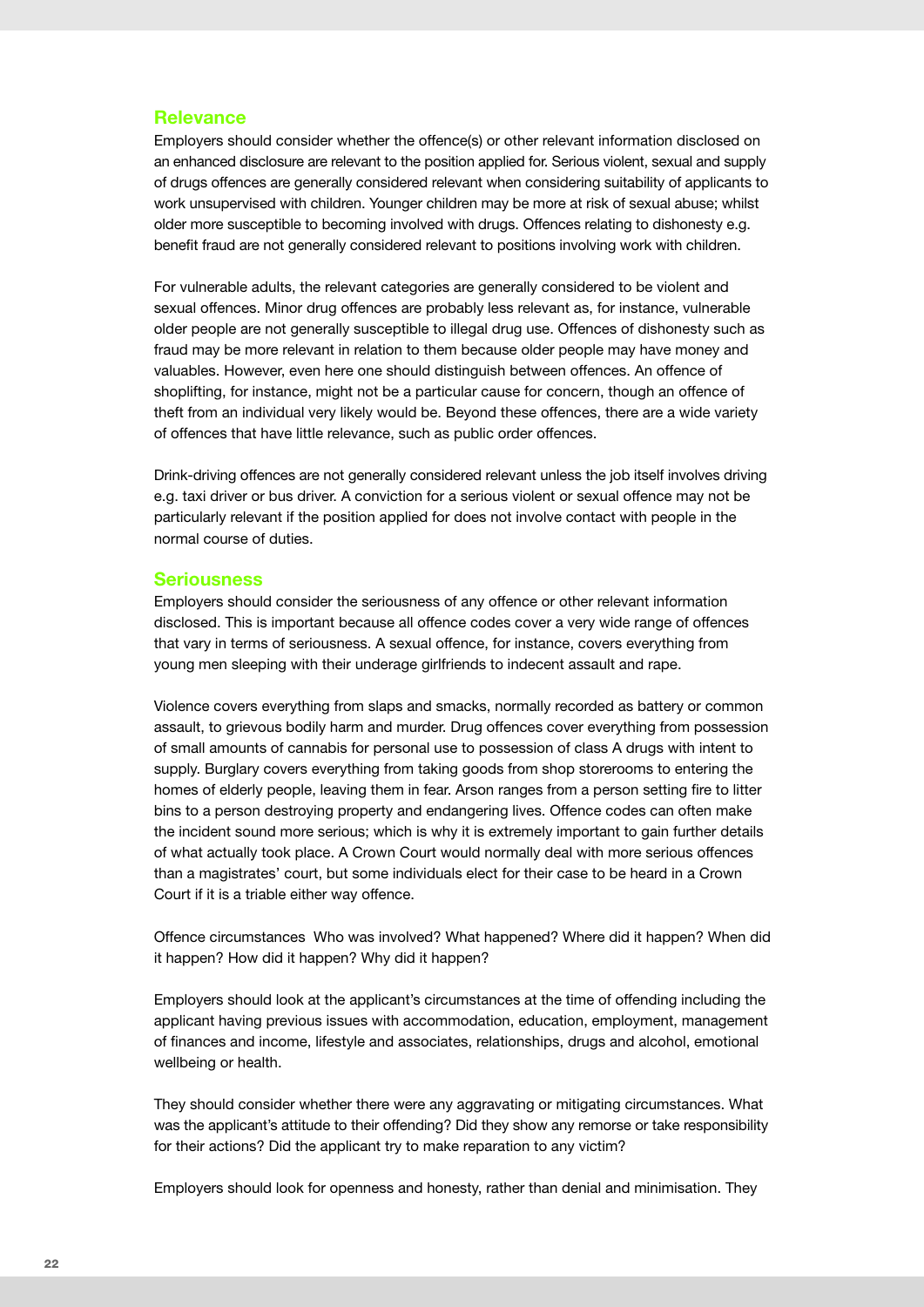should consider the applicants' insight into their own behaviour, any indication of changed thinking, changes in their circumstances and, where relevant, victim empathy, not victim blame or shared responsibility.

An explanation of the circumstances surrounding an offence will often be plausible and reassuring. For instance, the person who explains that, in fear and panic, they ended up assaulting someone who was threatening them during a bar fight, may not be as culpable as an individual who caused serious injury with intent during an armed robbery. It is important to bear in mind that only a small minority of offences take place in a work setting. It is also important to consider that a person convicted of a serious offence may have completely changed their life around for the better.

#### **Age of offences**

Employers should consider the length of time that has passed since the offence or 'other relevant information' that appears on the disclosure. Cautions or convictions that appear on a disclosure may be very old, for example, dating back to when the person was growing up. They may not be relevant in many instances because applicants have put their past behind them.

The government recognises that people can and do put their offending behind them. This recognition is embodied in the ROA, and by the introduction of the filtering system for positions subject to standard or enhanced disclosure checks. Reoffending statistics in the UK indicate that if individuals go a little more than two years without reoffending, they are no more likely to offend than those who have never offended.

#### **Pattern of offending**

Employers should consider whether the applicant committed a single offence, or whether there has been a pattern of offending behaviour or allegations. Is there a big gap between offences, or is there a cluster? People who have a pattern of offending right up to the present date may clearly not have put their offending behind them. Those people with gambling, drink or drug-related convictions, in particular, may remain a risk unless there is evidence of a clear break in the pattern of their offending. Nevertheless, many offenders, including repeat offenders, do eventually give up crime and settle down, and often there will be clear evidence shown throughout the other aspects of the recruitment process and on the disclosure statement itself.

#### **Changed circumstances**

Employers should consider whether the applicant's circumstances have changed since the offending or other relevant information took place. For instance, those convicted when young, perhaps as juveniles, often do not reoffend once they have family or mortgage responsibilities, because they have too much to lose by getting into trouble. As previously mentioned, many offenders, even those with long and serious records, can eventually change, as they simply grow out of a period of offending or seek help to address related problems.

As part of the risk assessment process, an employer should try to establish the applicant's attitude at the time of the offence. What is their attitude now? How do they now feel about what happened? How do they feel about their part in what happened? Do they show remorse? Do they blame others? Do they feel a victim of injustice? How genuine is their expression? What efforts have they made not to reoffend? If they have one, can a reference be sought from their probation officer or support worker?

Having reviewed the circumstances at the time of the offence, the employer should then compare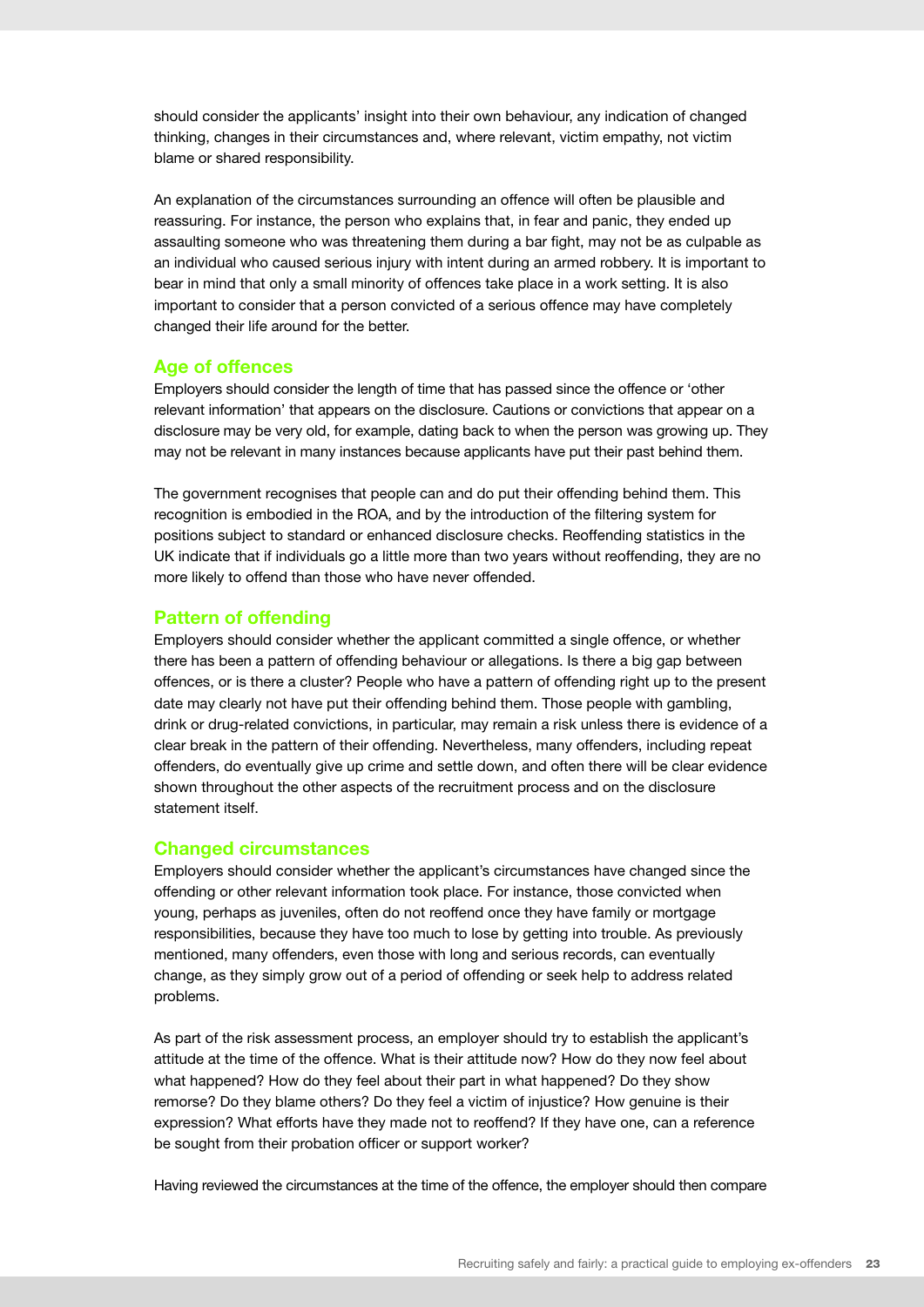the applicant's circumstances at the time of them applying for the role. It may be that the applicant can provide the necessary reassurance that past issues have been resolved. However, many people with more recent convictions will also have reached the point where they want to put their offending behind them and put their talents to constructive use. If the offence is not work-related or if the post is at a level of responsibility which means that the applicant does not pose a risk, the employer could consider recruiting them if in all other respects they are suitable for the job.

Figure 3 outlines the questions that we recommend employers consider when assessing a job for risk. It should be noted that this diagram should not be used to determine whether or not a role is eligible for a DBS check.

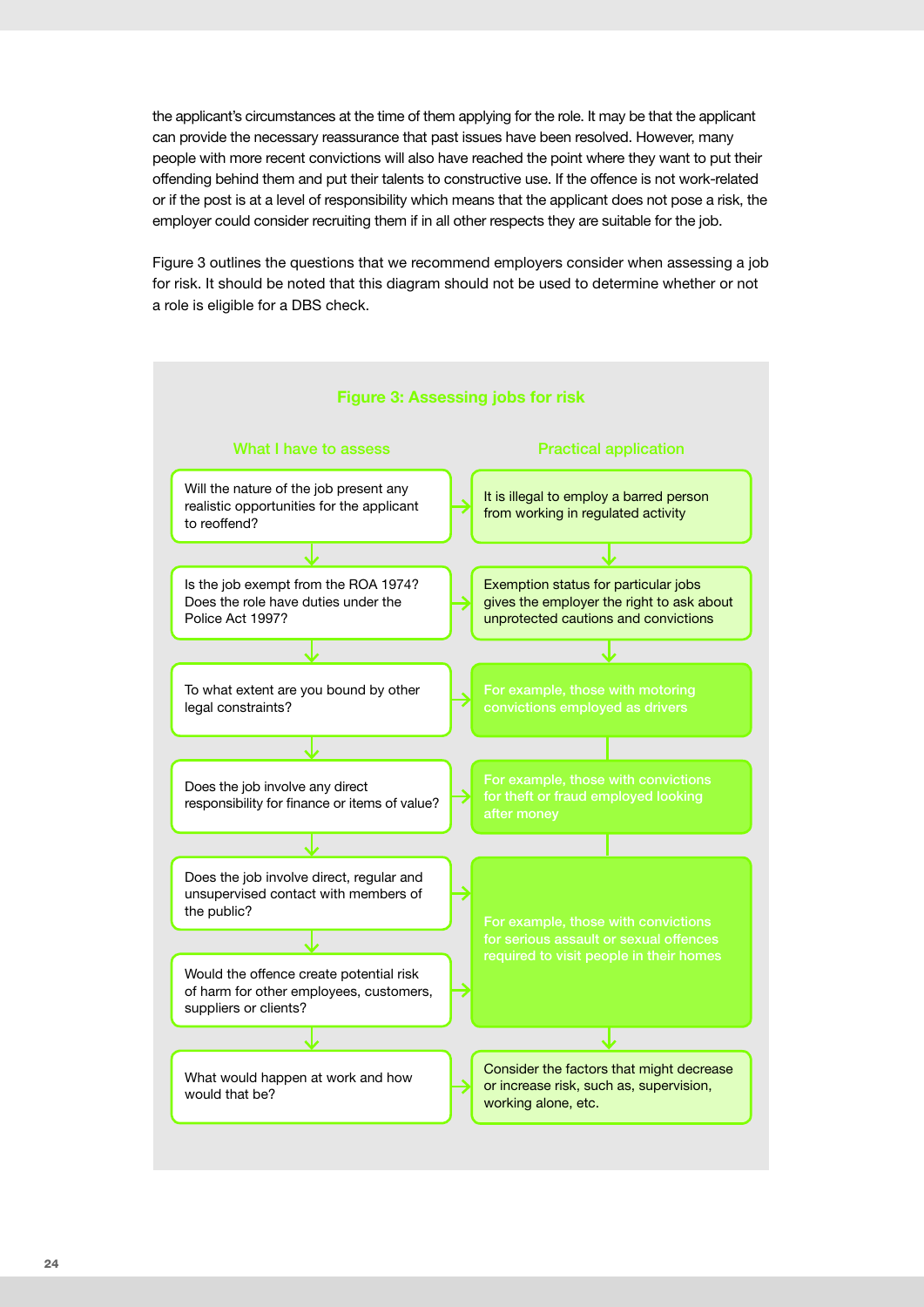#### **The risk assessment interview**

The employer should conduct any interview with the applicant with sensitivity and empathy, as discussing past convictions might be a great source of anxiety and embarrassment for the person concerned. The employer should think carefully about the questions to ask, and keep the discussion focused on the individual, their feelings, and their attitudes. If possible, it is best not to conduct the meeting alone; instead invite a colleague who was involved in the recruitment process to provide support and take notes. It is also important to remember it is not the employer's responsibility to decide whether the court's decision or police course of action was the right or fair one. The purpose of the interview is to help the employer to gather the necessary information to assess whether the individual may pose a risk in the position applied for. In addition to the interviews with the applicants, and other pre-employment checks, employers should consider whether they need to obtain any other information to inform their risk assessment decision e.g. a probation reference.

#### **How to manage sensitive information**

Information about an applicant's criminal record should not be disclosed to anyone in the organisation apart from those who have a genuine need to know. This may include people directly responsible for the recruitment decision or the applicant's line manager, but only if the offence is relevant to the applicant's role. For further information on data protection contact the [ICO](https://ico.org.uk/for-organisations/guide-to-data-protection/).

The applicant should also be told who in the organisation knows about their record, as they need to feel confident that their personal and sensitive information will not be disclosed to anyone unless there is a specific reason for doing so.

The reasons for the final decision should be based on an objective, common-sense, and rational approach. It is best to have a formal record of the decision and provide clear reasons to appoint or reject the applicant, which is kept securely. The decision will then need to be communicated to the applicant.

Appendix E contains a template criminal record check risk assessment form which can be adapted to an employer's needs.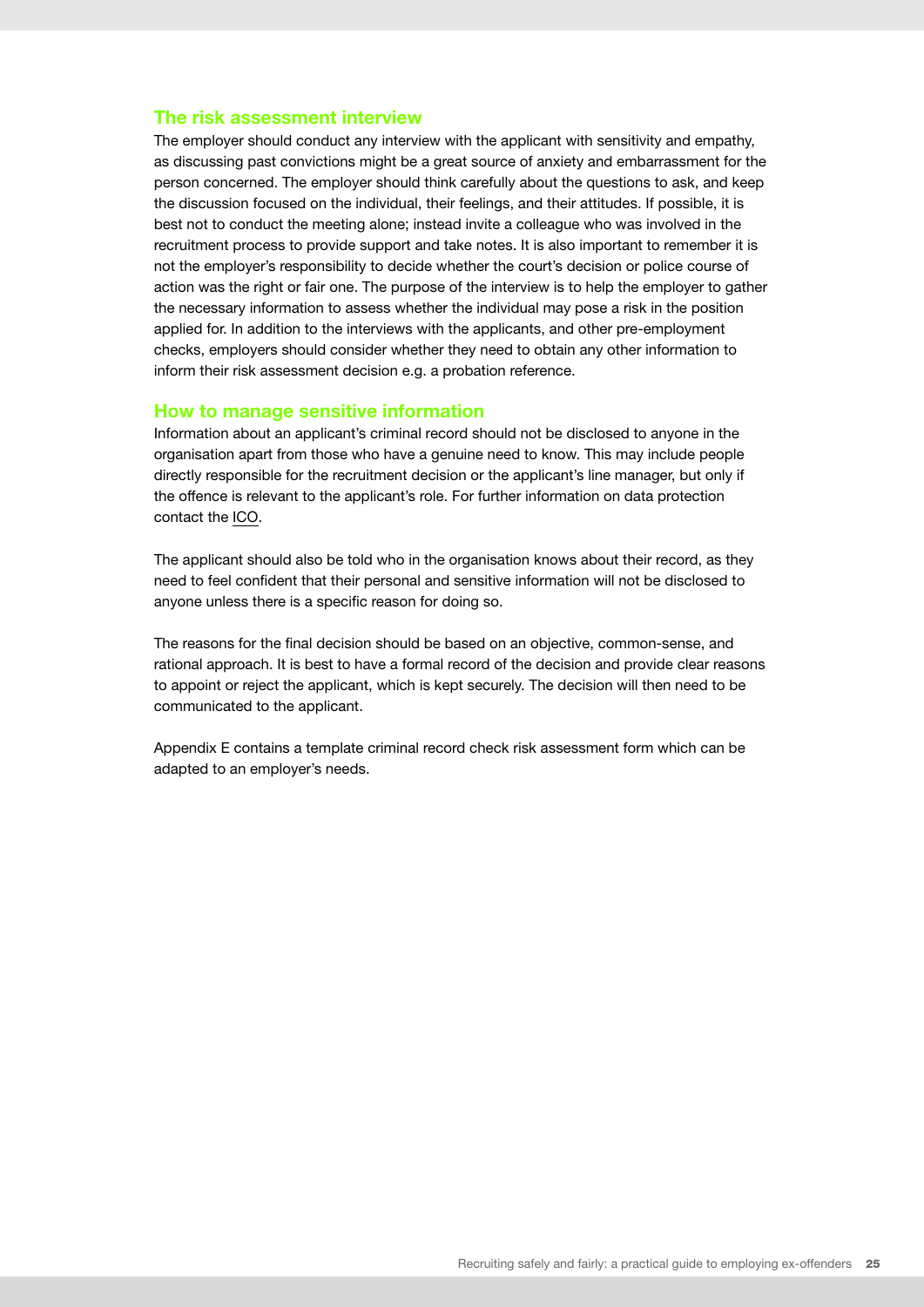#### **Dealing with convictions or allegations relating to current staff**

Figure 4 outlines how to deal with convictions or allegations concerning existing members of staff.



For further information, advice, operational support or training on safer recruitment, assessing and managing risk contact Nacro's Employer Advice Service on 0845 600 3194 or [employeradvice@nacro.org.uk](mailto:employeradvice@nacro.org.uk) or visit the [Nacro website](https://www.nacro.org.uk/resettlement-advice-service/support-for-employers/).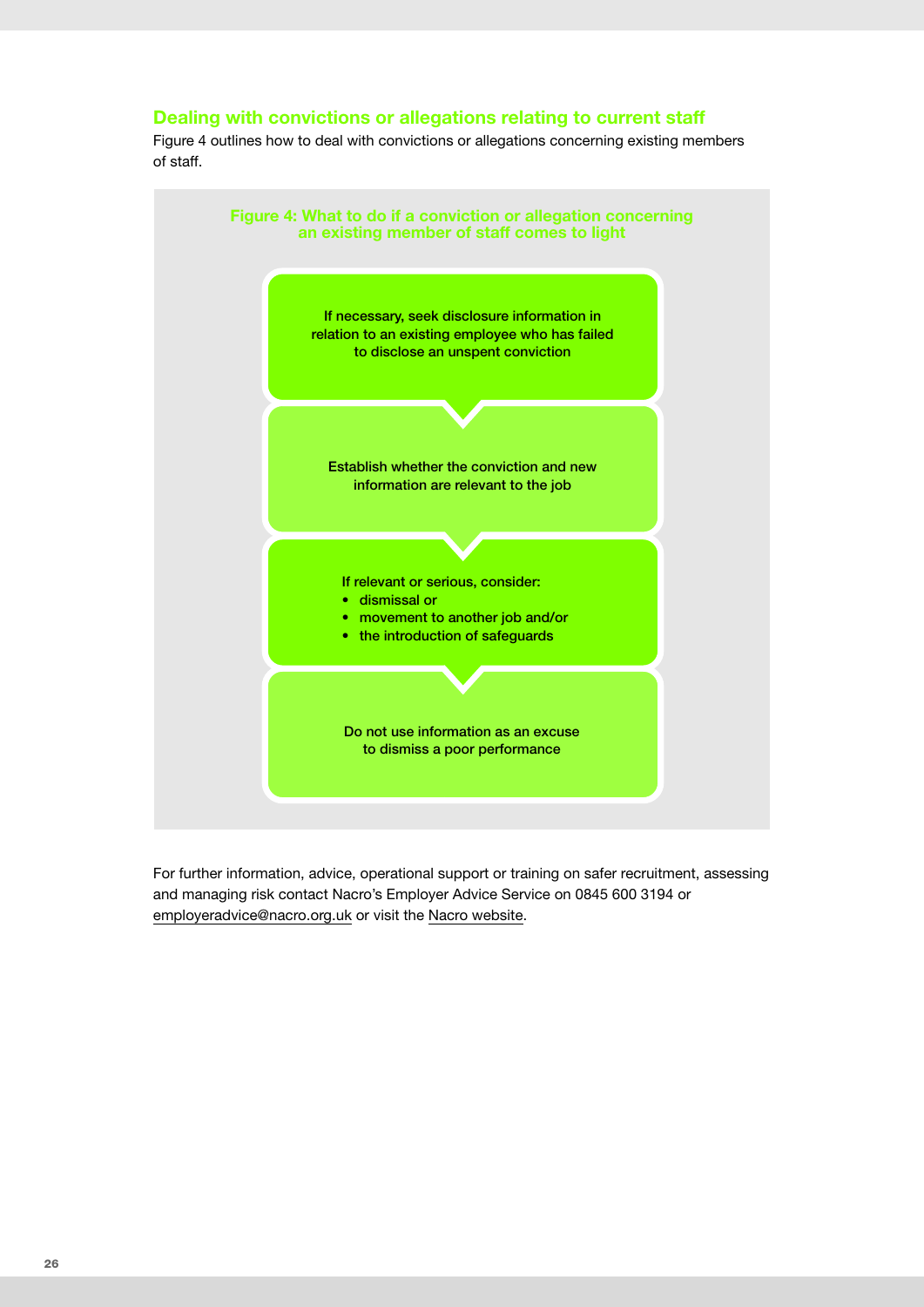# Useful contacts

#### **Nacro**

First Floor, 46 Loman Street, London SE1 0EH Tel: 0845 600 3194 Email: [employeradvice@nacro.org.uk](mailto:employeradvice@nacro.org.uk) [www.nacro.org.uk](http://www.nacro.org.uk) 

#### **Chartered Institute of Personnel and Development (CIPD)**

151 The Broadway, London SW19 1JQ Tel: 020 8612 6210

[www.cipd.co.uk](http://www.cipd.co.uk) 

#### **Disclosure and Barring Service (DBS)**

For customer services PO Box 3961, Wootton Bassett SN4 4HF Tel: 03000 200 190 Email: [customerservices@dbs.gsi.gov.uk](mailto:customerservices%40dbs.gsi.gov.uk?subject=)

For barring referrals PO Box 181, Darlington DL1 9FA Tel: 01325 953 795 Email: [dbsdispatch@dbs.gsi.gov.uk](mailto:dbsdispatch%40dbs.gsi.gov.uk?subject=) [www.gov.uk/government/organisations/disclosure-and-barring-service](http://www.gov.uk/government/organisations/disclosure-and-barring-service)

#### **Advisory, Conciliation and Arbitration Service (ACAS)**

Euston Tower, 286 Euston Road, London NW1 3JJ Tel: 0300 123 1100

[www.acas.org.uk](http://www.acas.org.uk) 

#### **Access NI**

PO Box 1085, Belfast BT5 9BD Tel: 0300 200 7888 [www.nidirect.gov.uk](http://www.nidirect.gov.uk)

#### **Business in the Community**

137 Shepherdess Walk, London N1 7RQ Tel: 020 7566 6611 Email: banthebo[x@bitc.org.uk](mailto:information@bitc.org.uk)

[www.bitc.org.uk](http://www.bitc.org.uk) 

#### **Disclosure Scotland**

PO Box 250, Glasgow G51 1YU Tel: 0870 609 6006 Email: [info@disclosurescotland.co.uk](mailto:info@disclosurescotland.co.uk)

[www.disclosurescotland.co.uk](http://www.disclosurescotland.co.uk)

#### **Information Commissioner's Office (ICO)**

Wycliffe House, Water Lane, Wilmslow, Cheshire SK9 5AF Tel: 0303 123 1113 Email: [casework@ico.org.uk](mailto:casework@ico.org.uk) [www.ico.org.uk](http://www.ico.org.uk)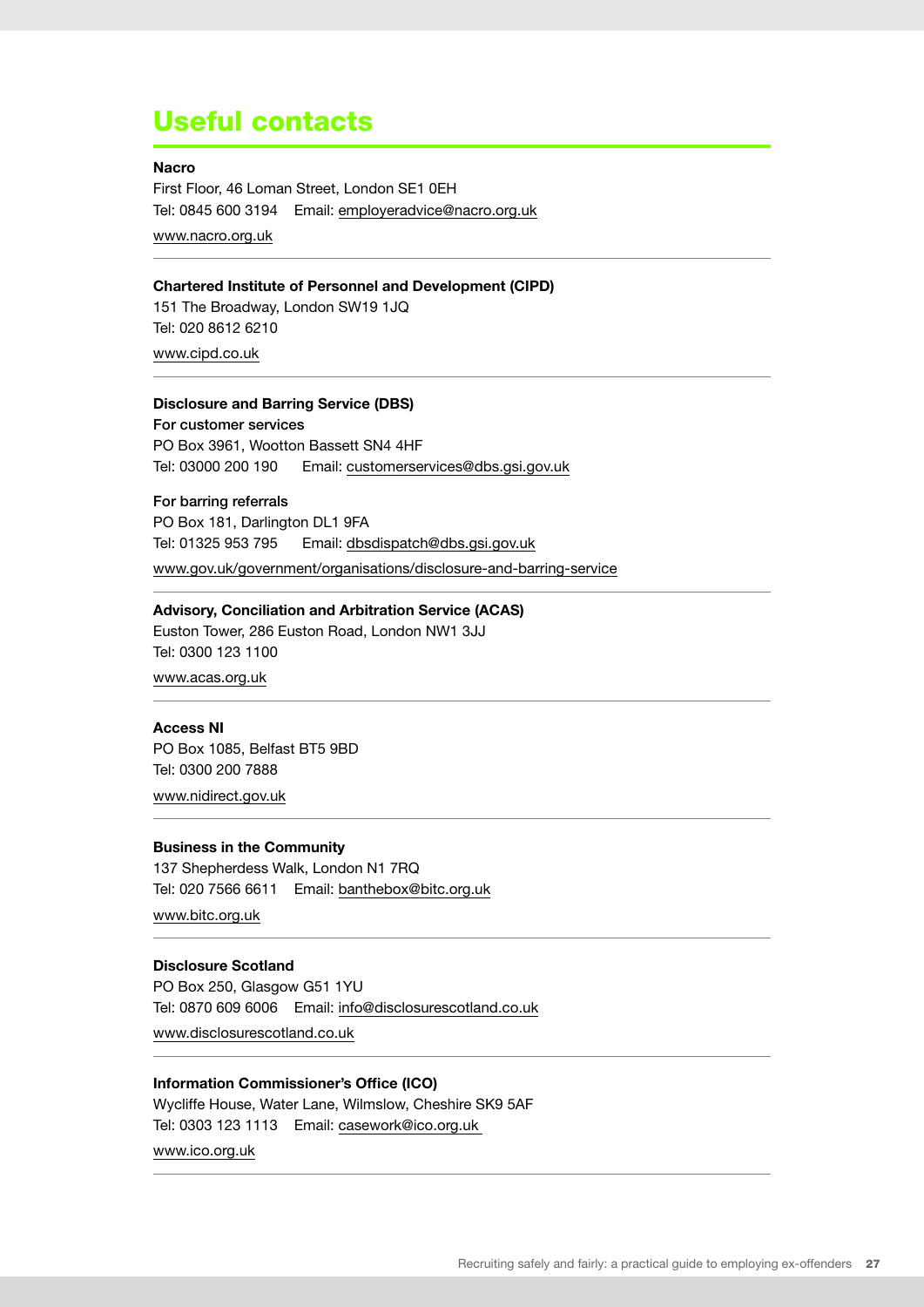# Glossary

#### **Buffer period**

The rehabilitation periods for custodial and community sentences include an additional buffer period that runs from the end of the sentence. This buffer period is determined by the total length of the sentence imposed.

#### **Criminal Records Bureau (CRB)**

In 2012 the CRB and the ISA merged to become the DBS. CRB checks are now called DBS checks.

#### **Disclosure and Barring Service (DBS)**

In 2012 the CRB and the ISA merged to become the DBS. CRB checks are now called DBS checks.

#### **Driving endorsements (endorsements)**

Penalty points given for motoring offences.

#### **Eligibility**

The process of establishing what level of criminal record check can be carried out.

#### **Exempted question**

An exempted question is a valid request for a person to reveal their full criminal history except for protected cautions or convictions, and is made possible by virtue of the ROA Exceptions Order.

#### **Filtering**

The filtering system allows certain cautions and convictions to be removed from standard and enhanced disclosure certificates.

#### **Harm test**

Someone who may harm or pose a risk of harm to a child or vulnerable adult will satisfy the harm test. They will be referred to the DBS to be considered for inclusion on the child or adult barred list or both. Those on these lists are barred from working in regulated activity with these groups.

#### **Independent Safeguarding Authority (ISA)**

In 2012 the CRB and the ISA merged to become the DBS. CRB checks are now called DBS checks. The ISA maintained a list of people barred from working with children or vulnerable adults.

#### **Licence period**

The period of time between being released from custody and finishing a custodial sentence and during which individuals are subject to certain conditions.

#### **Other relevant information**

Other relevant information may be disclosed on an enhanced DBS certificate at the discretion of the chief police officer of the force that holds the information, if they reasonably believe it to be relevant to the role. It includes information about allegations, arrests, matters that resulted in no further action or not guilty verdicts.

#### **Out-of-court disposals (disposals)**

Out-of-court disposals allow the police to deal quickly and proportionately with low-level, often first-time offending which does not merit prosecution at court. Community resolution orders, cannabis warnings, penalty notices for disorder and cautions are all out-of-court disposals.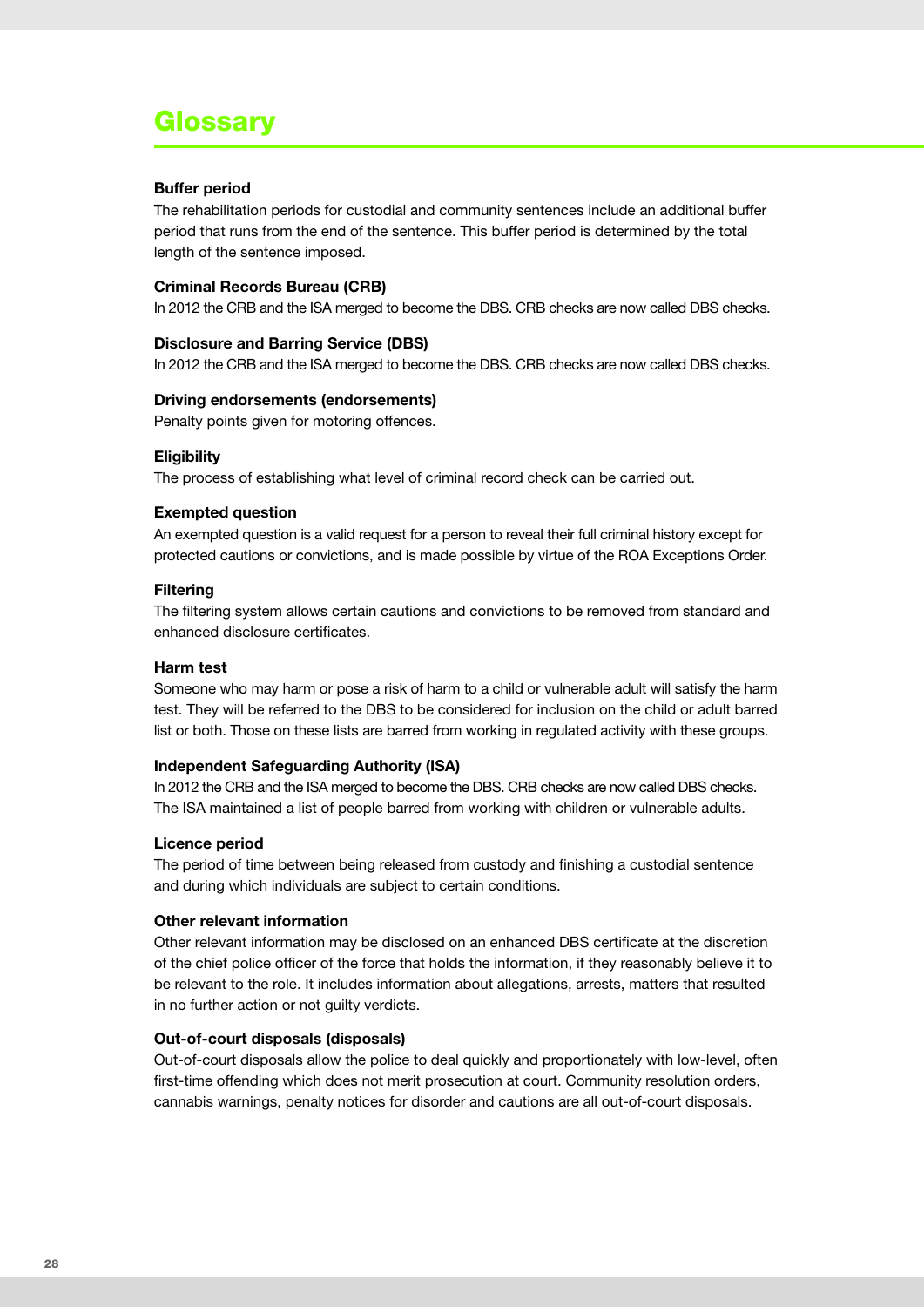#### **Police intelligence**

See other relevant information.

#### **Police National Computer (PNC)**

A police database which holds criminal record information.

#### **Public protection sentence**

A sentence imposed for specified sexual or violent offences.

#### **Purposes of the establishment**

Activity which is carried out for the purposes of the establishment is activity which is fundamental to the running of that establishment e.g. teaching is fundamental in a school.

#### **Protected**

Cautions, convictions, final warnings and reprimands that are protected are eligible for filtering.

#### **Registered body**

An organisation which has registered with the DBS to carry out standard and enhanced checks and has the right to ask an exempted question.

#### **Rehabilitation period**

The Rehabilitation of Offenders Act 1974 allows cautions, convictions, reprimands and final warnings in respect of a certain offence to be considered spent after a specified period of time known as the rehabilitation period which is decided by the sentence or disposal received.

#### **Regulated activity**

Work (paid or voluntary) which involves close and unsupervised activity with children or vulnerable groups. Someone who is barred from working with children or vulnerable adults cannot carry out regulated activity with these groups. Further information about regulated activity with adults can be found [here](https://www.gov.uk/government/publications/new-disclosure-and-barring-services). Further information about regulated activity with children can be found [here](https://www.gov.uk/government/uploads/system/uploads/attachment_data/file/316179/Regulated_Activity_in_relation_to_Children__DfE_.pdf).

#### **Relevant matter**

Information which does not qualify for filtering and therefore can be disclosed when an individual applies for a standard or enhanced disclosure certificate.

#### **Spent**

Once a caution, conviction, reprimand or final warning becomes spent, it does not need to be disclosed to most employers, or when applying for most courses, insurance or other purposes (e.g. applying for housing). It is against the law for an organisation to obtain information about an individual's spent cautions or convictions unless the law specifically states that they can ask an exempted question; usually when someone is applying for a job or role that is exempt from the ROA.

#### **Umbrella body**

An organisation which has registered with the DBS to carry out standard and enhanced checks on behalf of other organisations which have the right to ask an exempted question.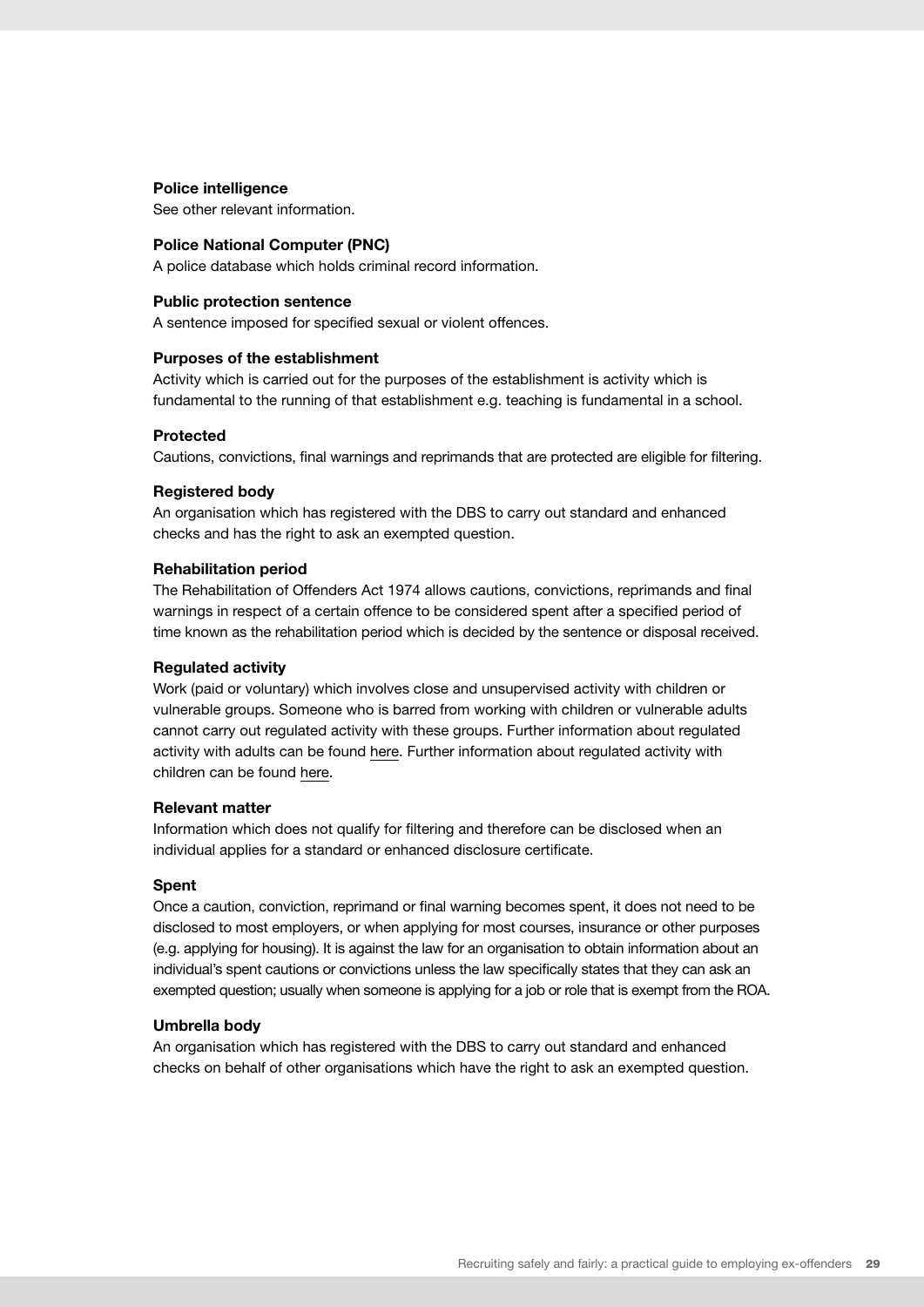# References

CIPD (2007) *Employing ex-offenders to capture talent* London: CIPD (Accessible at: [http://](http://www.cipd.co.uk/hr-resources/survey-reports/employing-ex-offenders-capture-talent.aspx) [www.cipd.co.uk/hr-resources/survey-reports/employing-ex-offenders-capture-talent.aspx\)](http://www.cipd.co.uk/hr-resources/survey-reports/employing-ex-offenders-capture-talent.aspx)

CIPD (2013) *Resourcing and talent planning 2013* London: CIPD (Accessible at: [http://www.](http://www.cipd.co.uk/hr-resources/survey-reports/resourcing-talent-planning-2013.aspx) [cipd.co.uk/hr-resources/survey-reports/resourcing-talent-planning-2013.aspx\)](http://www.cipd.co.uk/hr-resources/survey-reports/resourcing-talent-planning-2013.aspx)

Home Office (2011) *Impact Assessment on proposed changes to the Vetting & Barring Scheme and Criminal Records Regime* London: Home Office (Accessible at [https://www.gov.uk/](https://www.gov.uk/government/uploads/system/uploads/attachment_data/file/98414/changes-vb-cr-regime-ia.pdf) [government/uploads/system/uploads/attachment\\_data/file/98414/changes-vb-cr-regime-ia.pdf](https://www.gov.uk/government/uploads/system/uploads/attachment_data/file/98414/changes-vb-cr-regime-ia.pdf))

Home Office (2013) *Reducing reoffending and improving rehabilitation* London: Home Office (Accessible at [https://www.gov.uk/government/policies/reducing-reoffending-and-improving](https://www.gov.uk/government/policies/reducing-reoffending-and-improving-rehabilitation)[rehabilitation\)](https://www.gov.uk/government/policies/reducing-reoffending-and-improving-rehabilitation)

Home Office (2014) *How many Nominal (Criminal) Records are currently held on the Police National Computer?* Response to Freedom of Information request 234949 London: Home Office

National Policing Improvement Agency (2009) *Business Plan 2009/10* London: National Policing Improvement Agency

Reed in Partnership (2013) *Providing a working chance: Breaking barriers to employment for ex-offenders* (Accessible at www.reedinpartnership.co.uk)

Working Links (2010) *Prejudged: Tagged for Life* London: Working Links (Accessible at [http://workinglinks.co.uk/pdf/Prejudged%20Tagged%20for%20life.pdf\)](http://workinglinks.co.uk/pdf/Prejudged%20Tagged%20for%20life.pdf)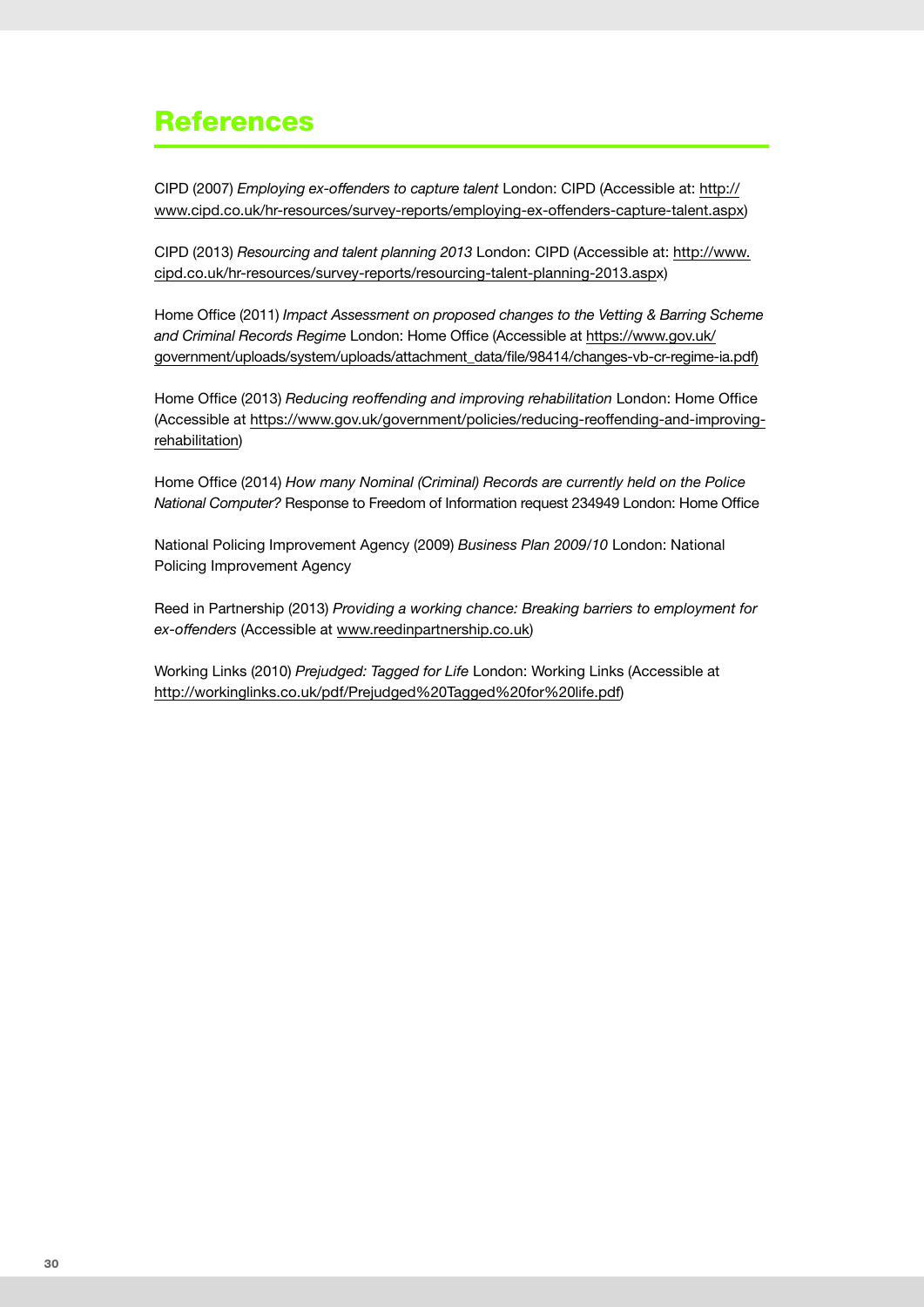# Web links

#### **Access NI: Criminal record checks**

<http://www.nidirect.gov.uk/accessni-criminal-record-checks>

#### **Ban the Box**

<http://www.bitc.org.uk/programmes/ban-box?gclid=CLG635GqkL8CFWkOwwod4X0Arw>

#### **Childcare Disqualification Regulations 2009 statutory guidance**

<https://www.gov.uk/government/publications/disqualification-under-the-childcare-act-2006>

**Data Protection Act 1998**  <http://www.legislation.gov.uk/ukpga/1998/29/section/56>

#### **DBS checks** <https://www.gov.uk/disclosure-barring-service-check/overview>

**DBS code of practice** <https://www.gov.uk/government/publications/dbs-code-of-practice>

**DBS filtering guide** <https://www.gov.uk/government/publications/dbs-filtering-guidance>

**DBS guide to eligibility** <https://www.gov.uk/government/publications/dbs-check-eligible-positions-guidance>

### **DBS news**  <https://www.gov.uk/government/collections/dbs-news--2>

**DBS referrals** <https://www.gov.uk/government/publications/dbs-referrals-form-and-guidance>

#### **DBS update service** <https://www.gov.uk/dbs-update-service>

**Disclosure Scotland** <http://www.disclosurescotland.co.uk/>

**ICO** <https://ico.org.uk/>

#### **Legal Aid, Sentencing and Punishment of Offenders Act 2012** <http://www.legislation.gov.uk/ukpga/2012/10/part/3/chapter/8/enacted>

### **Nacro guidance on asking about criminal records**

[https://www.nacro.org.uk/resettlement-advice-service/support-for-employers/asking-about](https://www.nacro.org.uk/resettlement-advice-service/support-for-employers/asking-about-criminal-records/)[criminal-records/](https://www.nacro.org.uk/resettlement-advice-service/support-for-employers/asking-about-criminal-records/)

#### **Nacro guidance on carrying out criminal record checks**

[https://www.nacro.org.uk/resettlement-advice-service/support-for-employers/carrying-out](https://www.nacro.org.uk/resettlement-advice-service/support-for-employers/carrying-out-criminal-records-checks/)[criminal-records-checks/](https://www.nacro.org.uk/resettlement-advice-service/support-for-employers/carrying-out-criminal-records-checks/)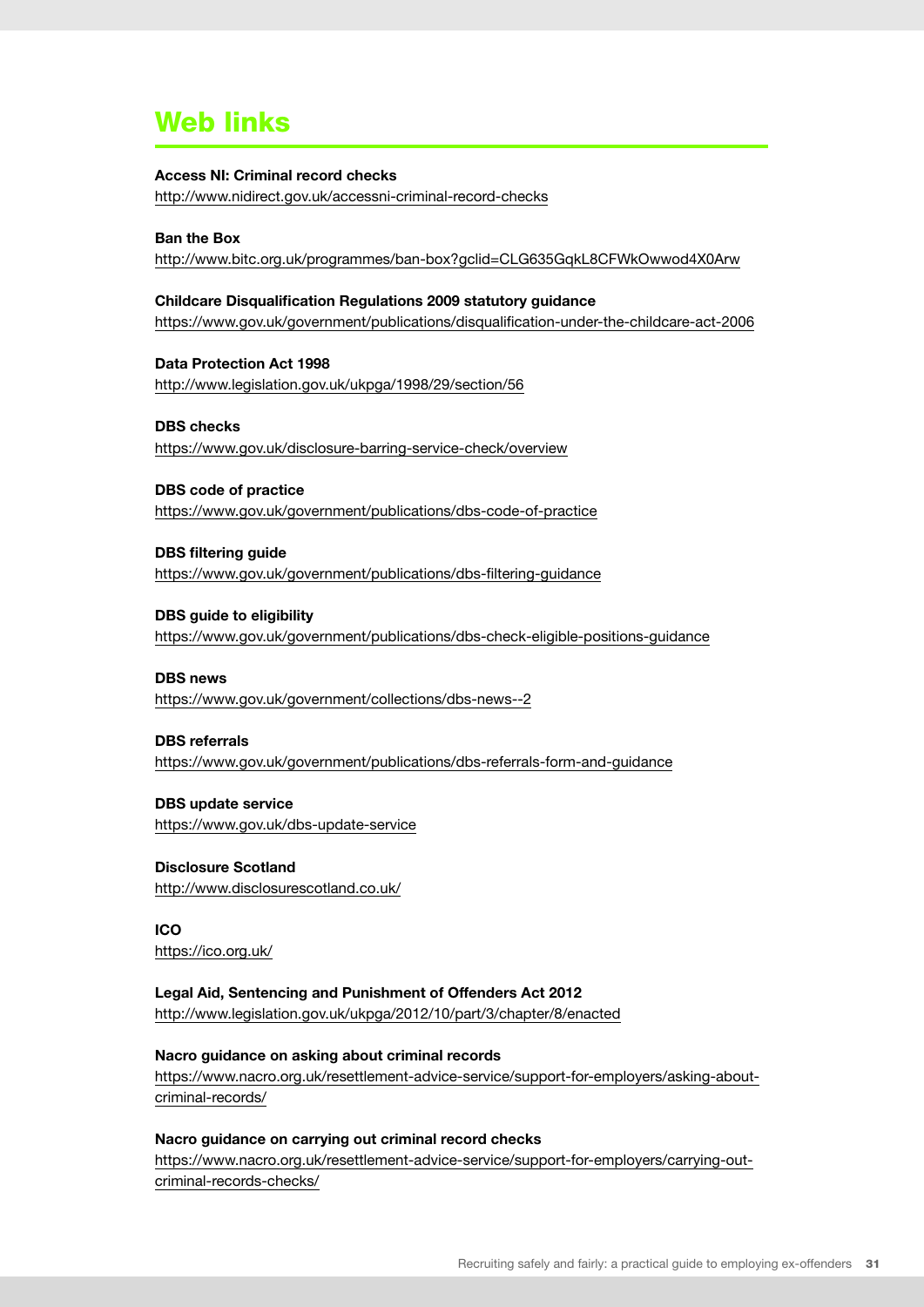#### **Nacro guidance on Childcare Disqualification Regulations 2009**

[https://www.nacro.org.uk/resettlement-advice-service/support-for-individuals/jobs-and](https://www.nacro.org.uk/resettlement-advice-service/support-for-individuals/jobs-and-volunteering/how-different-sectors-deal-with-job-applications-from-people-with-criminal-records/#teacher)[volunteering/how-different-sectors-deal-with-job-applications-from-people-with-criminal](https://www.nacro.org.uk/resettlement-advice-service/support-for-individuals/jobs-and-volunteering/how-different-sectors-deal-with-job-applications-from-people-with-criminal-records/#teacher)[records/#teacher](https://www.nacro.org.uk/resettlement-advice-service/support-for-individuals/jobs-and-volunteering/how-different-sectors-deal-with-job-applications-from-people-with-criminal-records/#teacher)

#### **Nacro guidance on filtering**

[https://www.nacro.org.uk/wp-content/uploads/2014/06/practical-guidance-on-dbs-filtering.](https://www.nacro.org.uk/wp-content/uploads/2014/06/practical-guidance-on-dbs-filtering.pdf) [pdf](https://www.nacro.org.uk/wp-content/uploads/2014/06/practical-guidance-on-dbs-filtering.pdf)

#### **Nacro guidance on disclosing criminal records**

[https://www.nacro.org.uk/wp-content/uploads/2014/06/disclosing-criminal-records-a-nacro](https://www.nacro.org.uk/wp-content/uploads/2014/06/disclosing-criminal-records-a-nacro-guide.pdf)[guide.pdf](https://www.nacro.org.uk/wp-content/uploads/2014/06/disclosing-criminal-records-a-nacro-guide.pdf)

#### **Nacro guidance on employing someone with a criminal record**

[https://www.nacro.org.uk/resettlement-advice-service/support-for-employers/employing](https://www.nacro.org.uk/resettlement-advice-service/support-for-employers/employing-someone-with-a-criminal-record/)[someone-with-a-criminal-record/](https://www.nacro.org.uk/resettlement-advice-service/support-for-employers/employing-someone-with-a-criminal-record/)

#### **Nacro guidance on the ROA**

[https://www.nacro.org.uk/wp-content/uploads/2014/05/rehabilitation-of-offenders-act-1974](https://www.nacro.org.uk/wp-content/uploads/2014/05/rehabilitation-of-offenders-act-1974-guide.pdf) [guide.pdf](https://www.nacro.org.uk/wp-content/uploads/2014/05/rehabilitation-of-offenders-act-1974-guide.pdf)

#### **Nacro's Employer Advice Service**

<https://www.nacro.org.uk/resettlement-advice-service/support-for-employers/>

#### **Protection of Freedoms Act 2012**

<http://www.legislation.gov.uk/ukpga/2012/9/contents/enacted>

#### **Register an interest in receiving emails from the DBS**

<https://qbaseprojects.co.uk/public/dbs-subscriber.asp>

#### **Regulated activity with adults**

<https://www.gov.uk/government/publications/new-disclosure-and-barring-services>

#### **Regulated activity with children**

[https://www.gov.uk/government/uploads/system/uploads/attachment\\_data/file/316179/](https://www.gov.uk/government/uploads/system/uploads/attachment_data/file/316179/Regulated_Activity_in_relation_to_Children__DfE_.pdf) [Regulated\\_Activity\\_in\\_relation\\_to\\_Children\\_\\_DfE\\_.pdf](https://www.gov.uk/government/uploads/system/uploads/attachment_data/file/316179/Regulated_Activity_in_relation_to_Children__DfE_.pdf)

#### **The Police Act 1997 (Criminal Record Certificates: Relevant Matters) (Amendment) (England and Wales) Order 2013**

<http://www.legislation.gov.uk/uksi/2013/1200/contents/made>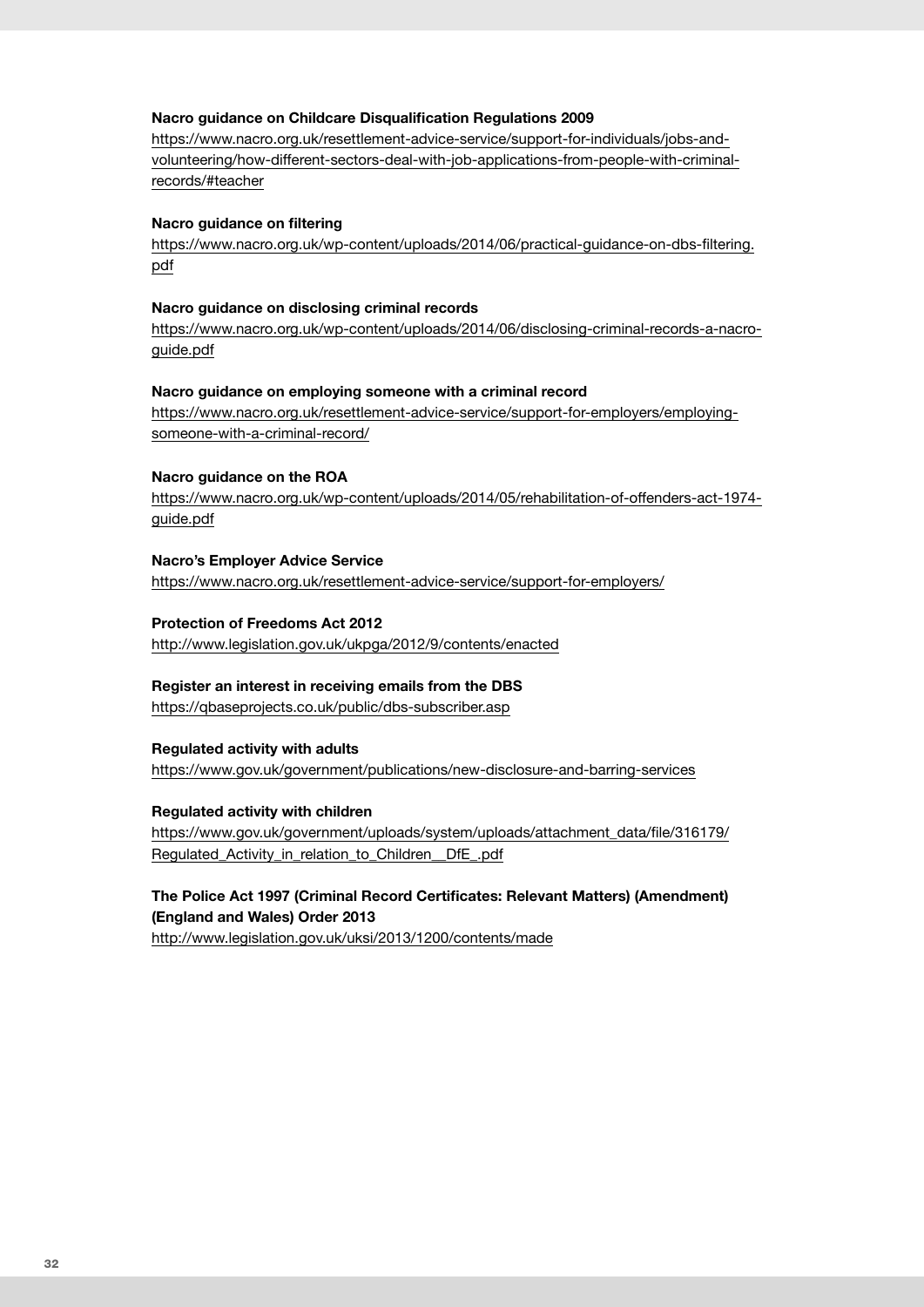# Appendices

- A Rehabilitation periods
- B Filtering
- C Criminal record declaration form for jobs covered by the ROA
- D Criminal record declaration form for jobs exempt from the ROA
- E Criminal record check risk assessment form

Editable versions of Appendices C, D and E can be downloaded from www.nacro.org.uk/recruitingsafelyguide.

Individual organisations will need to complete the editable sections before using these forms.

The forms contained in Appendices C and D should be sent (ideally by email as they contain hyperlinks to Nacro and DBS guidance) to candidates shortlisted for interview.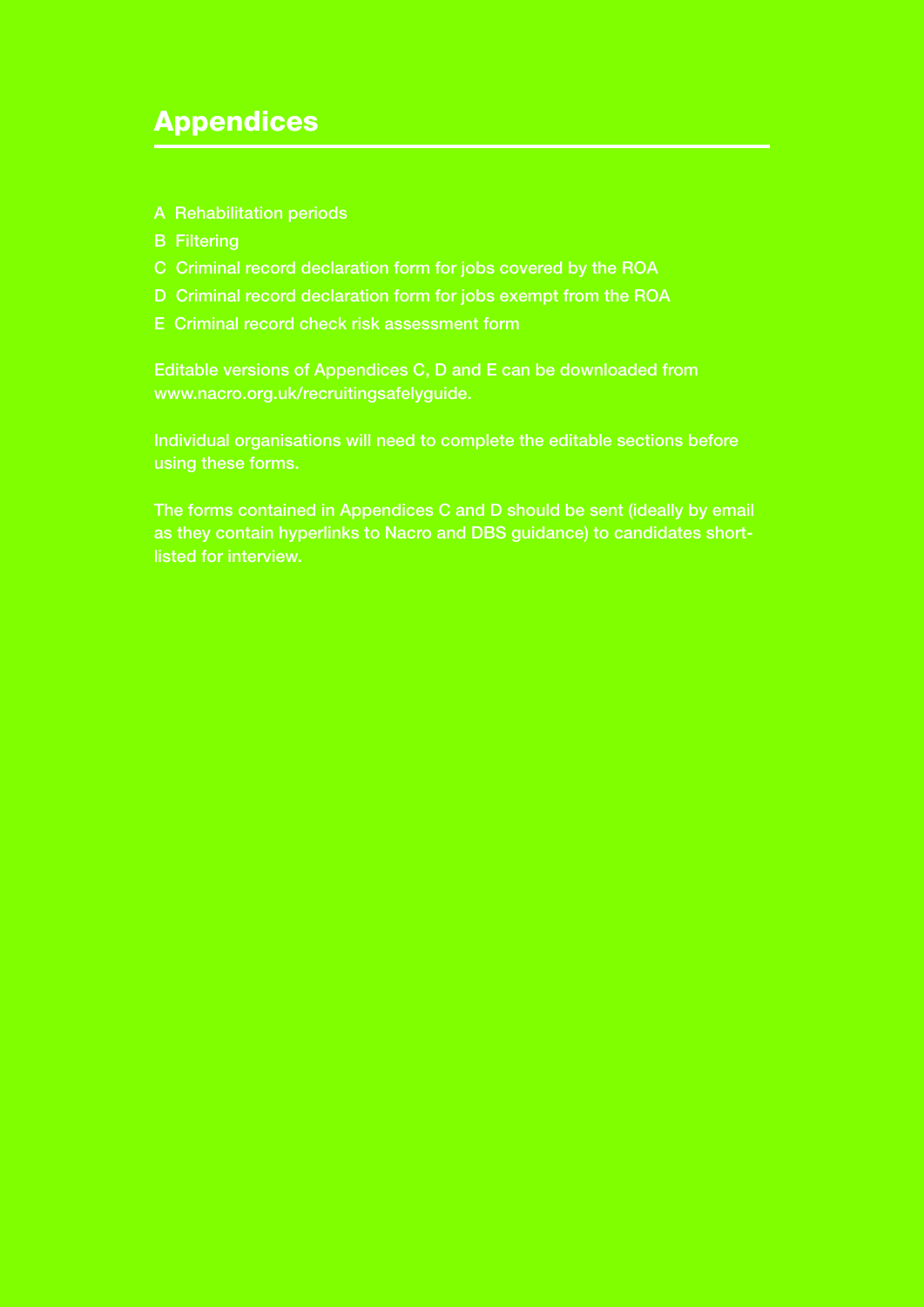### Appendix A

# **Rehabilitation periods**

The Rehabilitation of Offenders Act 1974 (ROA) enables certain convictions to become spent (or legally ignored) after a rehabilitation period. After this period, a person with a spent conviction is not required to declare it when applying for most jobs, unless the role is exempt from the Act.

The tables below detail the rehabilitation periods of the more common sentences. For custodial and community sentences the rehabilitation period includes an additional buffer period that runs from the end of the sentence. This buffer period is determined by the total length of the sentence imposed.

|          |  | Rehabilitation periods for custodial sentences and community sentences (which have buffer |  |  |
|----------|--|-------------------------------------------------------------------------------------------|--|--|
| periods) |  |                                                                                           |  |  |

| Sentence/disposal                                                                                                                      | <b>Rehabilitation period for adults</b><br>(aged 18 or over at the time of<br>conviction) from end of sentence<br>including licence period | <b>Rehabilitation period for young</b><br>people (aged under 18 at the<br>time of conviction) from end of<br>sentence including licence period |
|----------------------------------------------------------------------------------------------------------------------------------------|--------------------------------------------------------------------------------------------------------------------------------------------|------------------------------------------------------------------------------------------------------------------------------------------------|
| Community order or youth<br>rehabilitation order                                                                                       | Total length of order plus 1 year                                                                                                          | Total length of order plus<br>6 months                                                                                                         |
| Prison sentence or detention in<br>a young offender institution for<br>6 months or less                                                | Total length of sentence (including<br>licence period) plus 2 years                                                                        | Total length of sentence<br>(including licence period) plus<br>18 months                                                                       |
| Prison sentence or detention in a<br>young offender institution for over<br>6 months and up to and including<br>30 months (21/2 years) | Total length of sentence (including<br>licence period) plus 4 years                                                                        | Total length of sentence<br>(including licence period) plus<br>2 years                                                                         |
| Prison sentence or detention in a<br>young offender institution for over<br>30 months (21/2 years) and up to<br>48 months (4 years)    | Total length of sentence (including<br>licence period) plus 7 years                                                                        | Total length of sentence<br>(including licence period) plus<br>$3\frac{1}{2}$ years                                                            |
| Prison sentence or detention in a<br>young offender institution for over<br>48 months (4 years) or a public<br>protection sentence     | Never spent                                                                                                                                | Never spent                                                                                                                                    |

#### **Examples of spent periods for custodial sentences:**

• John receives a three-month custodial sentence as an adult (he is aged 18 or over when convicted). His sentence may become spent after two years and three months: the rehabilitation period is the total sentence of three months (including the licence period) and the additional buffer period of two years as he received a total sentence of six months or less.

#### **Examples of spent periods for community sentences:**

• Michelle receives a one-year youth rehabilitation order (she is under 18 when convicted). Her sentence may become spent after 18 months: the rehabilitation period is the total length of the order (one year) plus the additional buffer period of six months.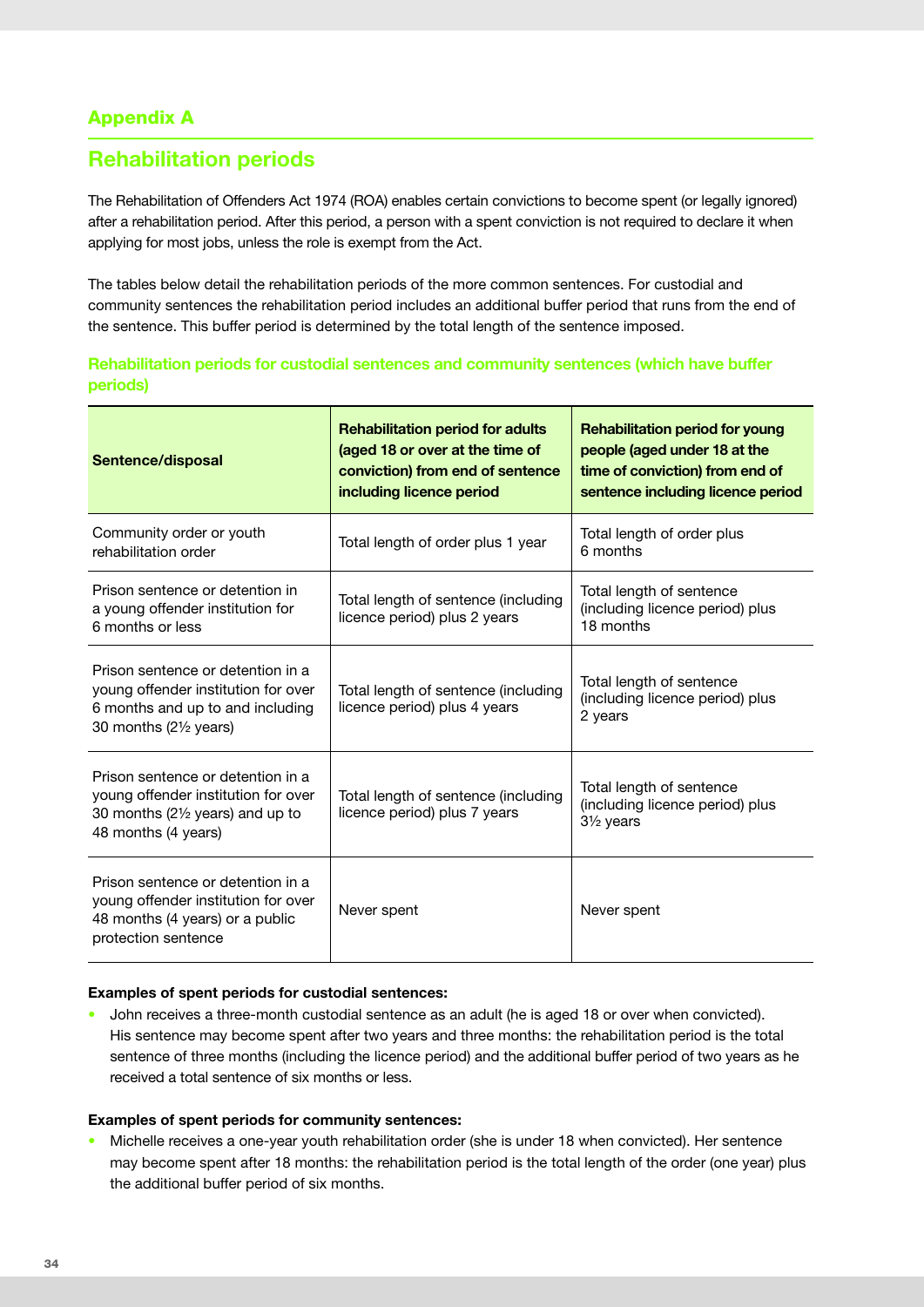#### **Rehabilitation periods for sentences which start from the date of conviction (and which do not have buffer periods)**

| Sentence/disposal                                | <b>Rehabilitation period for adults</b><br>(aged 18 or over at the time of<br>conviction or at the time the<br>disposal is administered) | <b>Rehabilitation period for</b><br>young people (aged under<br>18 at the time of conviction<br>or at the time the disposal is<br>administered) |
|--------------------------------------------------|------------------------------------------------------------------------------------------------------------------------------------------|-------------------------------------------------------------------------------------------------------------------------------------------------|
| Simple caution/youth<br>caution                  | Spent immediately                                                                                                                        | Spent immediately                                                                                                                               |
| Conditional caution/youth<br>conditional caution | 3 months or when caution ceases to<br>have effect if earlier                                                                             | 3 months or when caution<br>ceases to have effect if earlier                                                                                    |
| Absolute discharge                               | Spent immediately                                                                                                                        | Spent immediately                                                                                                                               |
| Reparation order                                 | Spent immediately                                                                                                                        | Spent immediately                                                                                                                               |
| <b>Bind over</b>                                 | At the end of the order                                                                                                                  | At the end of the order                                                                                                                         |
| Conditional discharge order                      | At the end of the order                                                                                                                  | At the end of the order                                                                                                                         |
| Fine                                             | 1 year                                                                                                                                   | 6 months                                                                                                                                        |
| Compensation order                               | When paid in full                                                                                                                        | When paid in full                                                                                                                               |
| Hospital order (with or<br>without restriction)  | At the end of the order                                                                                                                  | At the end of the order                                                                                                                         |
| Referral order                                   | At the end of the order                                                                                                                  | At the end of the order                                                                                                                         |
| Relevant order                                   | When the order ceases to<br>have effect                                                                                                  | When the order ceases to<br>have effect                                                                                                         |
| Endorsements                                     | 5 years                                                                                                                                  | $2\frac{1}{2}$ years                                                                                                                            |

Comprehensive guidance on the ROA and other rehabilitation periods can be found on the [Nacro website](https://www.nacro.org.uk/wp-content/uploads/2014/05/rehabilitation-of-offenders-act-1974-guide.pdf).

For further advice, support and training contact Nacro's Employer Advice Service on 0845 600 3194 or [employeradvice@nacro.org.uk.](mailto:employeradvice@nacro.org.uk)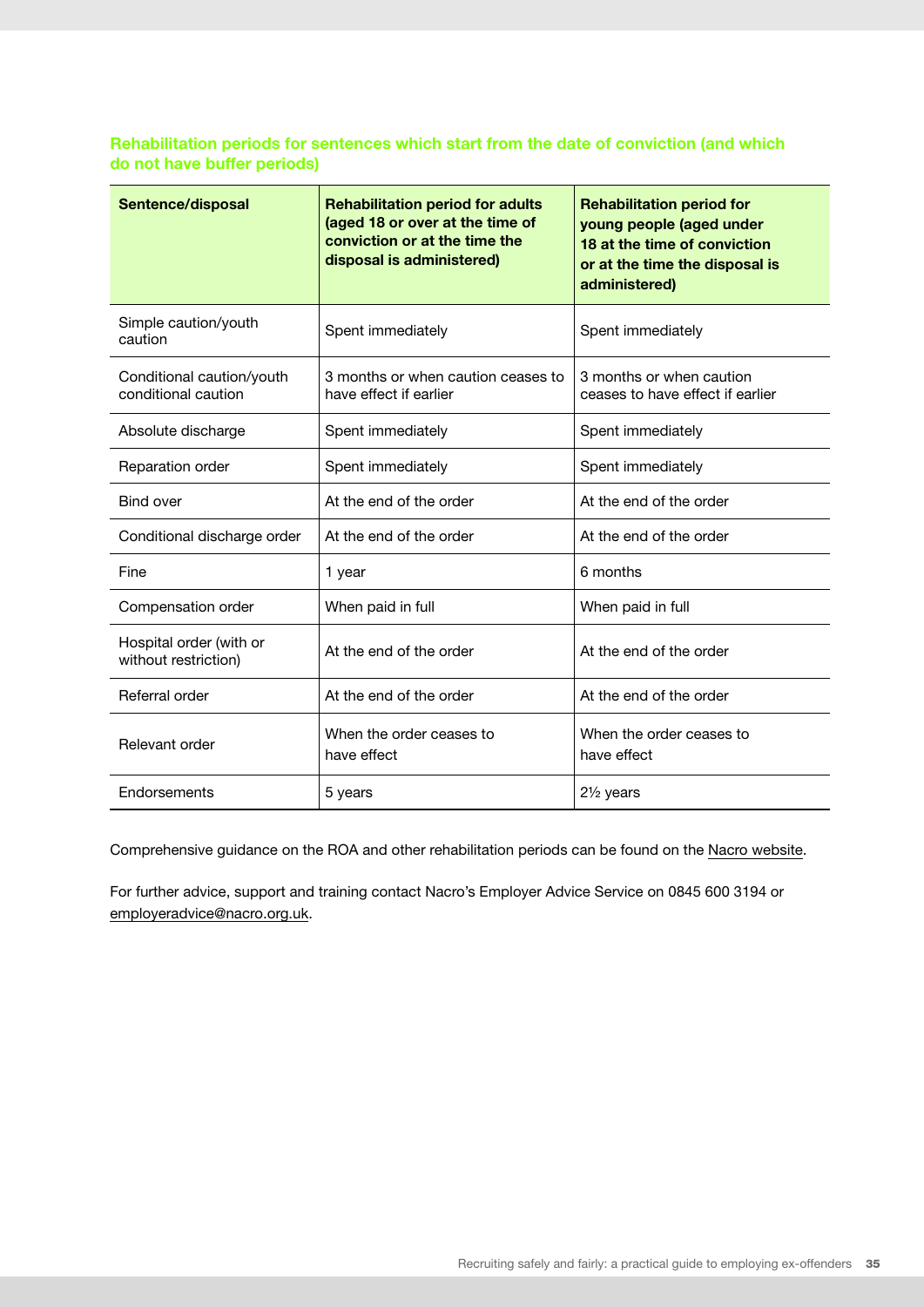### Appendix B

### **Filtering**

Filtering is only relevant when a standard or enhanced DBS check can be carried out.

#### **What are the filtering rules?**

#### **For adults**

The conviction will be filtered or removed from a DBS certificate only if:

- 11 years have elapsed since the date of conviction
- It is the person's only conviction
- The conviction did not result in a custodial or suspended sentence
- The conviction does not appear on the [list of specified offences](https://www.gov.uk/government/publications/dbs-list-of-offences-that-will-never-be-filtered-from-a-criminal-record-check)

An adult caution will be removed after six years have elapsed since the date of the caution and if it does not appear on the list of specified offences. There is no limit to the amount of cautions that can be filtered.

#### **For those aged 18 or under**

The conviction will be filtered or removed from a DBS certificate only if:

- Five and a half years have elapsed since the date of conviction
- It is the person's only conviction
- The conviction did not result in a custodial or suspended sentence
- The conviction does not appear on the [list of specified offences](https://www.gov.uk/government/publications/dbs-list-of-offences-that-will-never-be-filtered-from-a-criminal-record-check)

A youth caution, reprimand or final warning will be removed after two years have elapsed since the date of the caution and if it does not appear on the list of specified offences. There is no limit to the amount of cautions, reprimands or final warnings that can be filtered.

#### **Key considerations for employers**

- It is unlawful to carry out a standard or enhanced DBS check for a role which is covered by the ROA and therefore not eligible for a DBS check.
- It is unlawful to require an applicant to disclose a protected caution, conviction, reprimand or final warning, which would be filtered off a DBS check.
- It is unlawful to require an applicant or existing employee to carry out an enforced subject access request i.e. provide a copy of their full criminal record directly from the police, prison, probation service or courts.
- Applicants are not legally required to disclose fixed penalty notices (FPNs), penalty notices for disorder (PNDs) or other disposals that are not cautions, convictions, reprimands or final warnings.
- Applicants are not legally required to disclose allegations, arrests or not guilty verdicts.

Comprehensive guidance on filtering can be found on the [Nacro website.](https://www.nacro.org.uk/wp-content/uploads/2014/06/practical-guidance-on-dbs-filtering.pdf)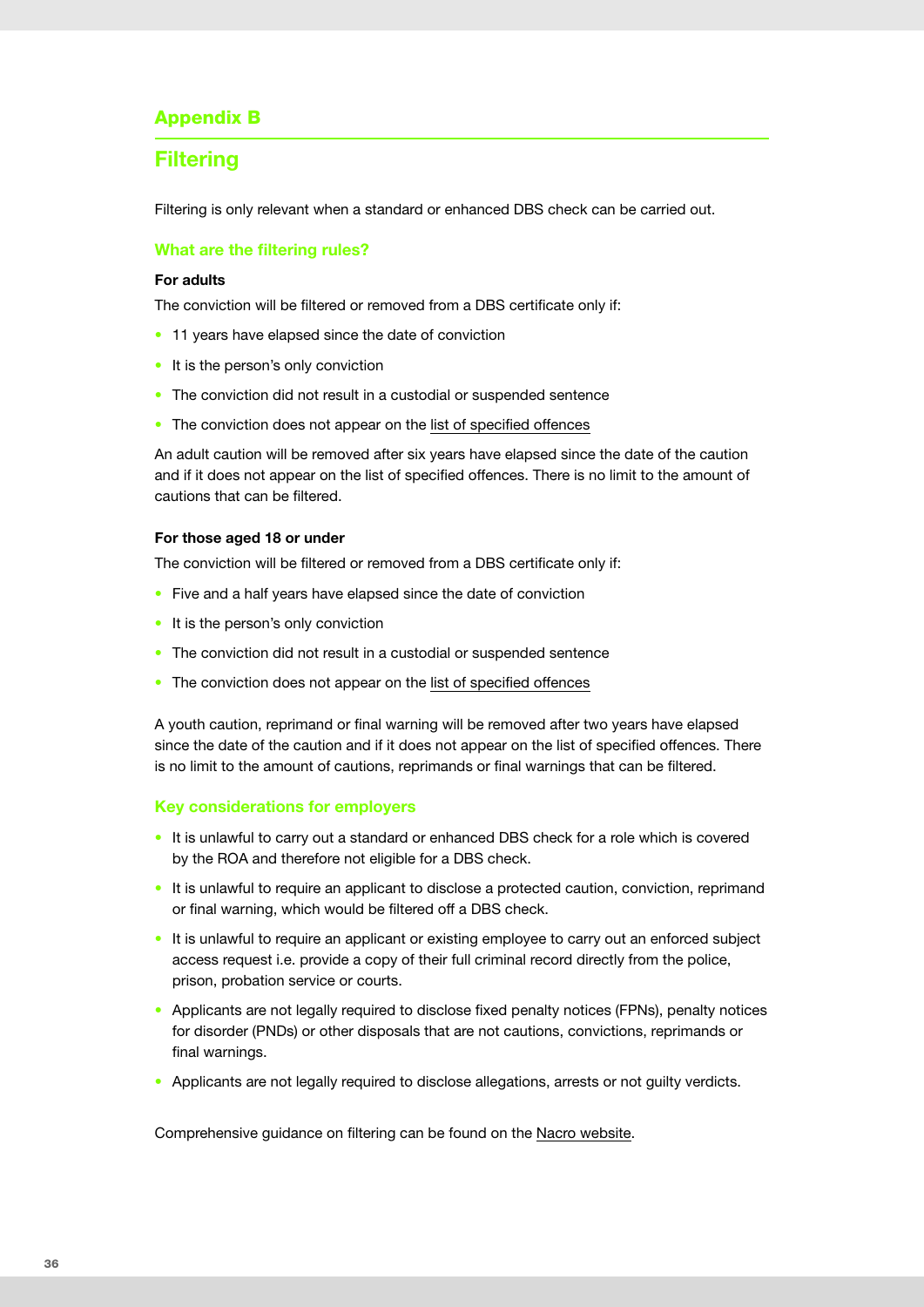#### **The filtering process**

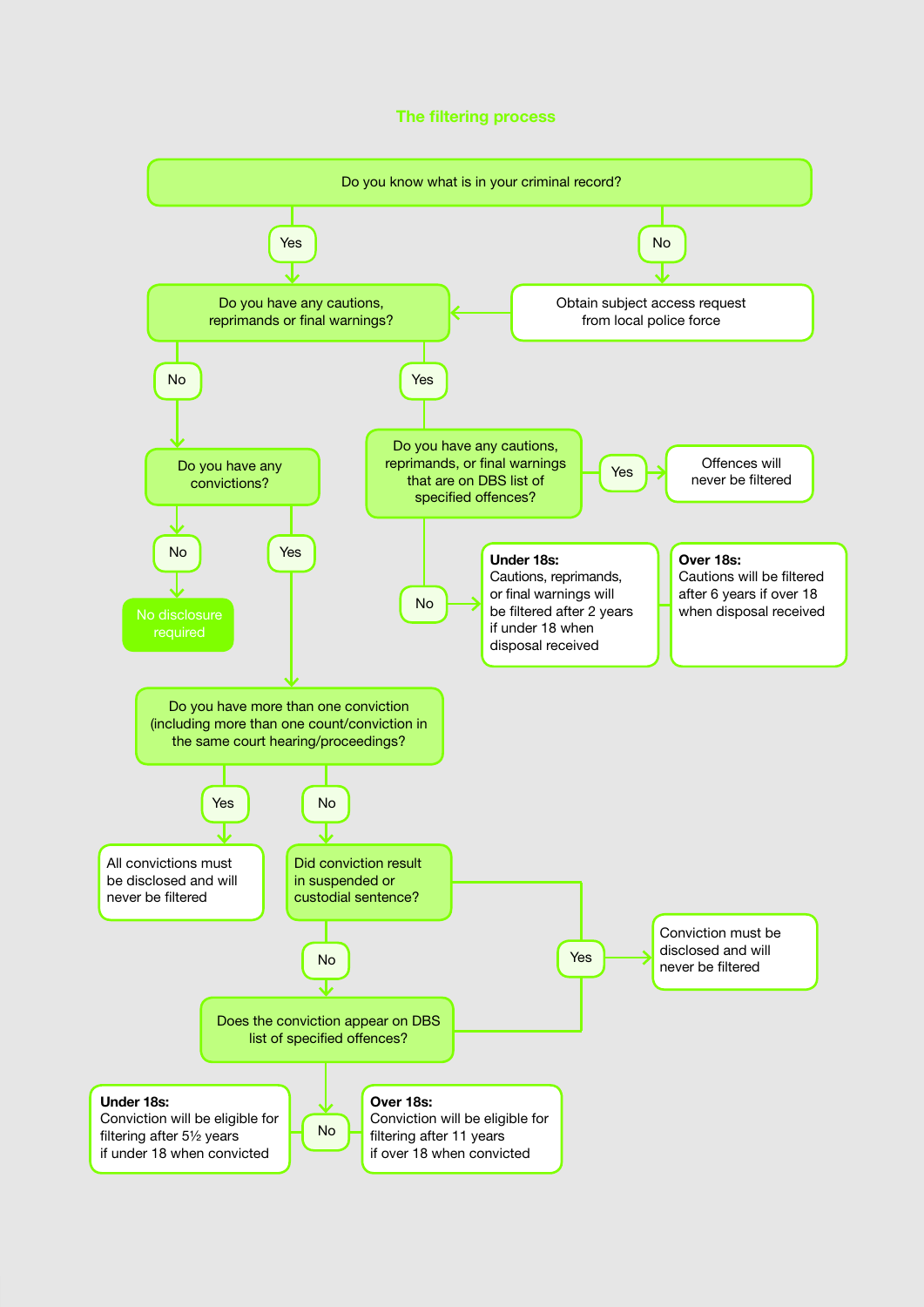### Appendix C

# **Criminal record declaration form for jobs covered by the ROA**

This form must be completed by all applicants. The information disclosed on this form will not be kept with your application form during the application process.

#### **Policy statement on recruiting applicants with criminal records**

We recognise the contribution that ex-offenders can make as employees and volunteers and welcome applications from them. A person's criminal record will not, in itself, debar that person from being appointed to this post. Suitable applicants will not be refused posts because of offences which are not relevant to, and do not place them at or make them a risk in, the role for which they are applying.

All cases will be examined on an individual basis and will take the following into consideration:

- Whether the conviction is relevant to the position applied for.
- The seriousness of any offence revealed.
- The age of the applicant at the time of the offence(s).
- The length of time since the offence(s) occurred.
- Whether the applicant has a pattern of offending behaviour.
- The circumstances surrounding the offence(s) and the explanation(s) offered by the person concerned.
- Whether the applicant's circumstances have changed since the offending behaviour.

It is important that applicants understand that failure to disclose all unspent convictions could result in disciplinary proceedings or dismissal. Further advice and guidance on disclosing a criminal record can be obtained from [Nacro.](https://www.nacro.org.uk/resettlement-advice-service/support-for-individuals/jobs-and-volunteering/disclosing-criminal-records-to-employers/)

**To access an editable copy of Appendix C, go to [www.nacro.org.uk/recruitingsafelyguide](https://www.nacro.org.uk/recruitingsafelyguide)**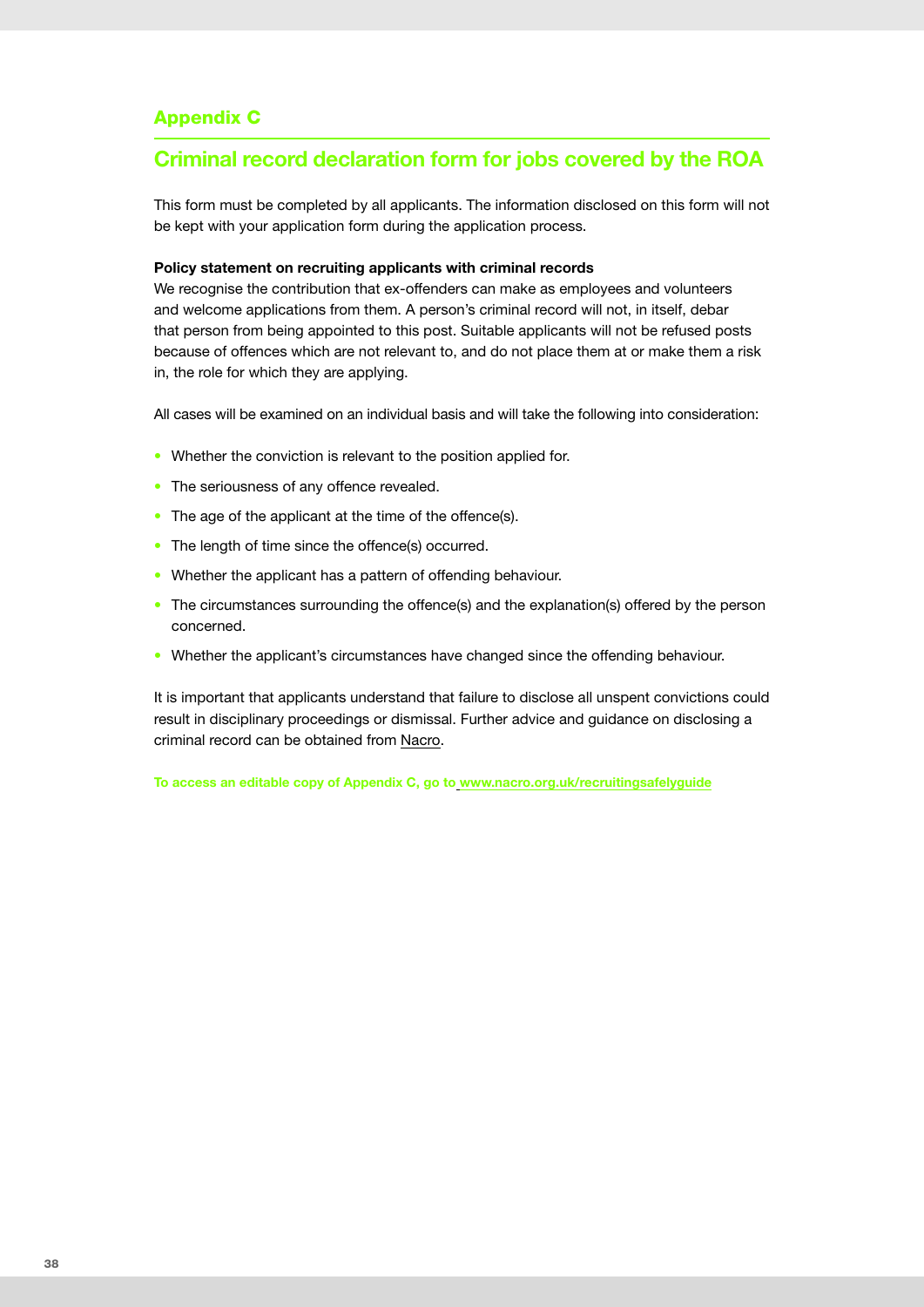#### **Criminal record declaration form**

| Surname:           |                                                                                                                                                                                                                                                                              | Forename: |                                                                                                                                                                                                               |
|--------------------|------------------------------------------------------------------------------------------------------------------------------------------------------------------------------------------------------------------------------------------------------------------------------|-----------|---------------------------------------------------------------------------------------------------------------------------------------------------------------------------------------------------------------|
|                    | not sure whether your convictions are spent, please contact Nacro for further advice.                                                                                                                                                                                        |           | This post is not exempt from the Rehabilitation of Offenders Act 1974. We only ask applicants to dis-<br>close convictions which are not yet spent under the Rehabilitation of Offenders Act 1974. If you are |
|                    | Do you have any unspent convictions?<br>Yes $\Box$                                                                                                                                                                                                                           |           | No $\square$                                                                                                                                                                                                  |
|                    | If you have answered yes, you now have two options on how to disclose your criminal record.                                                                                                                                                                                  |           |                                                                                                                                                                                                               |
|                    | Option 1: Please provide details of your criminal record in the space below.                                                                                                                                                                                                 |           |                                                                                                                                                                                                               |
|                    |                                                                                                                                                                                                                                                                              |           |                                                                                                                                                                                                               |
|                    |                                                                                                                                                                                                                                                                              |           |                                                                                                                                                                                                               |
|                    |                                                                                                                                                                                                                                                                              |           |                                                                                                                                                                                                               |
|                    |                                                                                                                                                                                                                                                                              |           |                                                                                                                                                                                                               |
|                    |                                                                                                                                                                                                                                                                              |           |                                                                                                                                                                                                               |
|                    |                                                                                                                                                                                                                                                                              |           |                                                                                                                                                                                                               |
|                    |                                                                                                                                                                                                                                                                              |           |                                                                                                                                                                                                               |
|                    |                                                                                                                                                                                                                                                                              |           |                                                                                                                                                                                                               |
|                    |                                                                                                                                                                                                                                                                              |           |                                                                                                                                                                                                               |
|                    |                                                                                                                                                                                                                                                                              |           |                                                                                                                                                                                                               |
|                    |                                                                                                                                                                                                                                                                              |           |                                                                                                                                                                                                               |
|                    | Option 2: You can disclose your record under a separate cover provided that you mark a cross on<br>the line below and attach the details in an envelope stapled to this form. The envelope should be<br>marked CONFIDENTIAL and state your name and the details of the post. |           |                                                                                                                                                                                                               |
|                    | I have attached details of my conviction separately____ (Please mark with an X if appropriate.)                                                                                                                                                                              |           |                                                                                                                                                                                                               |
| <b>DECLARATION</b> |                                                                                                                                                                                                                                                                              |           |                                                                                                                                                                                                               |
|                    | record will not necessarily prevent me from being offered this role at <i>[insert name of organisation]</i>                                                                                                                                                                  |           | I declare that the information provided on this form is correct. I understand that the declaration of a criminal                                                                                              |
| Signed:            |                                                                                                                                                                                                                                                                              | Date:     |                                                                                                                                                                                                               |
|                    |                                                                                                                                                                                                                                                                              |           |                                                                                                                                                                                                               |

**Please return this form to:** *[insert name of approved HR representative]*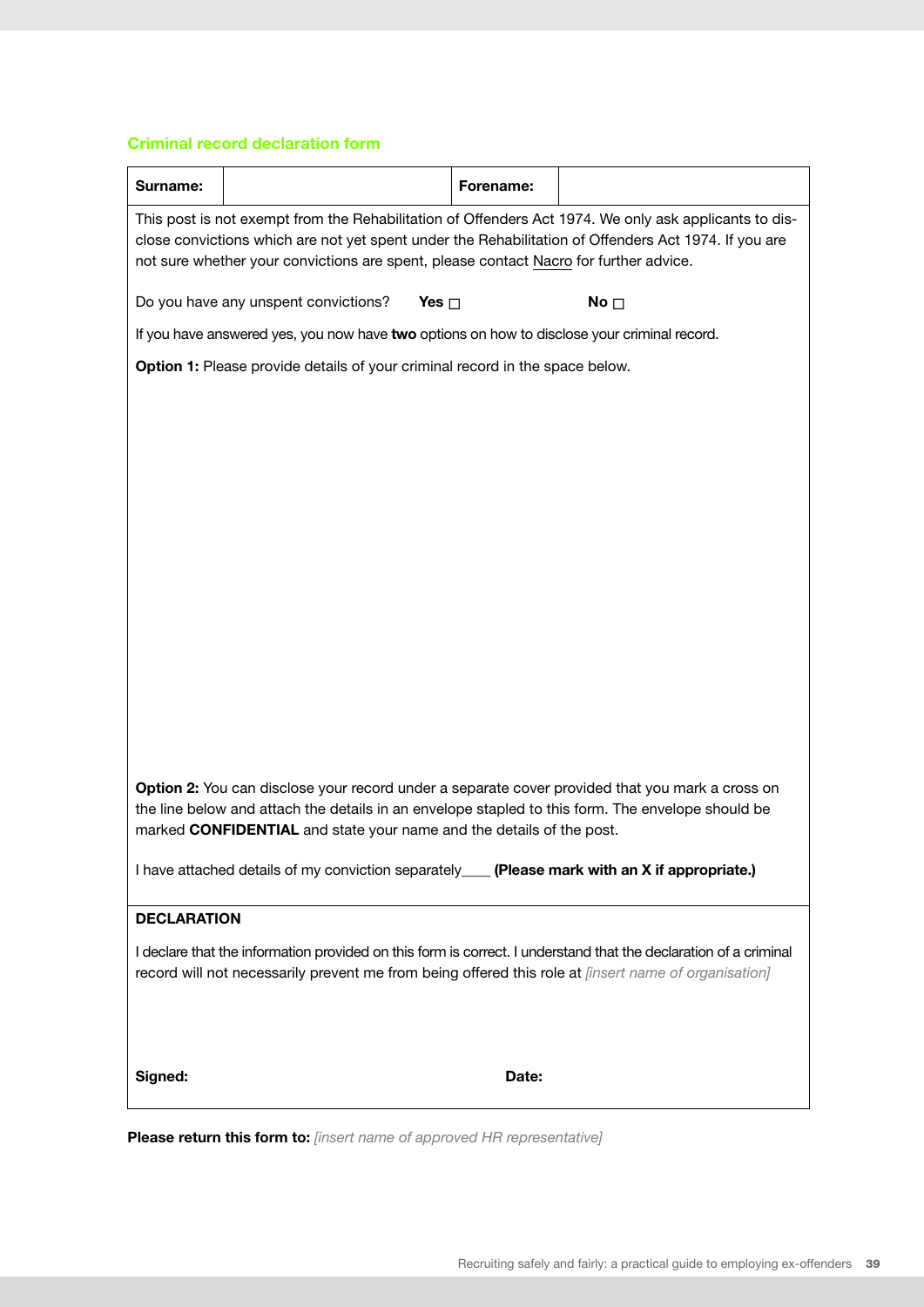### Appendix D

### **Criminal record declaration form for jobs exempt from the ROA**

This form must be completed by all applicants. The information disclosed on this form will not be kept with your application form during the application process.

#### **Policy statement on recruiting applicants with criminal records**

This post is exempt from the Rehabilitation of Offenders Act 1974 and therefore applicants are required to declare any cautions, convictions, reprimands and final warnings that are not protected (i.e. that are not filtered out) as defined by the Rehabilitation of Offenders Act 1974 (Exceptions) Order 1975 (as amended in 2013).

For further information on filtering please refer to [Nacro guidance](https://www.nacro.org.uk/wp-content/uploads/2014/06/practical-guidance-on-dbs-filtering.pdf) and the [DBS website.](https://www.gov.uk/government/publications/dbs-filtering-guidance)

We recognise the contribution that ex-offenders can make as employees and volunteers and welcome applications from them. A person's criminal record will not, in itself, debar that person from being appointed to this post. Any information given will be treated in the strictest confidence. Suitable applicants will not be refused posts because of offences which are not relevant to, and do not place them at or make them a risk in, the role for which they are applying.

All cases will be examined on an individual basis and will take the following into consideration:

- Whether the conviction is relevant to the position applied for.
- The seriousness of any offence revealed.
- The age of the applicant at the time of the offence(s).
- The length of time since the offence(s) occurred.
- Whether the applicant has a pattern of offending behaviour.
- The circumstances surrounding the offence(s), and the explanation(s) offered by the person concerned.
- Whether the applicant's circumstances have changed since the offending behaviour.

It is important that applicants understand that failure to disclose all cautions, convictions, reprimands or final warnings that are not protected could result in disciplinary proceedings or dismissal. Further advice and guidance on disclosing a criminal record can be obtained from [Nacro.](https://www.nacro.org.uk/resettlement-advice-service/support-for-individuals/jobs-and-volunteering/disclosing-criminal-records-to-employers/)

**To access an editable copy of Appendix D, go to [www.nacro.org.uk/recruitingsafelyguide](https://www.nacro.org.uk/recruitingsafelyguide)**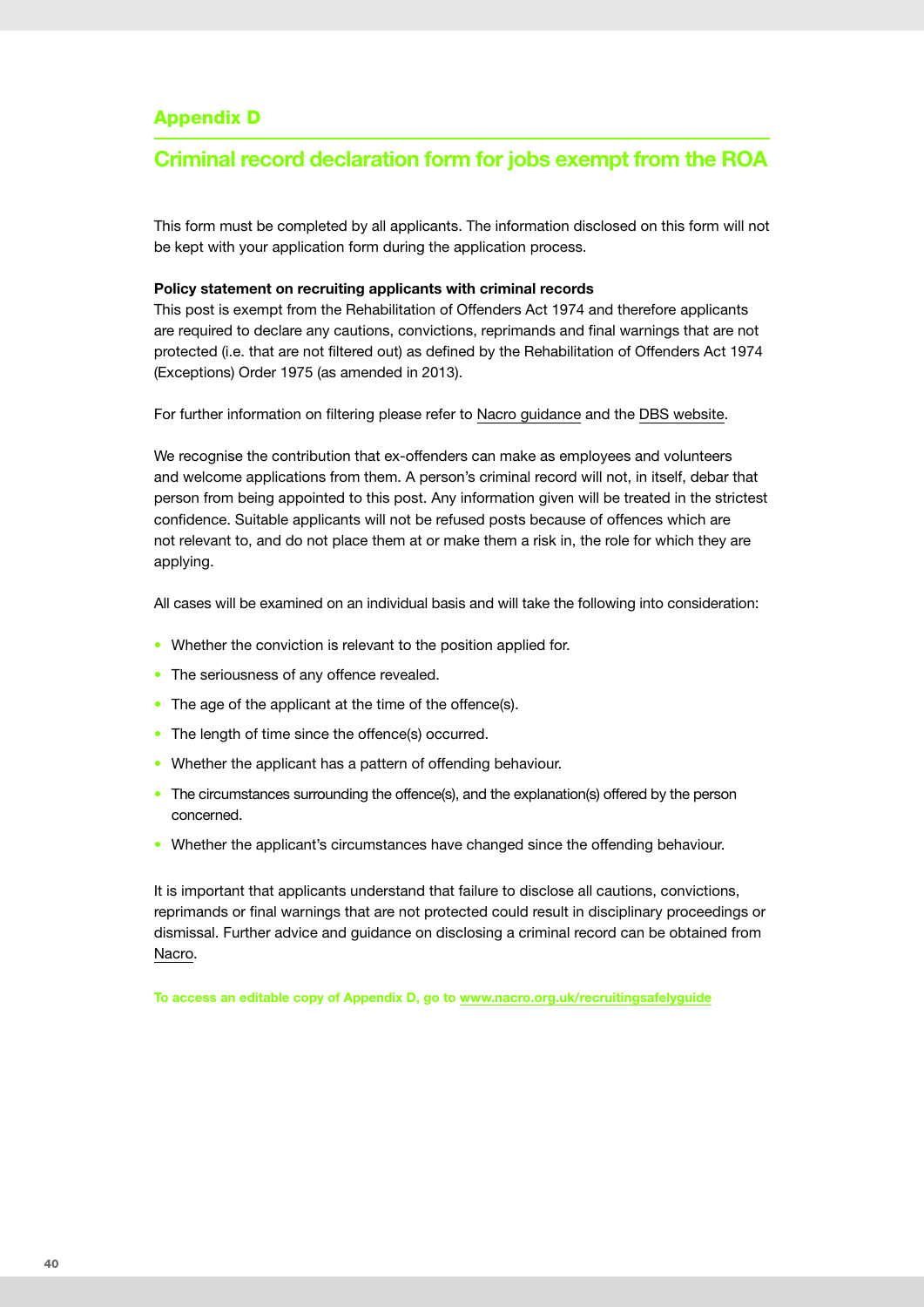### **Criminal record declaration form (exempt positions)**

| Yes $\square$      | No $\square$<br>If you have answered yes, you now have two options on how to disclose your criminal record. |       | Do you have any cautions, convictions, reprimands or final warnings which are not protected as<br>defined by the Rehabilitation of Offenders Act 1974 (Exceptions) Order 1975 (as amended in 2013)?         |
|--------------------|-------------------------------------------------------------------------------------------------------------|-------|-------------------------------------------------------------------------------------------------------------------------------------------------------------------------------------------------------------|
|                    |                                                                                                             |       |                                                                                                                                                                                                             |
|                    |                                                                                                             |       |                                                                                                                                                                                                             |
|                    |                                                                                                             |       |                                                                                                                                                                                                             |
|                    | Option 1: Please provide details of your criminal record in the space below.                                |       |                                                                                                                                                                                                             |
|                    |                                                                                                             |       |                                                                                                                                                                                                             |
|                    |                                                                                                             |       |                                                                                                                                                                                                             |
|                    |                                                                                                             |       |                                                                                                                                                                                                             |
|                    |                                                                                                             |       |                                                                                                                                                                                                             |
|                    |                                                                                                             |       |                                                                                                                                                                                                             |
|                    |                                                                                                             |       |                                                                                                                                                                                                             |
|                    |                                                                                                             |       |                                                                                                                                                                                                             |
|                    |                                                                                                             |       |                                                                                                                                                                                                             |
|                    |                                                                                                             |       |                                                                                                                                                                                                             |
|                    |                                                                                                             |       |                                                                                                                                                                                                             |
|                    |                                                                                                             |       |                                                                                                                                                                                                             |
|                    | <b>CONFIDENTIAL</b> and state your name and the details of the post.                                        |       | Option 2: You can disclose your record under a separate cover provided that you mark a cross on the<br>line below and attach the details in an envelope stapled to this form. The envelope should be marked |
|                    | I have attached details of my conviction separately                                                         |       | (please mark with an X if appropriate.)                                                                                                                                                                     |
|                    |                                                                                                             |       |                                                                                                                                                                                                             |
| <b>DECLARATION</b> |                                                                                                             |       |                                                                                                                                                                                                             |
| organisation]      | I declare that the information provided on this form is correct. I understand that the declaration          |       | of a criminal record will not necessarily prevent me from being offered this role at <i>[insert name of</i>                                                                                                 |
| Signed:            |                                                                                                             | Date: |                                                                                                                                                                                                             |

**Please return this form to:** *[insert name of approved HR representative]*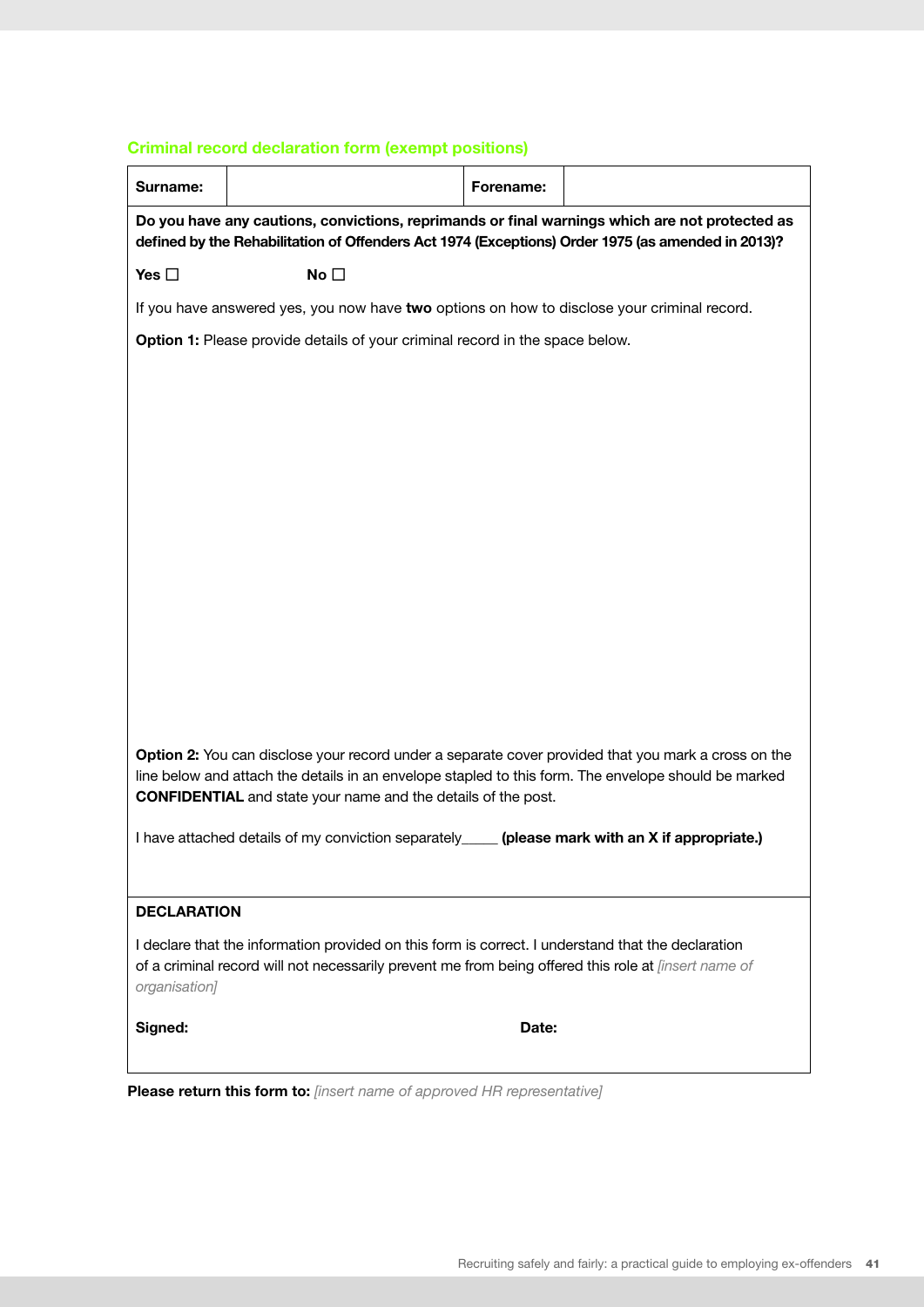### Appendix E

### **Criminal record check risk assessment form**

This form is to be completed and used for the following purposes:

- **1** When a successful candidate has been offered a role.
- **2** When an existing employee has transferred to a role that requires a disclosure.
	- Where required, the risk assessment needs to be completed before candidates can commence employment.
	- If further action is necessary, this should be agreed between the relevant member of the HR team and the line manager.
	- Once completed this form should be signed by both the relevant member of the HR team and the line manager and sent to the HR department to be stored on file.
	- A review of the risk assessment should be carried out whenever a risk is presented.

**To access an editable copy of Appendix E, go to [www.nacro.org.uk/recruitingsafelyguide](https://www.nacro.org.uk/recruitingsafelyguide)**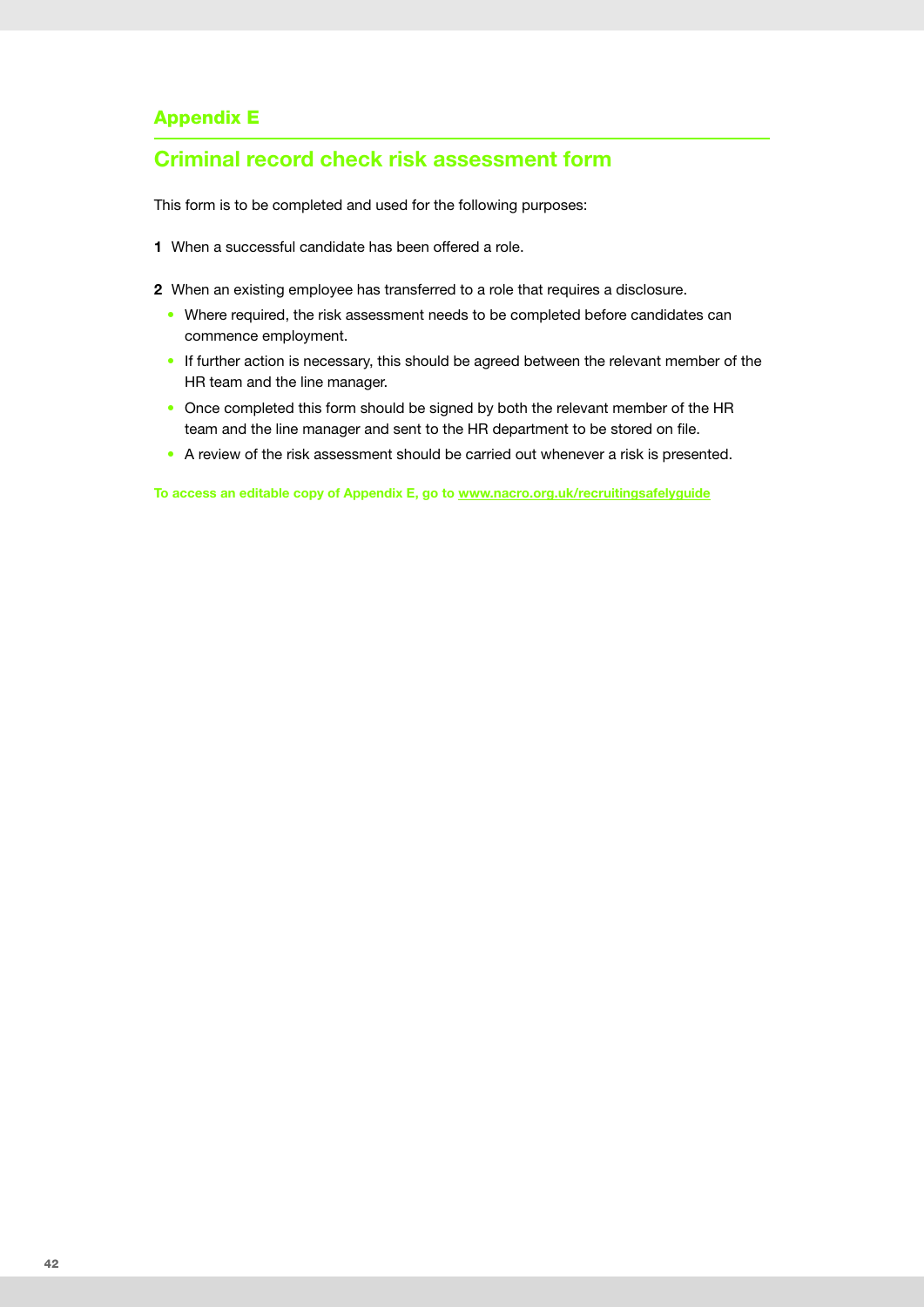# **Section A To be completed by the relevant member of the HR team and the line manager**

Please complete in full:

| Name of applicant:                   |                     |          |          |       |
|--------------------------------------|---------------------|----------|----------|-------|
| Post applied for/current post:       |                     |          |          |       |
| Level of disclosure required:        | Enhanced and barred | Enhanced | Standard | Basic |
| Directorate:                         |                     |          |          |       |
| Date of assessment:                  |                     |          |          |       |
| Name of assessor one (HR team):      |                     |          |          |       |
| Name of assessor two (line manager): |                     |          |          |       |

| Question                                                                                                                                                                        | Yes/No | Please provide details |  |  |
|---------------------------------------------------------------------------------------------------------------------------------------------------------------------------------|--------|------------------------|--|--|
| Has the applicant declared any cautions,<br>convictions, reprimands, final warnings or<br>bind overs in the UK or any other country,<br>or are they under police investigation? |        |                        |  |  |
| Is this a single offence or has there been<br>more than one offence?                                                                                                            |        |                        |  |  |
| Has any police intelligence been disclosed<br>at chief police officer discretion which<br>causes concern (if applicable)?                                                       |        |                        |  |  |
| Nature of conviction(s) or police intelligence disclosed (Continue on separate sheet if necessary)                                                                              |        |                        |  |  |
| Offence(s):                                                                                                                                                                     |        |                        |  |  |
| Date of conviction(s):                                                                                                                                                          |        |                        |  |  |
| Sentence(s) received:                                                                                                                                                           |        |                        |  |  |
| Age at time of offence(s):                                                                                                                                                      |        |                        |  |  |
| Length of time since conviction(s):                                                                                                                                             |        |                        |  |  |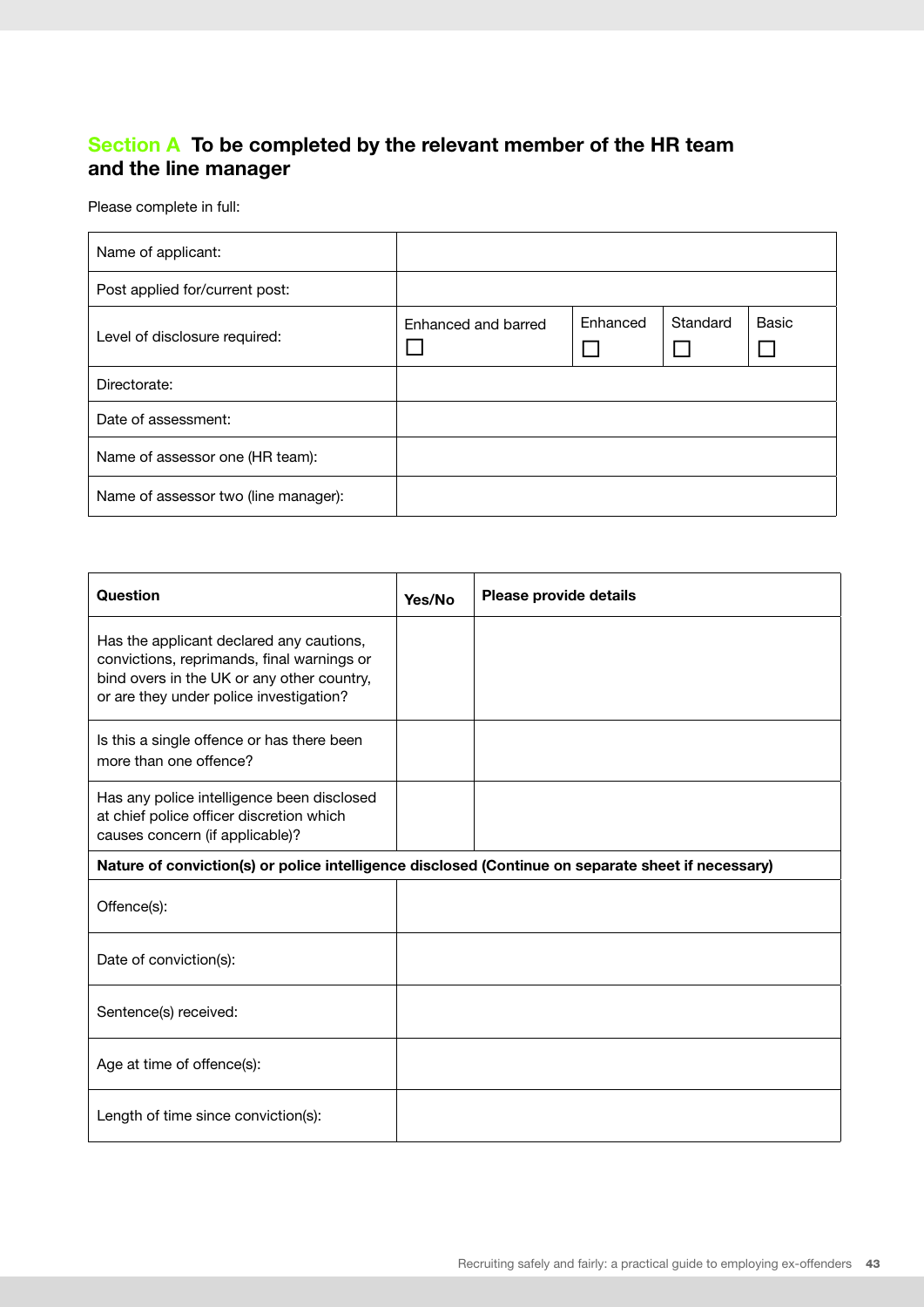# **Section B To be completed by line manager and individual during risk assessment meeting**

| <b>Question (Please provide details)</b>                                                                            |        |                        |
|---------------------------------------------------------------------------------------------------------------------|--------|------------------------|
| What were the circumstances surrounding<br>the offence(s)?                                                          |        |                        |
| Attitude to the offence(s)                                                                                          |        |                        |
| Efforts made to not reoffend                                                                                        |        |                        |
| Question                                                                                                            | Yes/No | Please provide details |
| Have the individual's circumstances<br>changed since the offence(s)? If so, how?                                    |        |                        |
| Are the offence(s) relevant to the post?                                                                            |        |                        |
| Is the individual taking part in a specific<br>remedial/action programme?                                           |        |                        |
| Does the nature of the role present any<br>opportunities for the post-holder to reoffend<br>in the place of work?   |        |                        |
| Does the post involve regular one-to-one/<br>unsupervised contact with vulnerable<br>people?                        |        |                        |
| Does the post involve direct contact with<br>the public?                                                            |        |                        |
| Does the post involve direct responsibility<br>for finance or items of value?                                       |        |                        |
| Does the post involve a significant level of<br>trust i.e. nursing or caring for people?                            |        |                        |
| Is the individual barred from working in<br>regulated activity? (If applicable)                                     |        |                        |
| Were suitable references obtained and ID<br>checked? (If references gave cause for<br>concern please state details) |        |                        |
| What level of supervision does the post-<br>holder receive?                                                         |        |                        |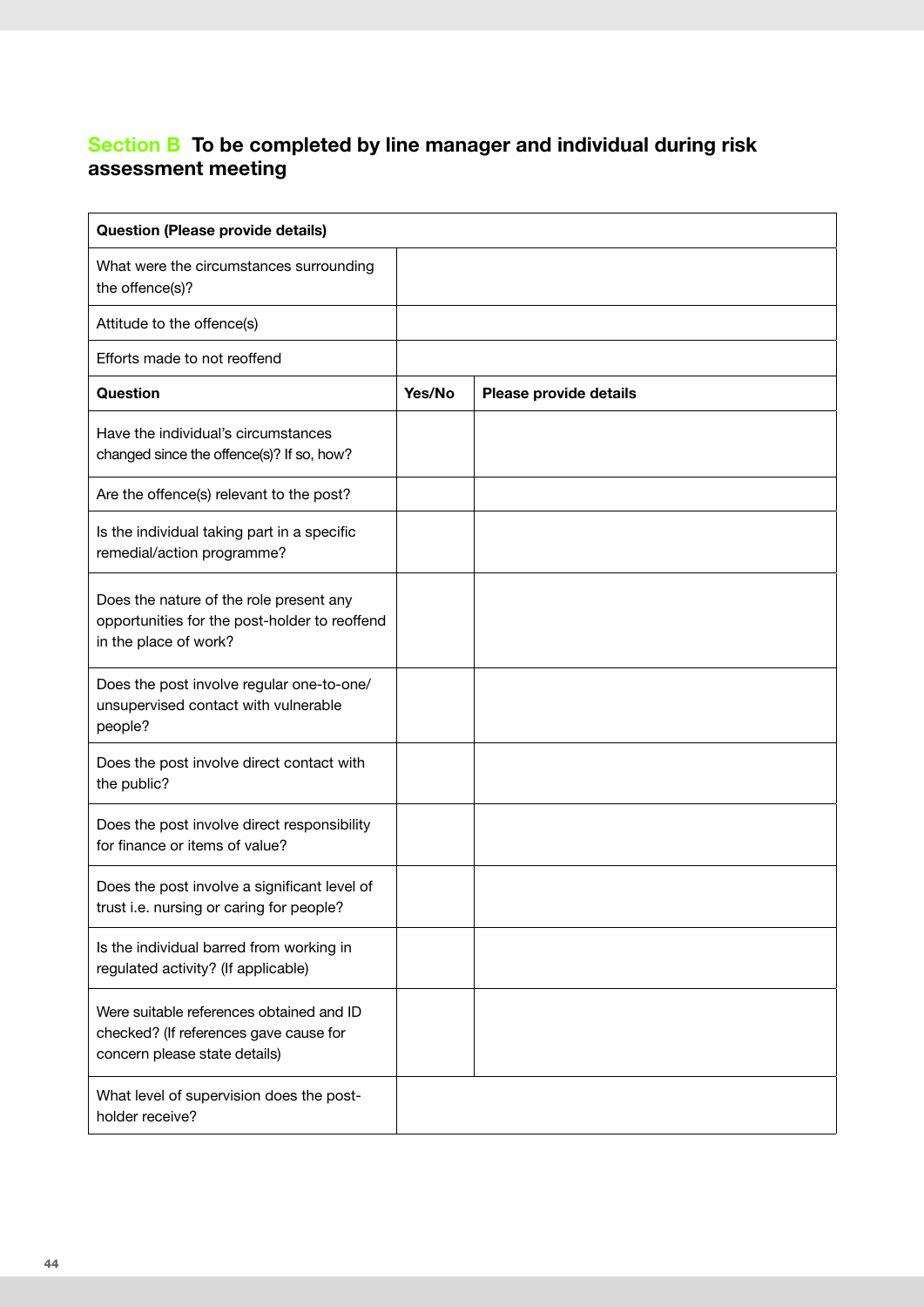### **Enter below any further questions you feel may be relevant to the post in relation to criminal convictions.**

| Question | Please provide details |
|----------|------------------------|
|          |                        |
|          |                        |
|          |                        |
|          |                        |
|          |                        |
|          |                        |
|          |                        |
|          |                        |
|          |                        |
|          |                        |
|          |                        |
|          |                        |
|          |                        |
|          |                        |
|          |                        |
|          |                        |
|          |                        |
|          |                        |
|          |                        |

| Signed: | -<br>name:<br>Prin∟ | Date: |  |
|---------|---------------------|-------|--|
|         |                     |       |  |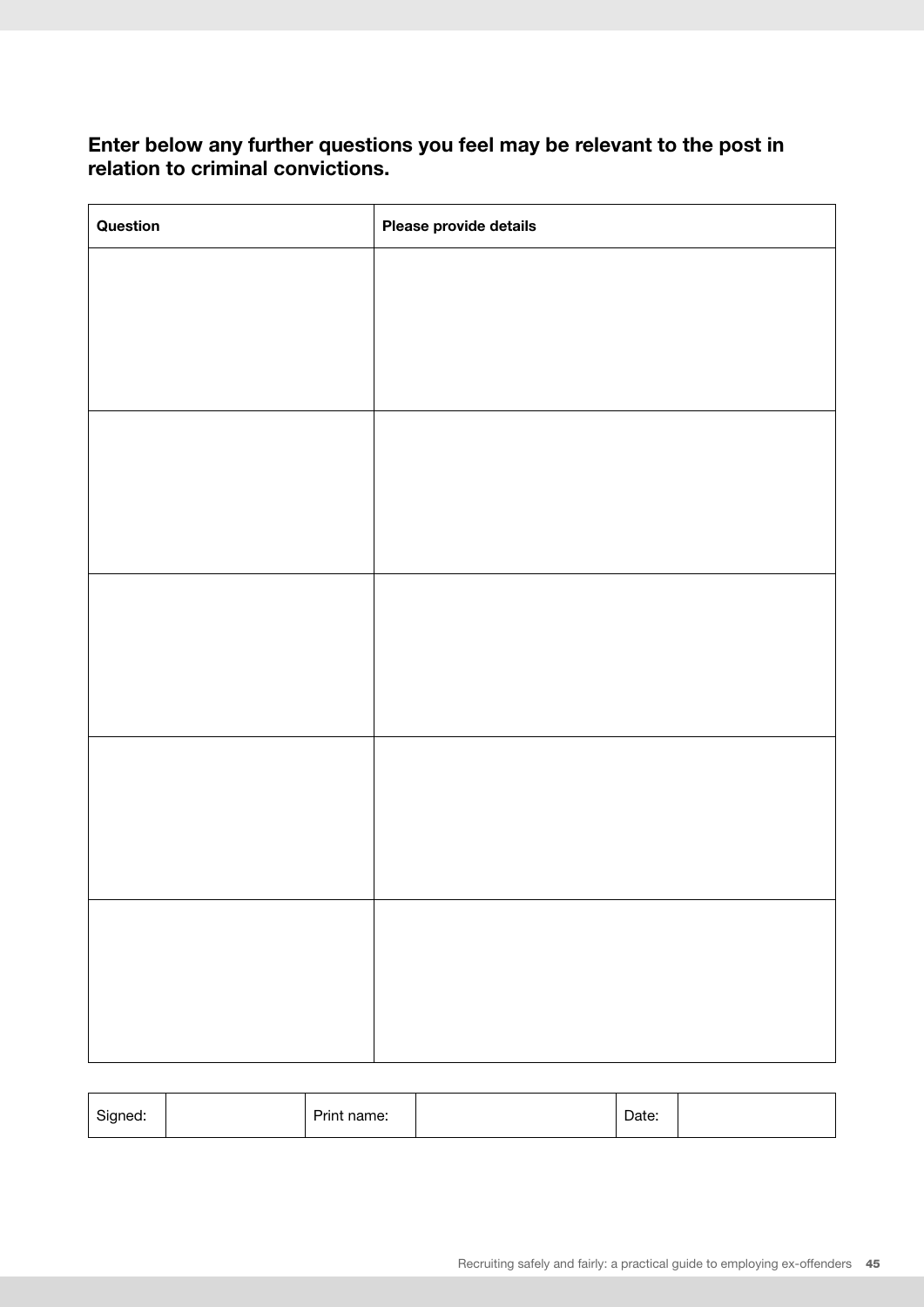# **Section C To be completed by line manager after risk assessment meeting has taken place**

Please enter below any precautionary measures recommended for the individual in light of the above information to minimise the risk of any reoccurrence of any potential criminal activity or associated behaviour. This can be expanded on as necessary for the particular role as required.

| 1. |  |
|----|--|
| 2. |  |
| 3. |  |
| 4. |  |
| 5. |  |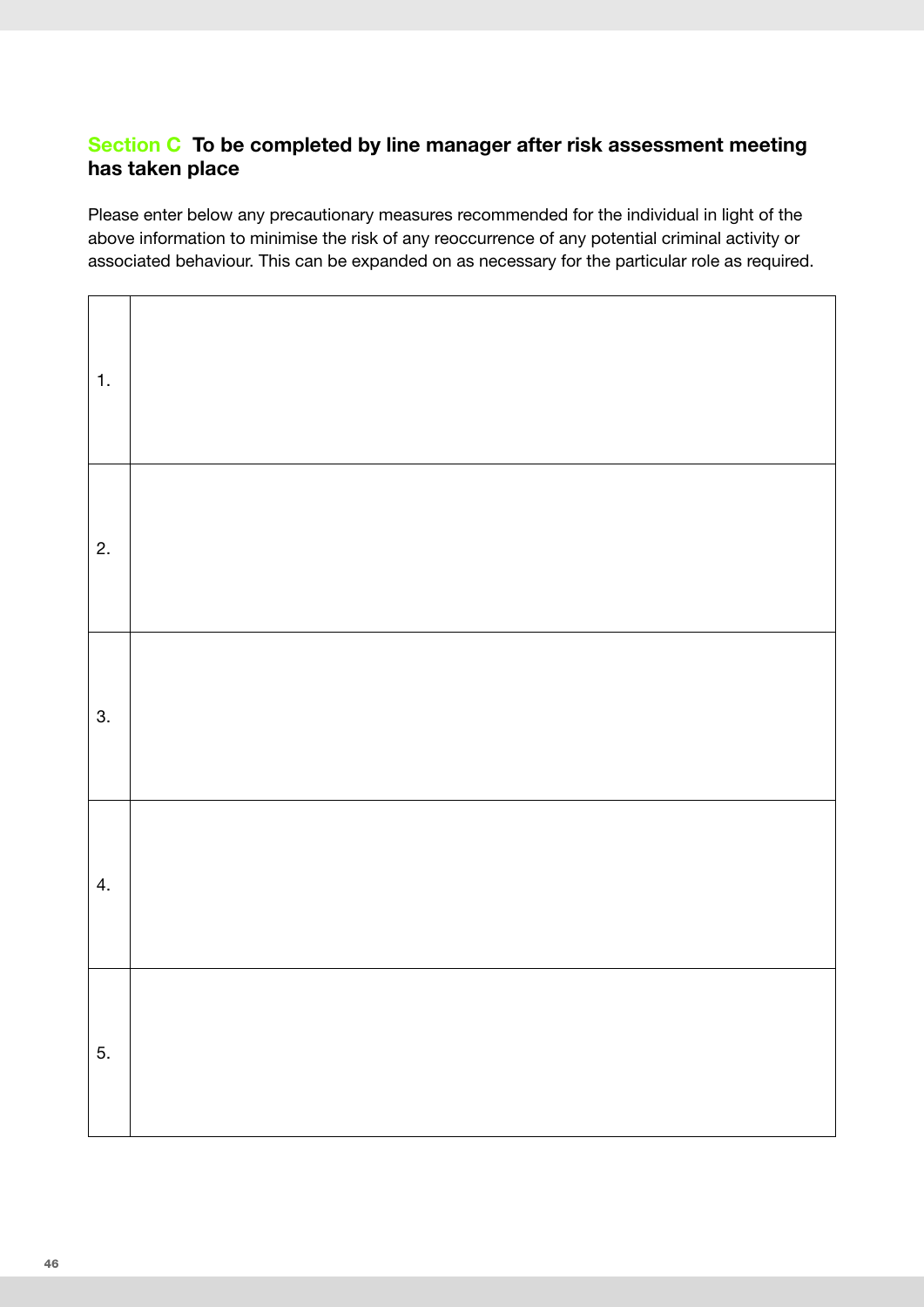# **Section D Criminal record risk hazard form**

Please record below any organisational risk of harm. This should relate specifically to the impact on the organisation and not the individual.

| <b>Nature of hazard?</b>                                                        |  |  |  |  |
|---------------------------------------------------------------------------------|--|--|--|--|
| e.g. reputational risk, risk of sexual harm, risk of theft                      |  |  |  |  |
|                                                                                 |  |  |  |  |
|                                                                                 |  |  |  |  |
| Who might be harmed?                                                            |  |  |  |  |
|                                                                                 |  |  |  |  |
|                                                                                 |  |  |  |  |
|                                                                                 |  |  |  |  |
| What is already/will be done to minimise risk?                                  |  |  |  |  |
|                                                                                 |  |  |  |  |
|                                                                                 |  |  |  |  |
|                                                                                 |  |  |  |  |
| Likelihood of hazard/risk occurring? Please select from:                        |  |  |  |  |
| $1 =$ Very unlikely $2 =$ Fairly unlikely $3 =$ Fairly likely $4 =$ Very likely |  |  |  |  |
|                                                                                 |  |  |  |  |
|                                                                                 |  |  |  |  |
| Impact of hazard/risk? Please select from:                                      |  |  |  |  |
| $1 =$ Minor impact $2 =$ Fairly serious impact $3 =$ Very serious impact        |  |  |  |  |
|                                                                                 |  |  |  |  |
|                                                                                 |  |  |  |  |
|                                                                                 |  |  |  |  |
| What is the remaining risk based on likelihood and impact? e.g. low/medium/high |  |  |  |  |
|                                                                                 |  |  |  |  |
|                                                                                 |  |  |  |  |
| What further action is required?                                                |  |  |  |  |
|                                                                                 |  |  |  |  |
|                                                                                 |  |  |  |  |
|                                                                                 |  |  |  |  |
| Who is responsible for taking this action and by when?                          |  |  |  |  |
|                                                                                 |  |  |  |  |
|                                                                                 |  |  |  |  |
|                                                                                 |  |  |  |  |
|                                                                                 |  |  |  |  |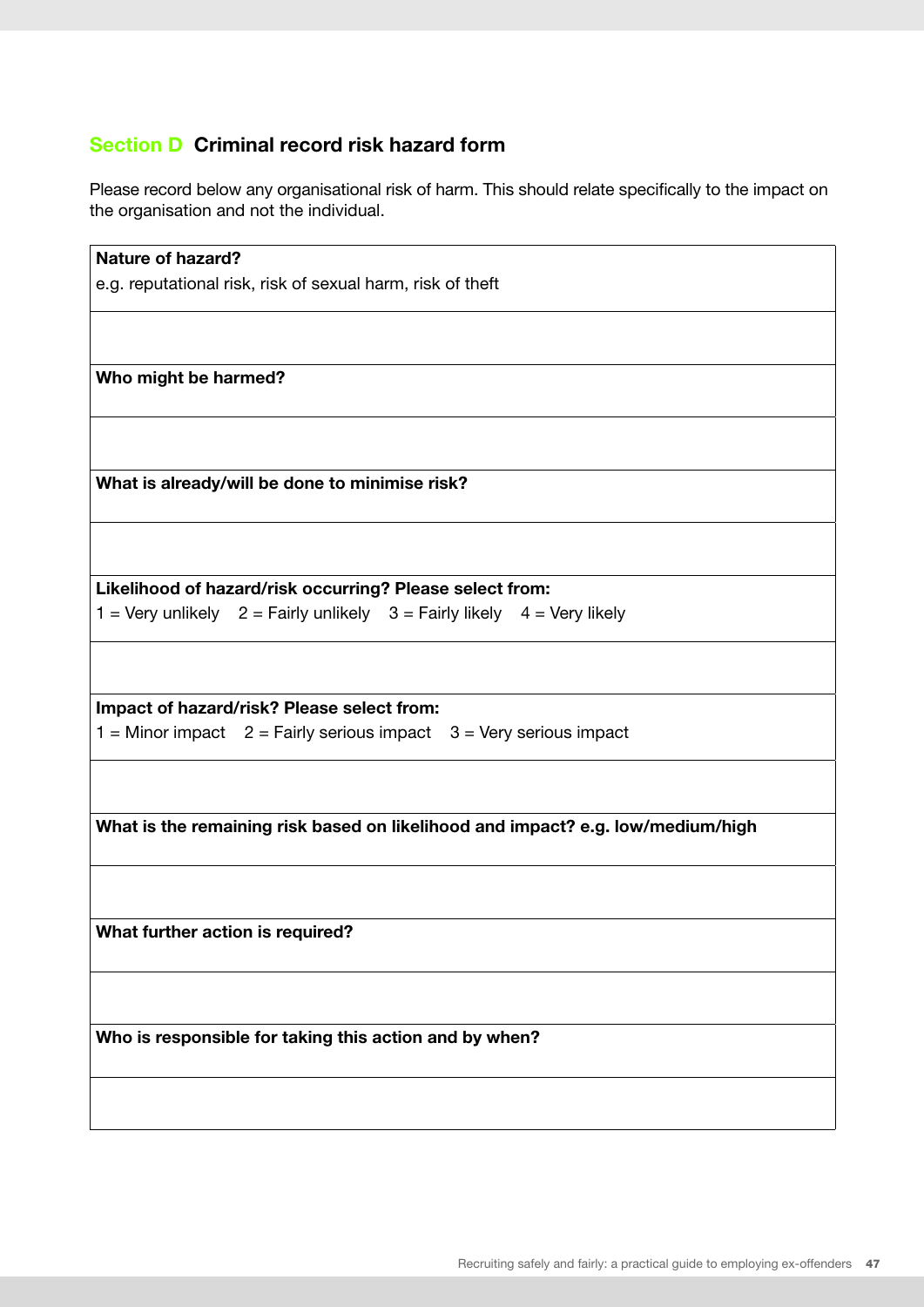# **Section E To be completed by all parties carrying out the risk assessment**

Detail action to be taken below:

 $\Box$  The information above has been considered and we are/are not satisfied that it is safe to allow the named applicant/employee to commence/continue work.

| Signed:<br>Relevant member of HR team/<br>line manager |       |
|--------------------------------------------------------|-------|
| Print name and job title                               | Date: |
| Signed:<br>Relevant member of HR team/<br>line manager |       |
| Print name and job title                               | Date: |